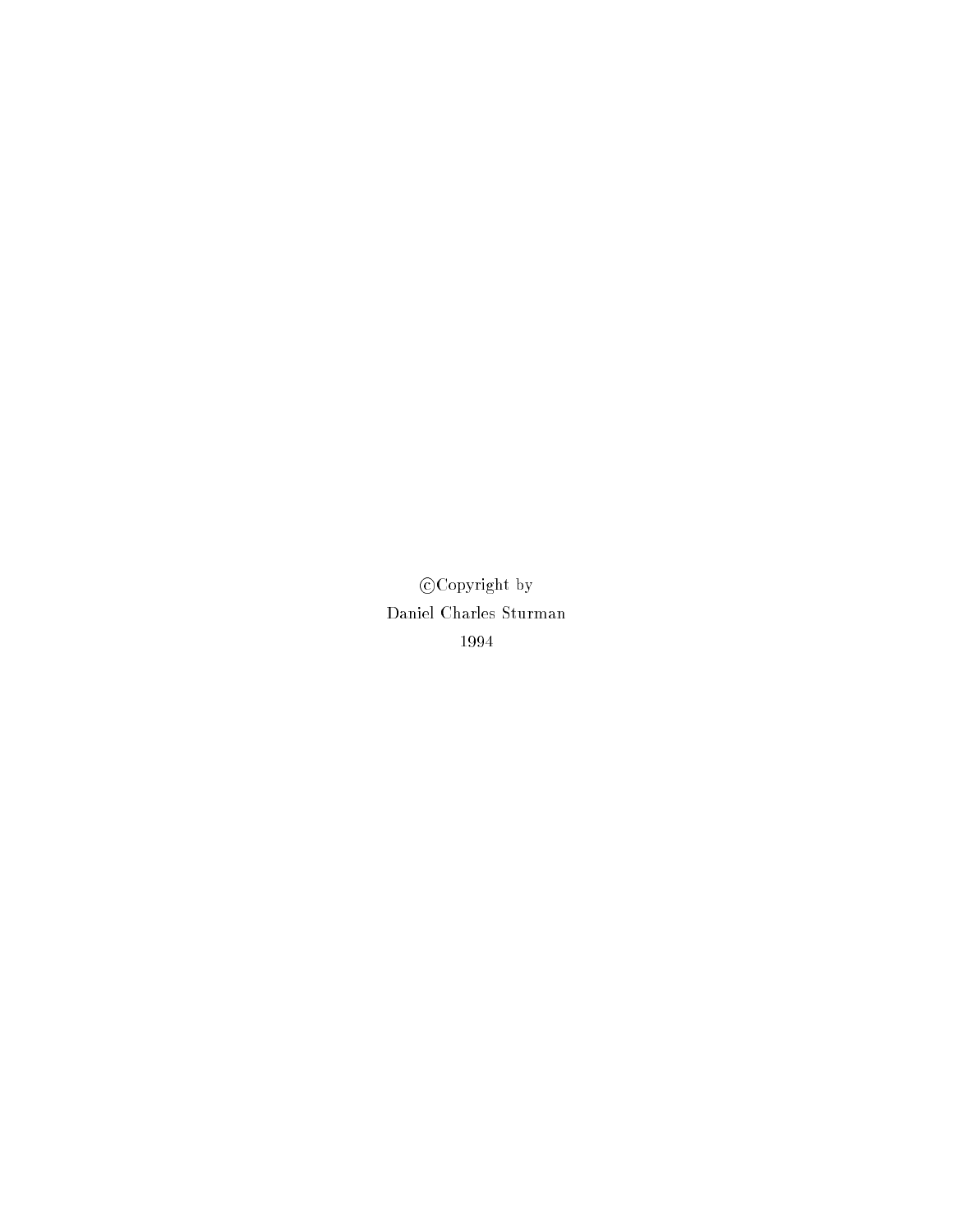### FAULT-ADAPTATION FOR SYSTEMS IN UNPREDICTABLE ENVIRONMENTS

BY

DANIEL CHARLES STURMAN

B.S., Cornell University, 1991

## THESIS

Submitted in partial fulfillment of the requirements for the degree of Master of Science in Computer Science in the Graduate College of the University of Illinois at Urbana-Champaign,1994

Urbana, Illinois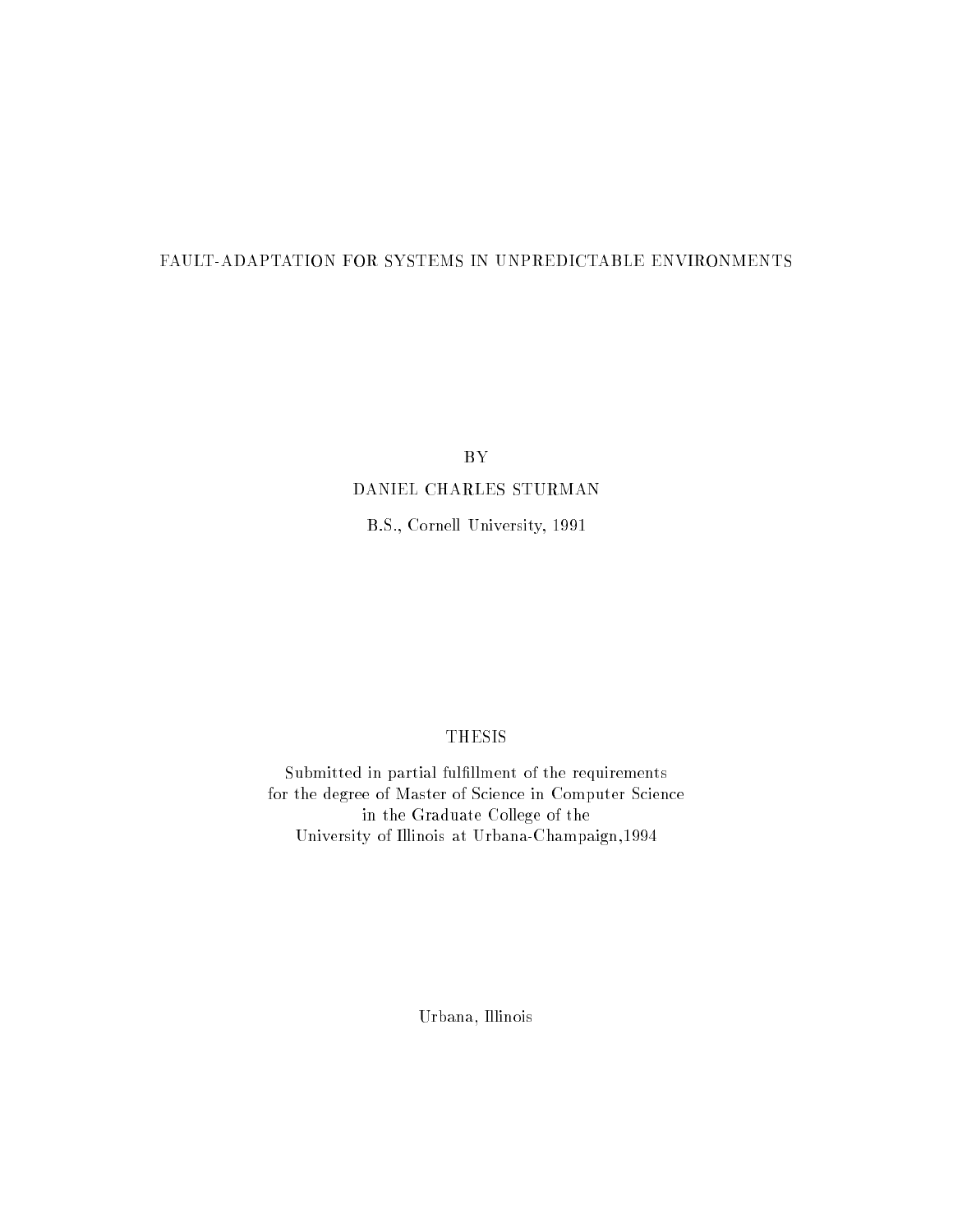## ABSTRACT

This thesis describes a technique for designing systems which can adapt to patterns of faults as they occur. Such *adaptively dependable* systems are especially critical in isolated systems which must maintain long-term fault tolerance and in open systems where future system configurations are unknown. Through the use of a reflective language structure, we support dynamic installation and composition of fault-tolerance protocols. These protocols are constructed as operations on messages to allow reuse and transparency: applications and protocol may be developed separately without prior knowledge of their future composition. We have implemented our techniques in the language *Screed* which runs on the actor platform *Broadway*. Details of the implementation are also described.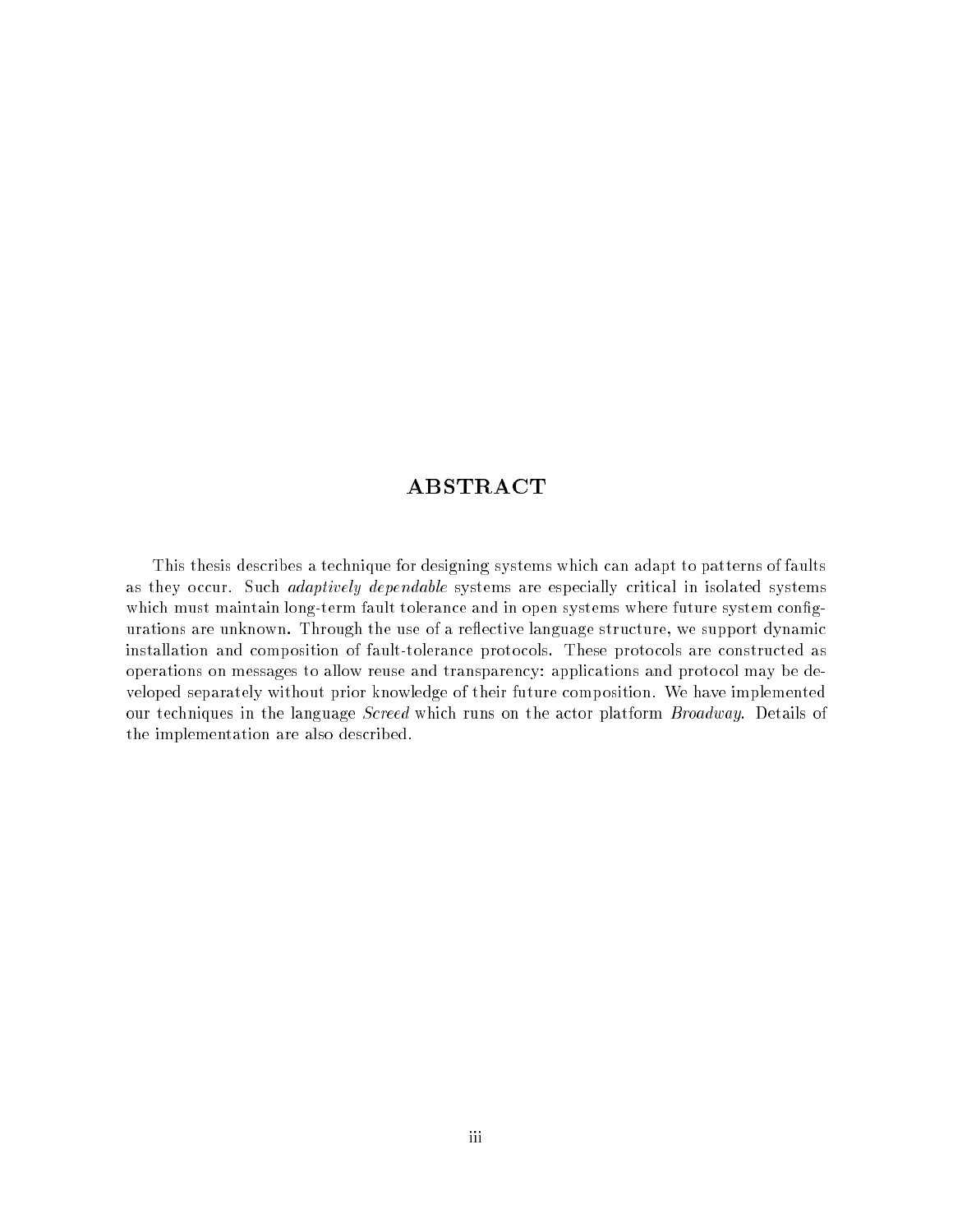## ACKNOWLEDGEMENTS

I would like to thank my advisor, Gul Agha, for supporting me in this work. I would also like to thank the other members of the Open Systems Laboratory for their input and contributions. In particular, I would like to thank Svend Frølund and Rajendra Panwar for their many comments on Broadway and Screed as well as their contributions to the reflective model. Finally, I would like to thank my parents and Lily, who provide an invaluable source of support with their encouragements and love.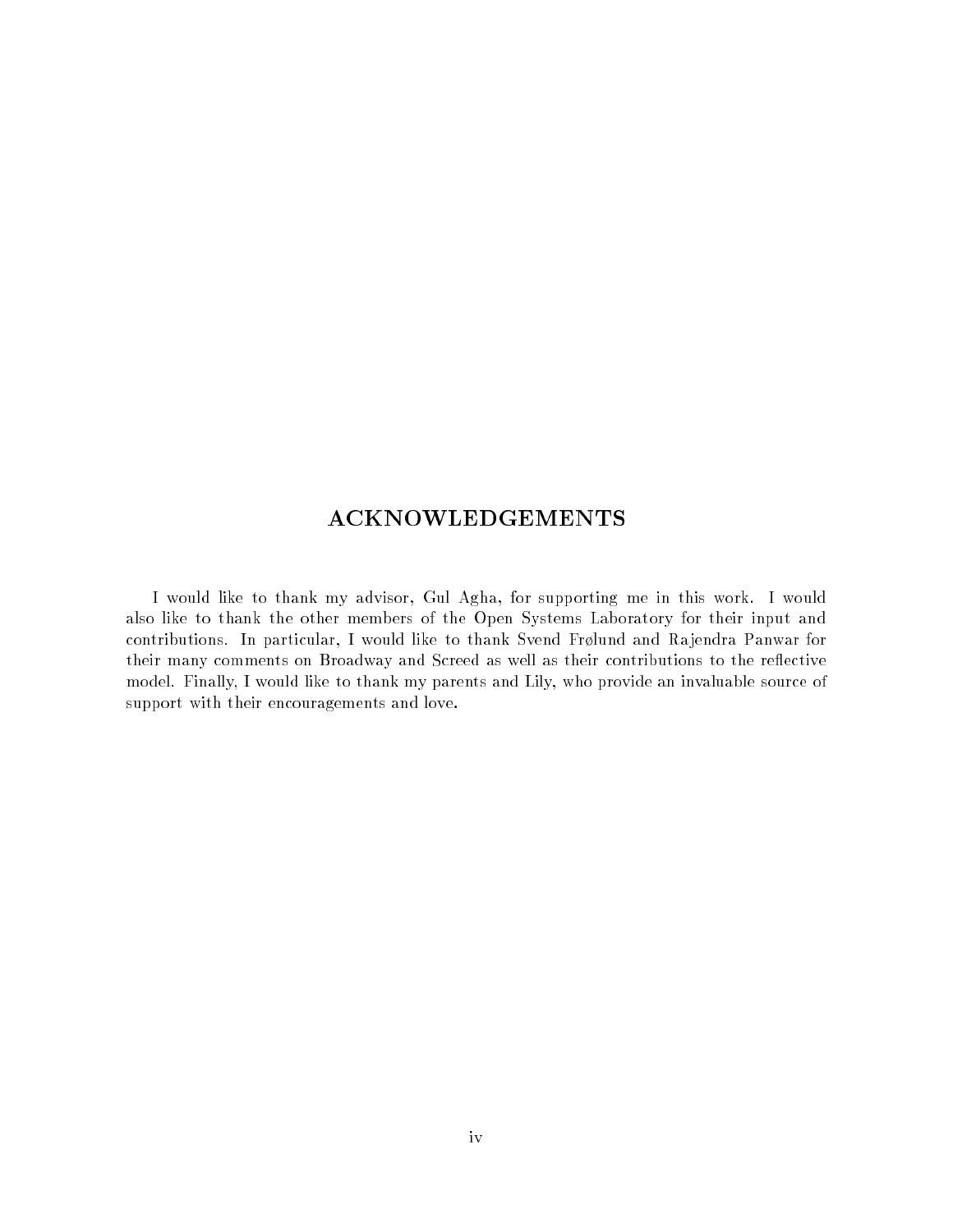## TABLE OF CONTENTS

## Chapter

| 1                |     | $\mathbf{1}$                                                  |
|------------------|-----|---------------------------------------------------------------|
|                  | 1.1 | $\mathbf{1}$                                                  |
|                  | 1.2 | 3                                                             |
|                  | 1.3 | $\overline{5}$                                                |
|                  |     | $\overline{5}$<br>1.3.1                                       |
|                  |     | $\overline{5}$<br>1.3.2                                       |
|                  |     | 1.3.3<br>6                                                    |
| $\mathbf{2}$     |     | 8<br>Meta-level Architecture for Ultra-dependability          |
|                  | 2.1 | 8                                                             |
|                  | 2.2 | 9                                                             |
|                  | 2.3 | 9                                                             |
|                  | 2.4 | 12                                                            |
| $\boldsymbol{3}$ |     | 16                                                            |
|                  | 3.1 | 16                                                            |
|                  | 3.2 | 19                                                            |
|                  |     | 19<br>3.2.1                                                   |
|                  |     | 3.2.2<br>20                                                   |
|                  | 33  | 21                                                            |
|                  | 3.4 | Reconfiguring a Satellite to Preserve Failure Semantics<br>22 |
| $\overline{4}$   |     | 24                                                            |
|                  | 4.1 | 24                                                            |
|                  |     | 24<br>4.1.1                                                   |
|                  |     | 4.1.2<br>26                                                   |
|                  | 4.2 | Implementation of MAUD<br>26                                  |
|                  | 4.3 | 28                                                            |
|                  |     | 29<br>4.3.1                                                   |
|                  |     | 30<br>4.3.2                                                   |
|                  | 4.4 | 32                                                            |
| 5                |     | 34                                                            |
|                  | 5.1 |                                                               |
|                  | 5.2 |                                                               |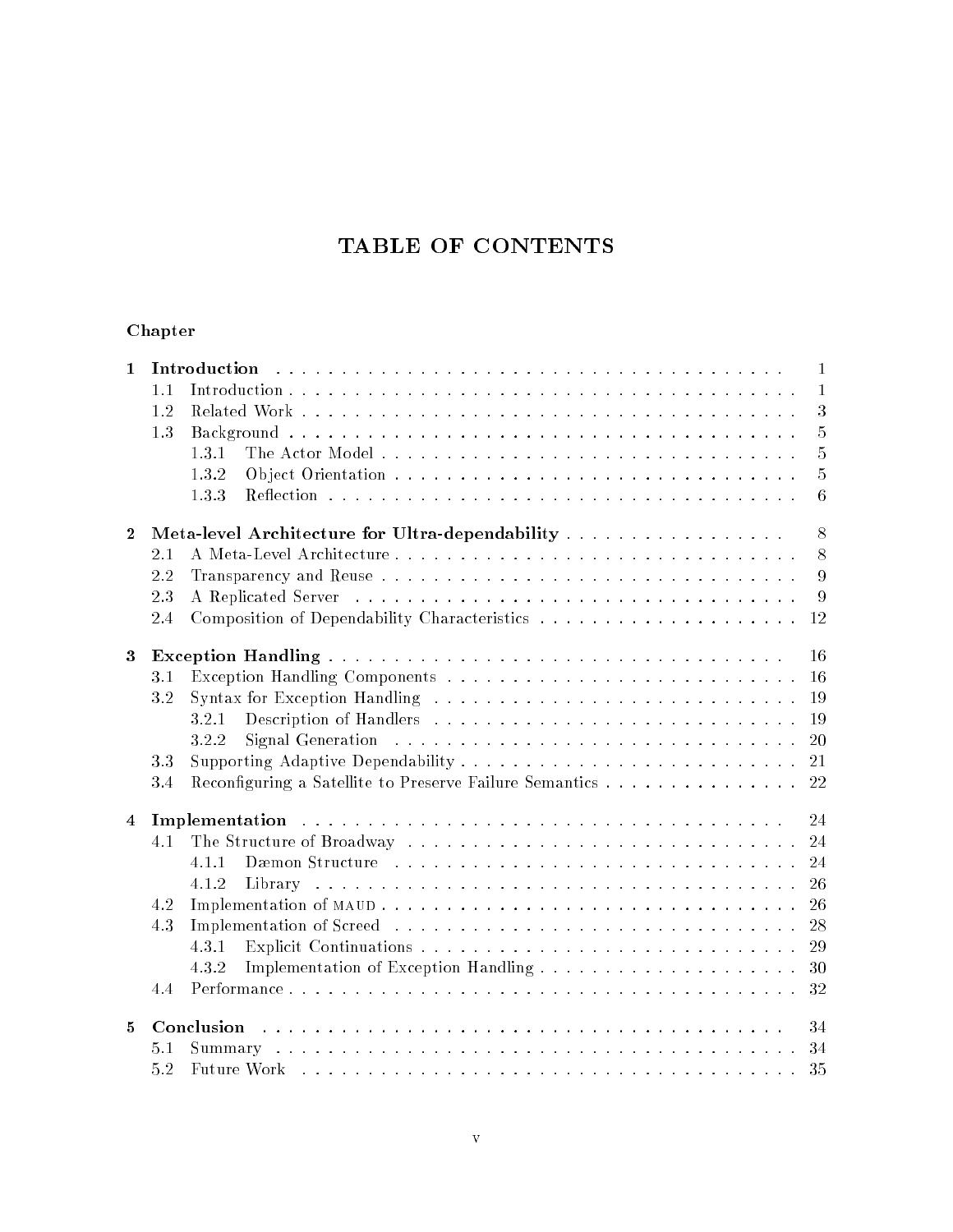|    |            | 5.2.1        |    |
|----|------------|--------------|----|
|    |            | 5.2.2        |    |
|    | Appendix   |              |    |
|    |            |              | 36 |
|    |            |              | 36 |
|    |            | A.1.1        | 36 |
|    |            | A.1.2        | 37 |
|    |            | A.1.3        | 38 |
|    | A.2        |              | 38 |
|    | A 3        |              | 40 |
|    | A.4        |              | 41 |
|    | A 5        |              | 42 |
|    | A.6        |              | 43 |
|    | A.7        |              | 43 |
|    | A.8        |              | 44 |
| B. |            |              | 45 |
|    | B.1        |              | 45 |
|    | B.2        |              | 45 |
|    |            |              | 46 |
|    | <b>B</b> 3 |              | 48 |
|    |            |              | 49 |
|    | B.4        |              | 49 |
|    | <b>B.5</b> |              | 50 |
|    |            |              | 50 |
|    |            | <b>B</b> 5.2 | 50 |
|    |            |              | 51 |
|    |            |              |    |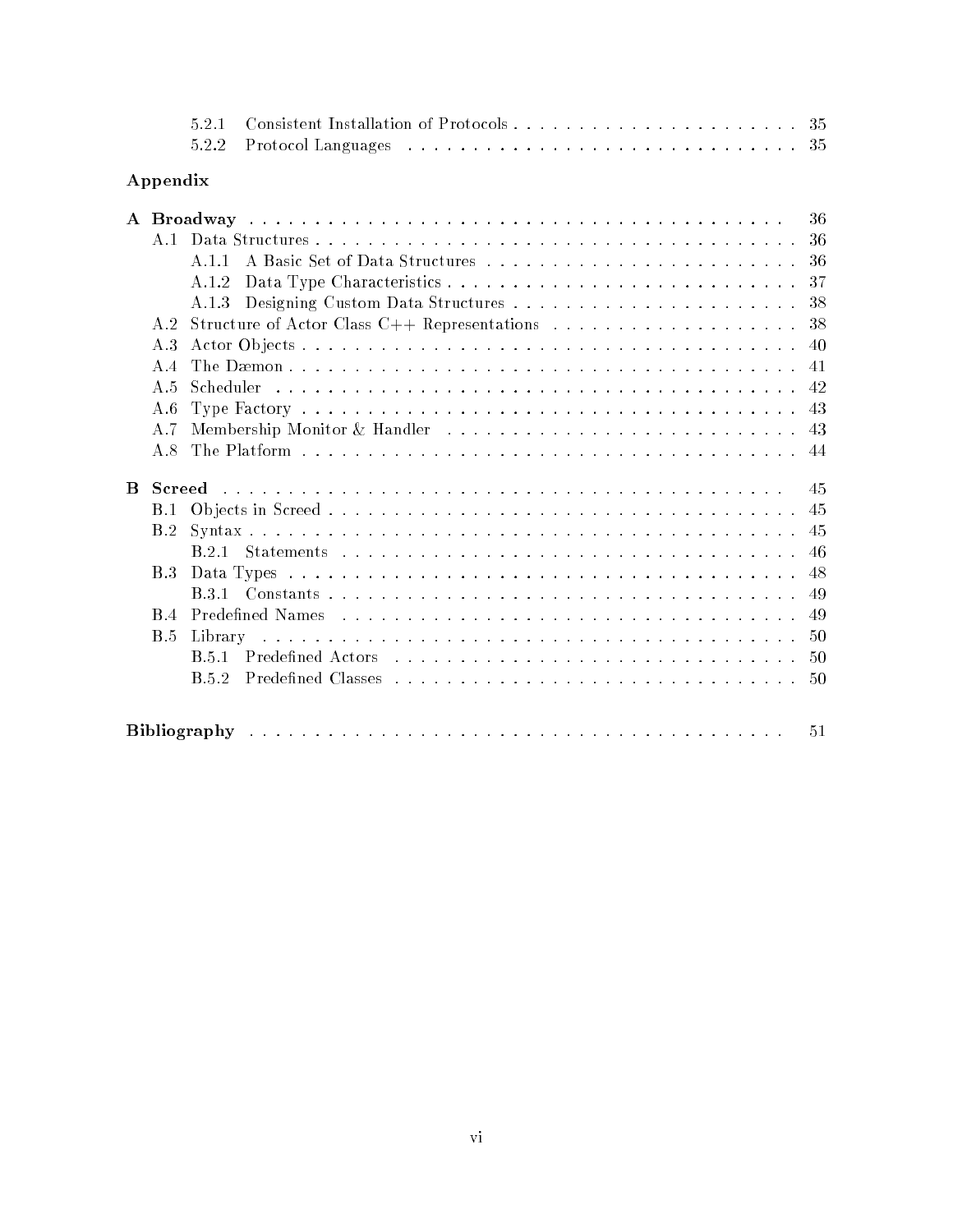## LIST OF FIGURES

| 2.1 |                                                                                                    |  |
|-----|----------------------------------------------------------------------------------------------------|--|
| 2.2 | Code for the server-end mail queue which implements replication. $\dots \dots \dots \dots$ 10      |  |
| 2.3 | Code for the client-end mail queue which implements replication. 11                                |  |
| 2.4 | The additional methods which allow for protocol composition. 12                                    |  |
| 2.5 |                                                                                                    |  |
| 2.6 | Composed system using a replication protocol and message checksum protocol. . 14                   |  |
| 3.1 | The four roles involved with an exceptional condition. $\ldots \ldots \ldots \ldots \ldots \ldots$ |  |
| 3.2 |                                                                                                    |  |
| 3.3 |                                                                                                    |  |
| 3.4 |                                                                                                    |  |
| 3.5 | Example satallite architecture and result of replication. $\ldots \ldots \ldots \ldots \ldots$ 22  |  |
| 4.1 |                                                                                                    |  |
| 4.2 | Example transformation of an explicit continuation. 29                                             |  |
| 4.3 |                                                                                                    |  |
| 4.4 |                                                                                                    |  |
| 4.5 | Performance times for various Broadway operations. 32                                              |  |
|     |                                                                                                    |  |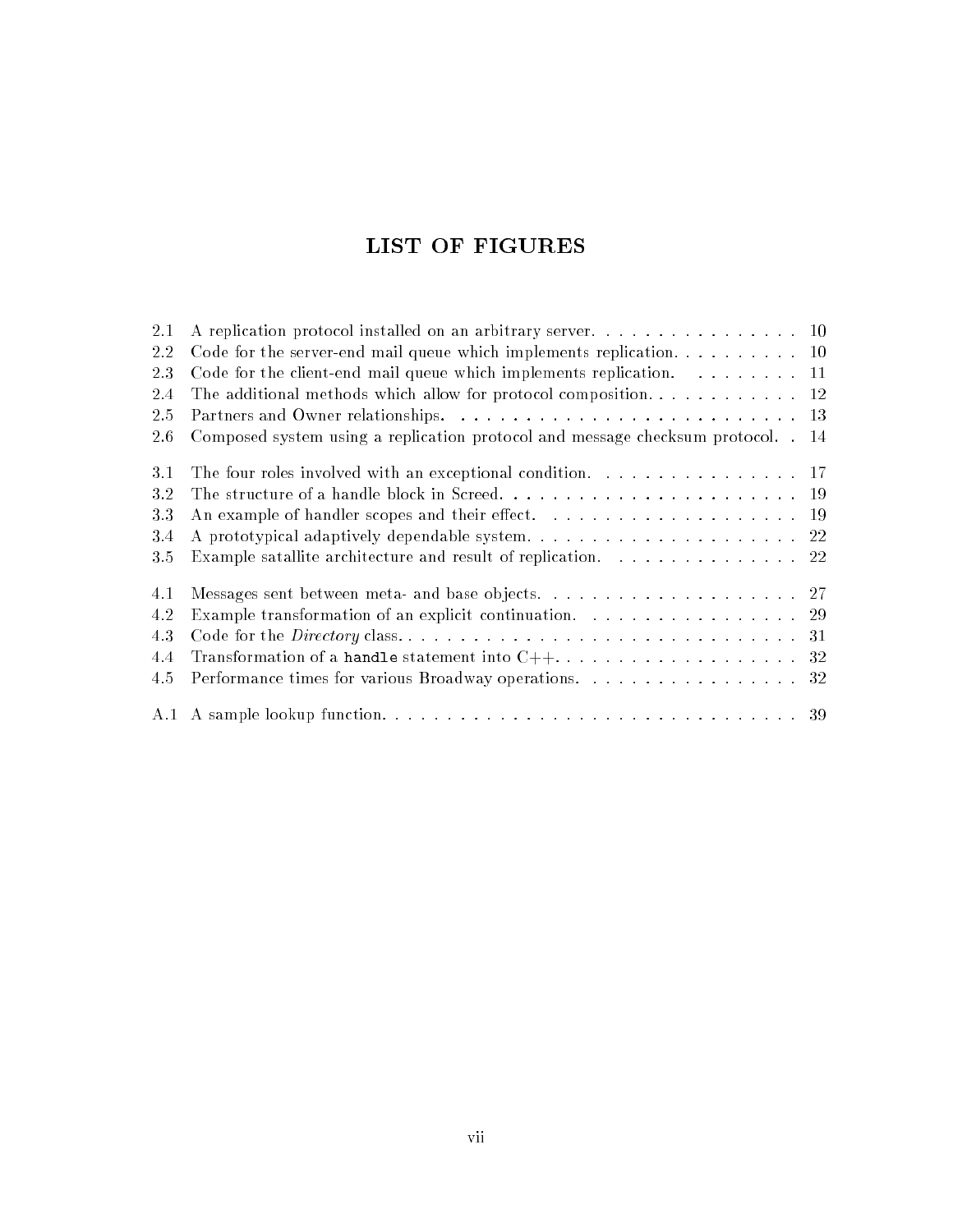## Chapter 1

# Introduction

## 1.1 Introduction

The *failure semantics* of a service refers to the set whose elements are the different ways in which a service can fail [9]. This set serves as a contract with clients who use the service: failure semantics for a client are often dependent on the failure semantics of the services used. Therefore, an incorrect specication of the failure semantics of one service can lead to a chain of incorrect failure semantics.

For example, a data-base object may have *omission-only* failure semantics: any reply to a query will be correct, but a reply is not guaranteed. Consider an accounting program which assumes any results received from the data-base are correct. The accounting program will balance records and trigger error-finding services if the records do not balance. Assume the accounting program's failure semantics specify that it should be conservative in invoking the error-nding services: if a possible error exists, the services should be invoked. If the data-base violates its failure semantics by replying with corrupt data that hides an error, the accounting program may incorrectly deduce a correct balance and never invoke the error-finding services, thereby violating the accounting program's failure semantics.

Failure semantics are enforced through the use of *dependability protocols* which guarantee an acceptably small probability that a failure whose type is not specied may occur. Generally, the more specific the failure semantics, the greater the computational cost of the protocols. However, less stringent failure semantics for commonly used services may lead to a greater number of protocols necessary to enforce failure semantics on other services.

Many systems have been developed to support the development of dependable computing applications. In most of these systems, however, the failure semantics of a service are assumed to be static and, therefore, the dependability protocols used are fixed at compile time. However, in many computer systems, it is either unsatisfactory to adhere to a static set of failure semantics or impossible to adequately enforce the semantics with a fixed group of dependability protocols. In some systems, the protocols chosen may later prove incapable of correctly enforcing the specied failure semantics. In others, the introduction of new services may require the restructuring of failure semantics. We illustrate these situations with two example systems:

consider an empedded system which is required to function of the a long duration, yet is fault-prone due to the uncertain environment in which it operates. If this system is physically isolated, such as in the control system of a satellite, physical modification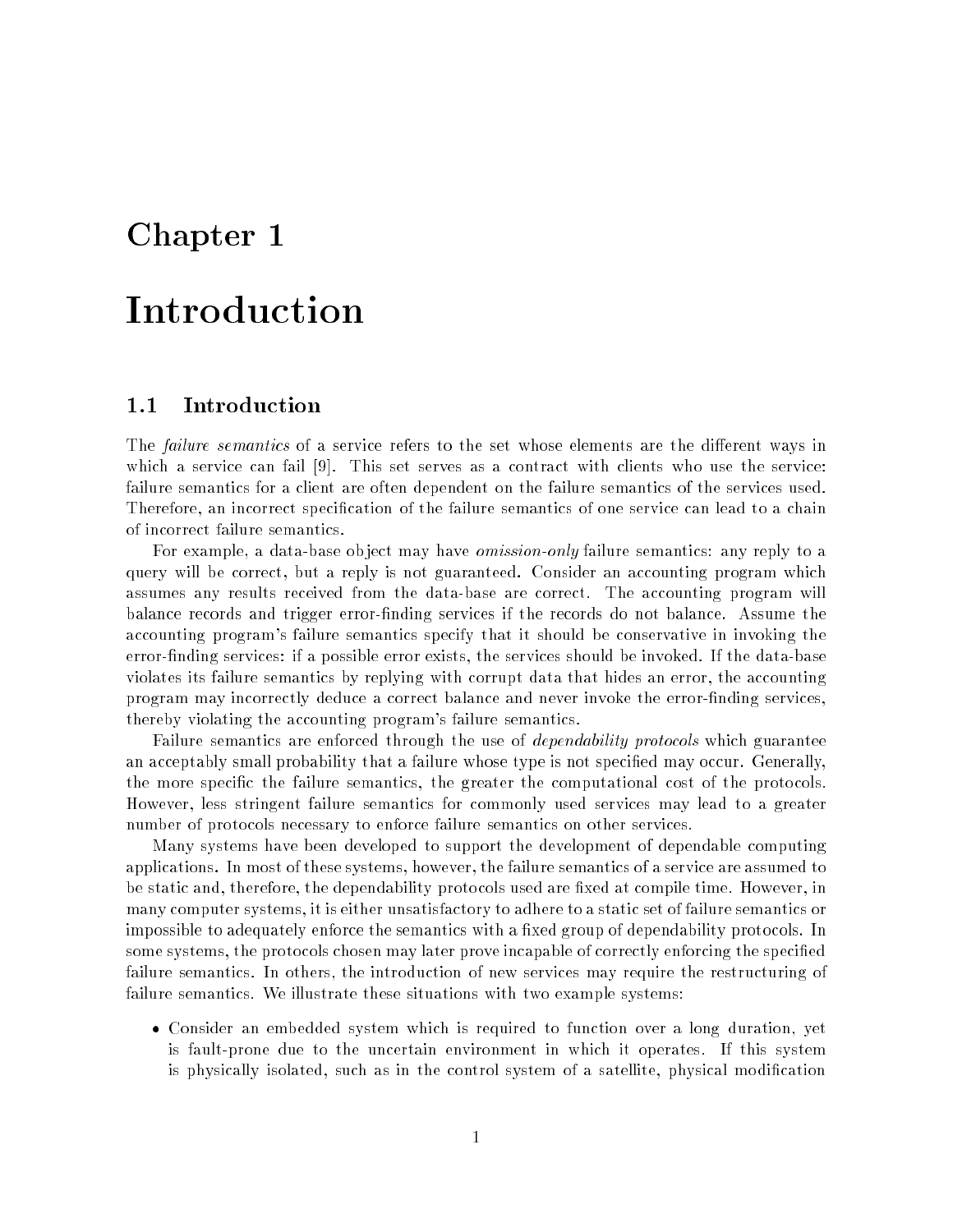of system components is almost impossible. In such a system, a change in the physical environment may result in protocols designed for the old environment failing to uphold the failure semantics in the new environment. New, more rigorous, dependability protocols may then be required to enforce the desired failure semantics of the system.

 Consider an open system. In open systems, processes may be created and removed as necessary. Creation of processes may be conditional on other events and, therefore, determining the system configuration statically may be impossible. Pre-existing services may require a stricter set of failure semantics for a new client than was originally expected. Conversely, the existing clients may allow a new service to maintain less stringent failure semantics. If this flexibility is not exploited, significant performance may be lost. Therefore, it may be impossible to determine what failure semantics a process must have, or what protocols are necessary to enforce these semantics, until after it actually joins the system. Furthermore, the addition of new services may require a change in the failure semantics of existing components. For example, a file server may initially address safety only by check-pointing the files to stable storage. New clients added to the system, however, may require the server to also provide persistence and a protocol to support replication may need to be added.

In this thesis, we describe a methodology for the modular specication of systems that can adapt a system's failure semantics and set of protocols enforcing the failure semantics to match the current environment. We call such systems *adaptively dependable* systems. We present a methodology which allows the reuse and transparent installation of dependability protocols as well as their dynamic installation in a system. Our methodology, when combined with a suitably structured exception handling mechanism and fault detection, allows for the development of fault handlers which can maintain consistent failure semantics within a changing environment and can alter failure semantics as system needs change. We have provided programmer support for our methodology in the language *Screed* which is implemented on our run-time system Broadway.

We employ *reflection* as the enabling technology for dynamic installation of dependability protocols. Re
ection means that a system can reason about and manipulate a representation of its own behavior. This representation is called the system's meta-level. The components of an object that may be customized at the meta-level are referred to as the  $meta-architecture$ . In our case, the meta-level contains a description which implements the failure semantics of an executing application; reflection thus allows dynamic changes in the execution of an application with respect to dependability.

Besides supporting dynamic installation, our meta-architecture supports transparency and reuse of dependability protocols. The meta-architecture allows protocols to be expressed as operations on abstract messages. Since the individual fields of a particular message are never examined, the same protocol may be used with different applications.

Given this technique for dynamic modication of the dependability protocols used in a system, we then describe how fault detection and exception handling may be used in conjunction with our meta-architecture to support adaptively dependable systems. We model both failures and exceptions as objects. Each type of fault which may be detected is described as a specific system exception.

We construct managers  $-$  objects with meta-level capabilities  $-$  to address system exceptions. Managers serve three purposes: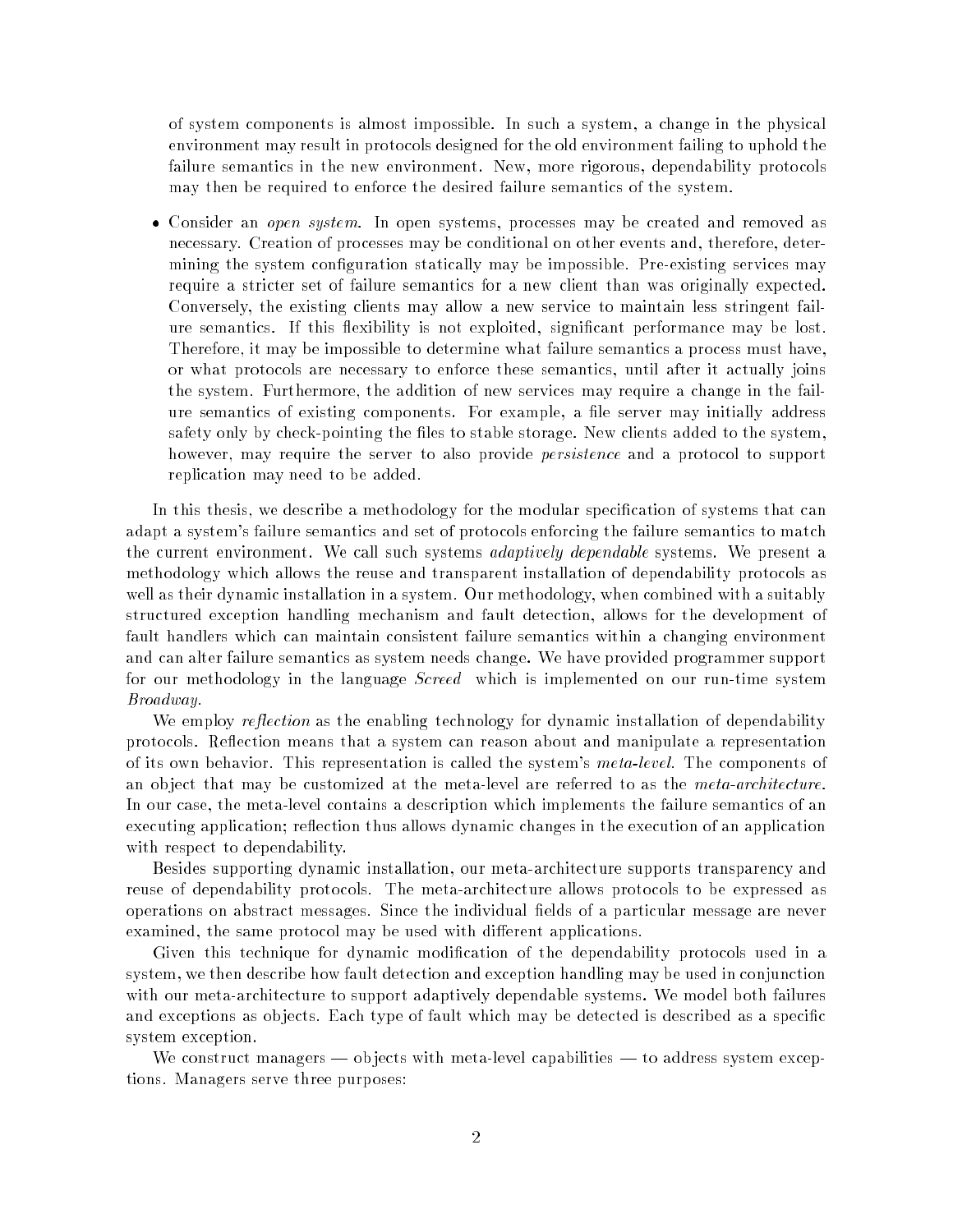- A manager may correct for recoverable faults. The corrections allow the system to continue to function despite a fault. This role is generally referred to as performing forward error recovery.
- Managers provide failure prevention. When a manager discovers a pattern of component failures, it dynamically installs protocols which mask future failures or facilitate future fault-correction by expanding the set of recoverable faults. In this manner, we have taken forward error recovery one step further: rather than simply adjusting the system state, the actual dependability characteristics of the system may be modified.
- Managers support reconguration of the dependability protocols in a system. This may be done either to alter the system's failure semantics or to correctly enforce these semantics once the environment changes. Thus, we can develop dependable long duration systems whose fault patterns are not known at start-up time.

A prototype implementation which tests these ideas is described. Our run-time system Broadway supports our meta-architecture as well as failure detection and a set of system exceptions. On top of Broadway, we have implemented the language Screed. Screed is a prototype concurrent actor language we use to illustrate our ideas. Screed provides complementary constructs for both fault detection through exception handling and for dynamic installation of protocols through a meta-architecture. This language is presented as a demonstration of how such constructs may be added to existing languages.

This thesis is organized as follows. This chapter discusses related work and background information: in Section 1.2, we discuss other work in reflection, exception handling, and in developing languages for fault-tolerance; Section 1.3 provides background information on re
ection, the Actor model, and ob ject-orientation. Chapter 2 discusses our meta-level architecture and how it may be used to construct dependability protocols. We also discuss the effect of our meta-level architecture on protocol performance. Chapter 3 describes exception handling in Screed and how exception handling may be used in conjunction with our meta-level architecture to implement adaptively dependable systems. We then illustrate this technique with an example of a system adapting to a change in environment.

Implementation details are then discussed in Chapter 4 where we discuss pertinent details of implementing our techniques for Broadway and Screed. The appendices provide a more detailed description Broadway and Screed. Appendix A provides the *Broadway User's Manual* and Appendix B is the *Screed Programmer's Guide*.

#### $1.2$ Related Work

A number of languages and systems offer support for constructing fault-tolerant systems. In Argus [20], Avalon [13] and Arjuna [28], the concept of nested transactions is used to structure distributed systems. Consistency and resilience is ensured by atomic actions whose effect are check-pointed at commit time. The focus in [24], [7] and [5] is to provide a set of protocols that represent common communication patterns found in fault-tolerant systems. None of the above systems support the factorization of fault-tolerance characteristics from the application specic code. In [33] and [25], replication can be described separate from the service being replicated. Our approach is more flexible since fault-tolerance schemes are not only described separately but they can also be attached and detached dynamically. Another unique aspect of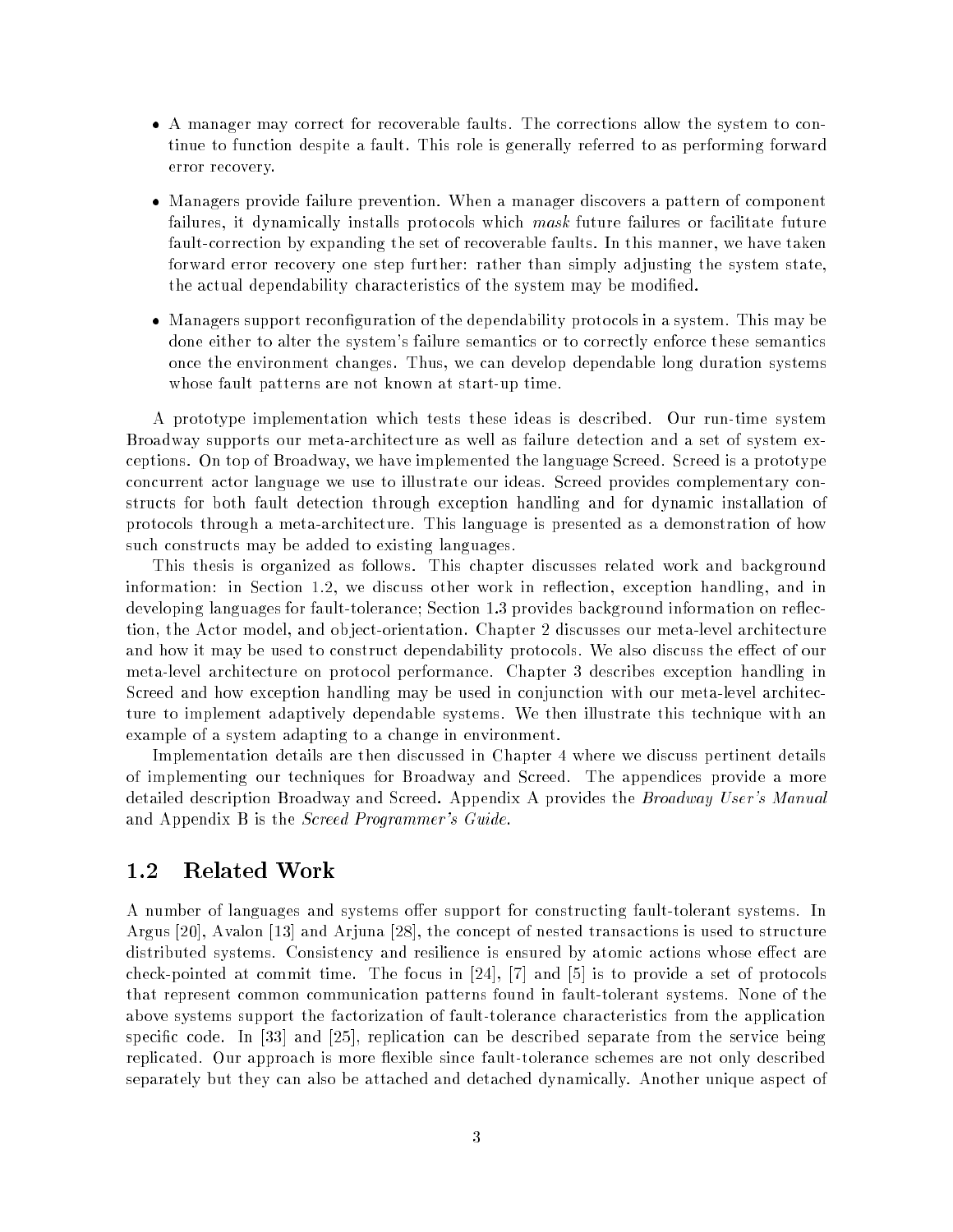our approach is that different fault-tolerance schemes may be composed in a modular fashion. For example, check-pointing may be composed with replication without having either protocol know about the other.

Non-reflective systems which support customization do so only in a system-wide manner. For example, customization in a micro-kernel based system  $[1]$  affects all the objects collectively. In an object-oriented system such as *Choices* [6], frameworks may be customized for a particular application. However, once customized, the characteristics may not change dynamically. Re flection in an object-based system allows customization of the underlying system independently for each object. Because different protocols are generally required for very specific subsets of the objects in a system, this flexibility is required for implementing dependability protocols.

Re
ection has been used to address a number of issues in concurrent systems. For example, the scheduling problem of the Time Warp algorithm for parallel discrete event simulation is modeled by means of reflection in [35]. A reflective implementation of object migration is reported in [32]. Reflection has been used in the Muse Operating System [34] for dynamically modifying the system behavior. However, the literature is unclear as to the effect on efficiency of this generally reflective system.

Re
ective frameworks for the Actor languages MERING IV and Rosette have been proposed in [14] and [31], respectively. In MERING IV, programs may access meta-instances to modify an object or *meta-classes* to change a class definition. In Rosette, the meta-level is described in terms of three components: a *container*, which represents the acquaintances and script; a processor, which acts as the scheduler for the actor; and a mailbox, which handles message reception

The concept of unifying exception handling and fault detection was originally proposed in  $[27]$  and then refined in  $[26]$ . In these papers, detected failures are considered asynchronous events much as exceptional conditions are treated in distributed programming languages. Therefore, exception handling constructs provide a natural way to incorporate failure-response code into an application.

Goodenough introduced the idea of exceptions and exception handling in [17]. Since then, many different exception handling mechanisms have been proposed. Exception handling constructs have been developed for ob ject-based languages such as Clu [21] and Ada [10]. Dony [11] describes an approach for ob ject-oriented languages which was implemented in Smalltalk. This was the first approach that implemented exceptions as objects. Exception handling for  $C++$  is discussed in [30]. A good overview of techniques proposed for other ob ject-oriented languages can be found in [12].

A critical difference between object-oriented approaches to exception handling and nonobject-oriented approaches such as CLU  $[21]$  or Ada  $[10]$  is that, in the non-object-oriented approaches, the exception ob ject is represented by a set of parameters to a function. Therefore, on generating the signal, this parameter list must provide all possible information used by the handler.

For concurrent systems, an approach has been proposed for languages which use RPC communication [8]. However, the technique is based on synchronized components which allows their constructions to be closer to that of a sequential system than an asynchronous system.

Exception handling mechanisms have been proposed for other Actor languages. In [19], an exception handling mechanism was proposed for ABCL/1 and for Acore in [23]. These languages use *complaint addresses* to support exception handling. A complaint address is an address, specied with each message, to which all signals are dispatched. Complaint address-based schemes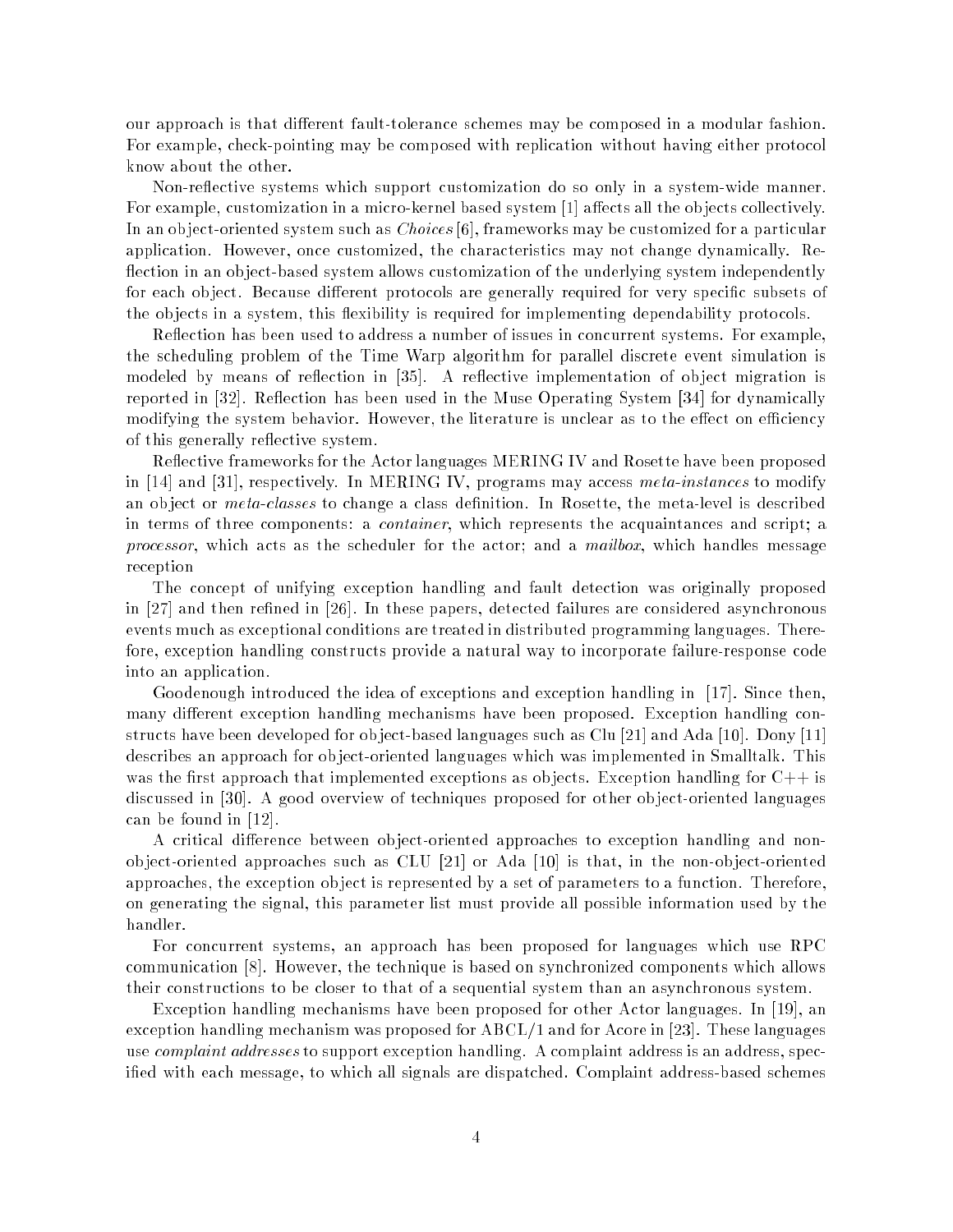do not allow for different handlers to be bound to different exceptions: all complaints are sent to the same destination. Such an approach makes supporting adaptive dependability, where each handler is an "expert" on a particular group of exceptions, very difficult to implement. Furthermore, these complaint address schemes pass exception information in terms of a set number of parameters in a message rather than utilizing exception ob jects.

## 1.3 Background

Before discussing our meta-architecture and how we use it to support adaptively dependable systems, we first discuss in greater detail some of the concepts used in this paper. Specifically, to illustrate our concepts we have chosen the Actor model of concurrent computation. The Actor model was chosen due to the ease in which our reflective architecture could be incorporated. We then briefly discuss some of the advantages of object-oriented programming and how they are important to our methods. Finally, we give a more in-depth discussion of reflection and how it relates to a programming language.

### 1.3.1 The Actor Model

We illustrate our approach using the Actor model [2, 3]. It is important to note that the idea of using reflection to describe dependability is not tied to any specific language framework. Our methodology assumes only that resources can be created dynamically, if needed, to implement a particular protocol and that the communication topology of a system is recongurable. Our methodology does not depend on any specic communication model.

Actors can be thought of as an abstract representation for the computing components in a multicomputer architecture. An actor is an encapsulated entity that has a local state. The state of an actor can only be manipulated through a set of *operations*.

Actors communicate by asynchronous point-to-point message passing. A message is a request for invocation of an operation in the target actor. Messages sent to an actor are buffered in a *mail queue* until the actor is ready to process the message. Each actor has a system-wide unique identifier which is called a *mail address*. This mail address allows an actor to be referenced in a location transparent way. In order to abstract over processor speeds and allow adaptive routing, preservation of message order is not guaranteed.

The *behavior* of an actor is the actions performed in response to a message. These actions may include the dynamic creation of new actors. Actor addresses may be communicated in messages and an actor may only communicate with another actor if it has the correct address. An actor's *acquaintances* are the mail addresses of known actors. An actor can only send messages to its acquaintances, which provides locality.

### 1.3.2 Ob ject Orientation

In an ob ject-oriented environment, a program execution is organized as a collection of ob jects. Each ob ject is an encapsulated entity, similar to an instance of an abstract data type. The local data comprising each object may only be accessed through an interface specified as a set of methods. The operations carried out by a method are not visible outside the object. Objects communicate with messages which invoke a method in the receiving object. The local data of another ob ject can not otherwise be changed or accessed.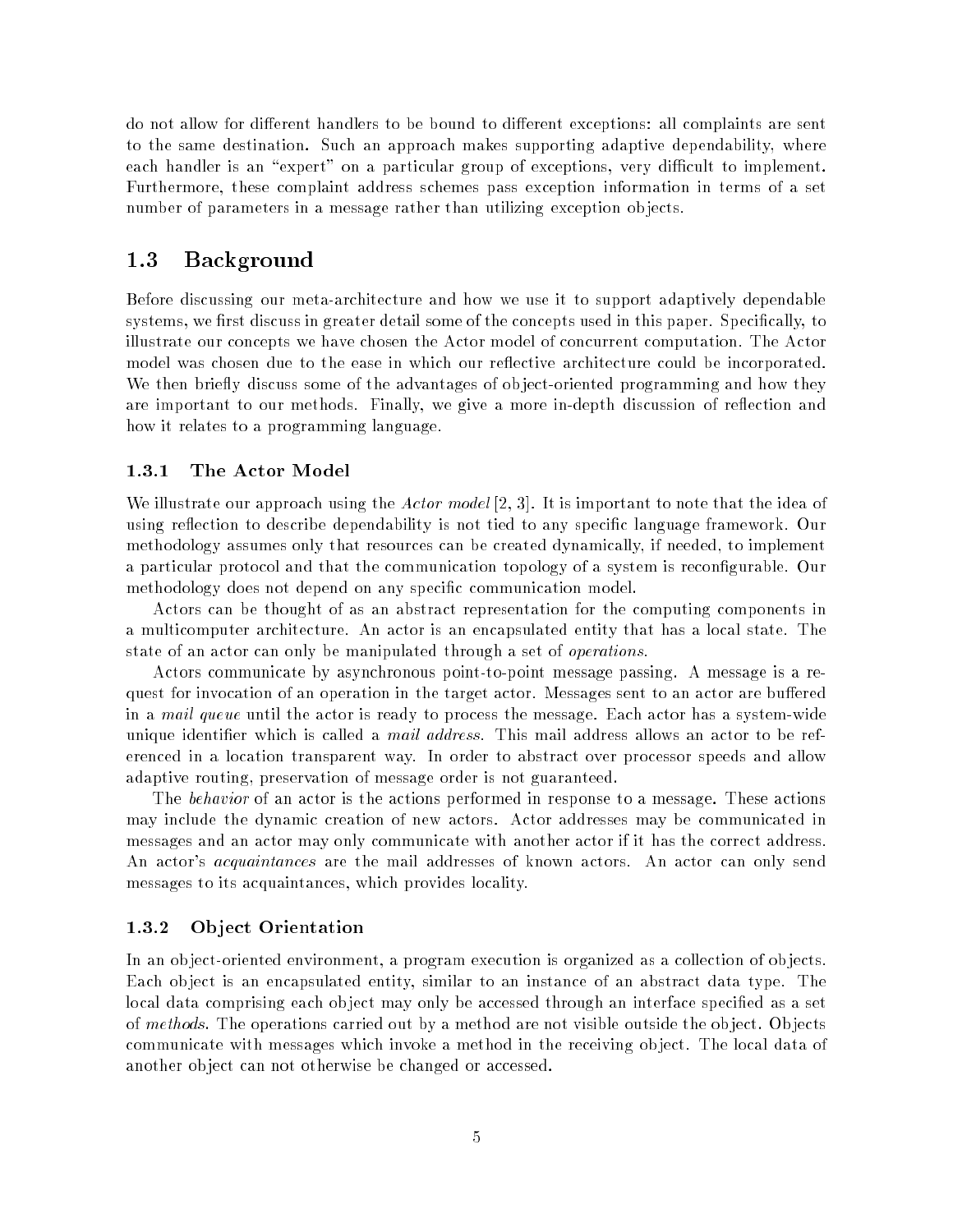Objects are *instantiated* from *classes*. A class is a user-defined abstraction. Classes may be thought of as types and ob jects as elements of that type. Instantiation is the creation of an ob ject of a particular class. Classes contain the description (code) of the methods and of the instance variables for objects instantiated from that class. Classes may *inherit* from other classes. Inheritance provides the inheriting class with the properties  $-$  the methods and instances  $-$  of the *ancestor* class. The inheriting class can then utilize these properties as well as augment them with new instances variables or methods. Methods may be inherited directly or redened, facilitating code reuse.

Ob ject-oriented languages allows for a modular development of systems. The implementation of each component is hidden from other components: only the interface is known. In this way, a component's implementation may change without affecting other components. Code may also be reused efficiently since components share code by inheriting from a common ancestor class.

#### 1.3.3 Reflection

Reflection means that a system can manipulate a causally connected description of itself [29, 22]. Causal connection implies that changes to the description have an immediate effect on the described object. In a reflective system, a change in these descriptions or *meta-objects* results in a change in how ob jects are implemented. The ob ject for which a meta-ob ject represents certain aspects of the implementation is called the base object.

Meta-ob jects may be thought of as ob jects which logically belong in the underlying run-time system. For examples, a meta-object might control the message lookup scheme that would map incoming messages to operations in the base object. Another meta-object may modify how values are read from memory. Using reflection, such implementation-level objects can be accessed and examined, and user defined meta-objects may be installed, vielding a potentially customizable run-time system within a single language framework.

The reflective capabilities which are provided by a language are referred to as the *meta*level architecture of the language. The meta-level architecture may provide variable levels of sophistication, depending on the desirable level of customization. The most general meta-level architecture is comprised of complete interpreters, thus allowing customization of all aspects of the implementation of ob jects. In practice, this generality is not always needed and, furthermore, defining a more restrictive meta-level architecture may allow reflection to be realized in a compiled language. The choice of a meta-level architecture is part of the language design. Customizability of a language implementation must be anticipated when designing the run-time structure. Although a restrictive meta-level architecture limits flexibility, it provides greater safety and structure. If all aspects of the implementation were mutable, an entirely new semantics for the language could be defined at run-time; in this case, reasoning about the behavior of a program would be impossible.

We limit our meta-level to only contain the aspects that are relevant to dependability. Application specic functionality is described in the form of base ob jects and dependability protocols are described in terms of meta-ob jects. Thus, dependability is modeled as a special way of implementing the application in question. Our methodology supports modularity since functionality and dependability are described in separate ob jects. Since meta-ob jects can be defined and installed dynamically, the objects in a system can dynamically change the protocols enforcing their failure semantics as system needs change. Furthermore, new dependability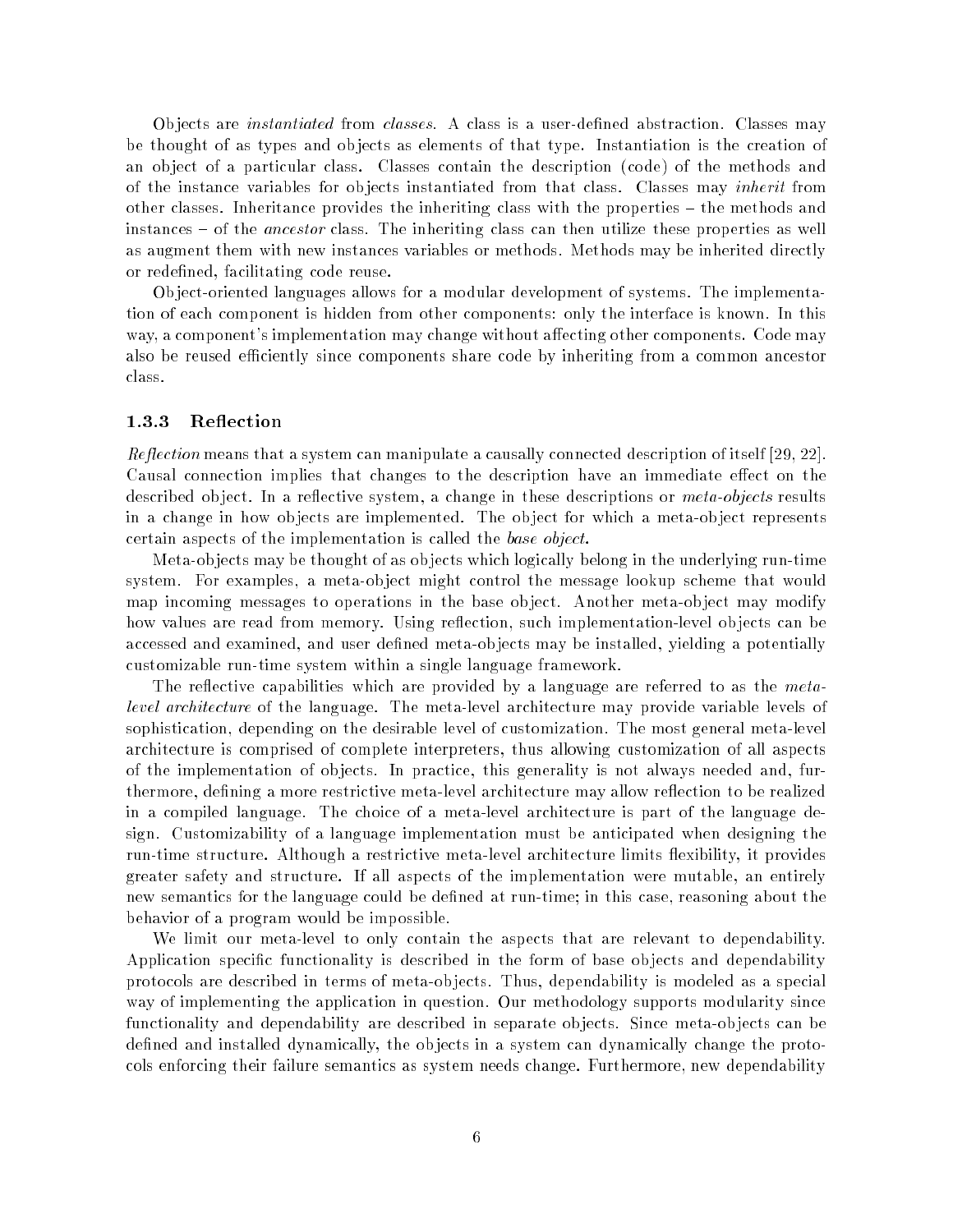protocols may be defined while a system is running and put into effect without stopping and recompiling the system. For example, if a communication line within a system shows potential for unacceptable error rates, more dependable communication protocols may be installed without stopping and recompiling the entire system.

Since meta-ob jects are themselves ob jects, they can also have meta-ob jects associated with them, giving customizable implementation of meta-ob jects. In this way, meta-ob jects realizing a given dependability protocol may again be sub ject to another dependability protocol. This scenario implies a hierarchy of meta-ob jects where each meta-ob ject enforces a subset of the failure semantics for the application in question. Each meta-object may be defined separately and composed with other meta-ob jects in a layered structure supporting reuse and incremental construction of dependability protocols.

Because installation of a malfunctioning meta-level may compromise the dependability of a system, precautions must be taken to protect against erroneous or malicious meta-ob jects. To provide the needed protection of the meta-level, we introduce the concept of privileged objects called a *managers*. Only managers may install meta-objects. Using operating system terminology, a manager should be thought of as a privileged process which can dynamically load new modules (meta-objects) into the kernel (meta-level). It should be observed that, because of the close resemblance to the operating system world, many of the operating system protection strategies can be reused in our design. We will not discuss particular mechanisms for enforcing the protection provided by the managers in further detail here. Because only managers may install meta-ob jects, special requirements can be enforced by the managers on the structure of ob jects which may be installed as meta-ob jects. For example, managers may only allow installation of meta-objects instantiated from special verified and trusted libraries. Greater or fewer restrictions may be imposed on the meta-level depending on the dependability and security requirements that a given application must meet.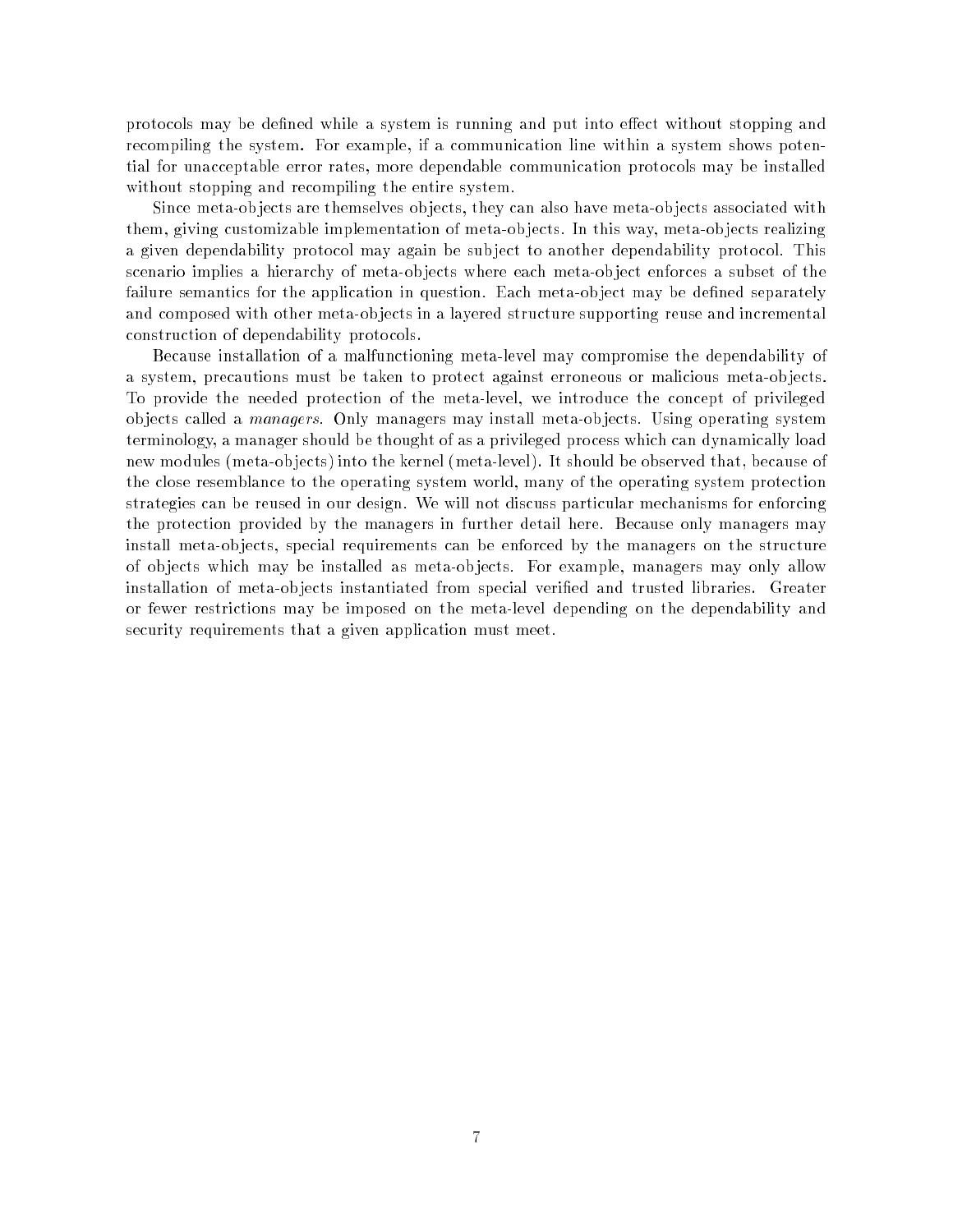## Chapter 2

# Meta-level Architecture for Ultra-dependability

In this chapter we introduce MAUD (Meta-level Architecture for Ultra Dependability) [4]. maud supports the development of reusable dependability protocols. These protocols may then be installed during the execution of an application. MAUD has been implemented on Broadway, our run-time environment for actors.

We begin with a discussion of MAUD's structure. We then discuss how transparency and reusability of protocols are supported by this structure followed by an example of such a protocol. We finish this section by demonstrating how MAUD also allows the composition of protocols and give an example of composition.

### 2.1 A Meta-Level Architecture

As previously mentioned, MAUD is designed to support the structures that are necessary to implement dependability. In MAUD, there are three meta-objects for each actor: *dispatcher*, mail queue and acquaintances. In the next three paragraphs we describe the structure of metaob jects in maud. Note that maud is a particular system developed for use with actors. It would be possible, however, to develop similar systems for most other models.

The *dispatcher* and *mail queue* meta-objects customize the communication primitives of ob jects so that their interaction can be adjusted for a variety of dependability characteristics. The dispatcher meta-ob ject is a representation of the implementation of the message-send action. Whenever the base object sends a message, the run-time system calls the transmit method on the installed dispatcher. The dispatcher performs whatever actions are needed to send the given message. Installing dispatchers to modify the send behavior makes it possible to implement customized message delivery patterns.

A *mail queue* meta-object represents the mail queue holding the incoming messages sent to an actor. A mail queue is an ob ject with get and put operations. After installation of a mail queue meta-ob ject, its get operation is called by the run-time system whenever the base ob ject is ready to process a message. The put operation on a mail queue is called by the run-time system whenever a message for the base ob ject arrives. By installing a mail queue at the meta-level, it is possible to customize the way messages flow into the base object.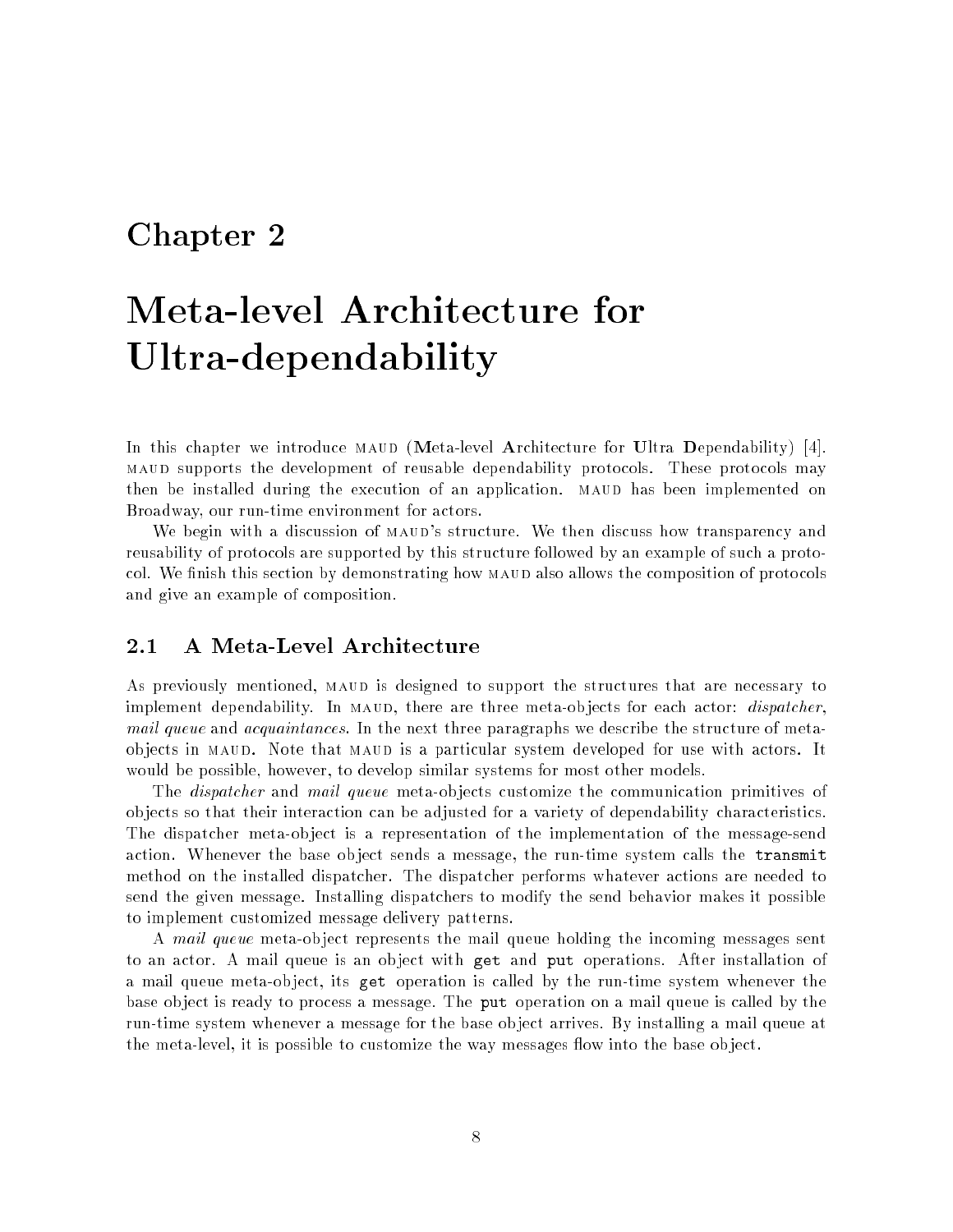The *acquaintances* meta-object is a list representing the acquaintances of a base object. In an actor system, all entities are actors. Although they may be implemented as local state, even primitive data ob jects, such as integers or strings, are considered acquaintances in an actor system. Therefore, in an actor language the *acquaintances* and the *mail queue* comprise the complete state of an actor. The *acquaintances* meta-object allows for check-pointing of actors.

Meta-objects are installed and examined by means of *meta-operations*. Meta-operations are defined in the class called 0bject which is the root of the inheritance hierarchy. All classes in the system inherit from Object , implying that meta-operations can be called on each actor in the system. The meta-operations change mailQueue and change dispatcher install mail queues and dispatchers for the ob ject on which they are called. Similarly, the meta-operations get mailQueue , get dispatcher and get acquaintances return the meta-ob jects of a given actor. If no meta-ob jects have been previously installed, an ob ject representing the built-in, default, implementation is returned. Such default meta-ob jects are created in a lazy fashion when a meta-operation is actually called.

#### $2.2$ Transparency and Reuse

By describing our dependability protocols in terms of meta-level dispatchers and mail queues, we are able to construct protocols in terms of operations on messages where we treat each message as an integral entity. There are several advantages to developing dependability protocols in this manner.

The first advantage is the natural way in which protocols may now be expressed. When dependability protocols are described in the literature, they are described in terms of operations on abstract messages, i.e. the actual contents of the messages are rarely considered. Therefore, it is logical to code protocols in a manner more closely resembling their natural language description.

Secondly, because the protocols are expressed in terms of abstract messages and because every ob ject may have a meta-level mail queue and dispatcher, a library of protocols may be developed which may be used with any ob ject in the system. Such a library would consist of protocols expressed in terms of a mail queue and dispatcher pair. The meta-ob jects may then be installed on *any* object in the system. Since the protocols deal only with entire messages, the actual data of such messages is irrelevant to the operation of the protocol. Only fields common to every message, such as source, destination, time sent, etc. need be inspected.

The libraries may also be used with other applications, allowing the reuse of dependability protocols. One set of developers could be responsible for the dependability of multiple software systems and develop a protocol library for use with all of them. Since protocols implemented with MAUD are transparent to the application, other development teams, who are responsible for development of the application programs, need not be concerned with dependability. In the final system, protocols from the library may be installed on objects in the application, providing dependability in the composed system.

## 2.3 A Replicated Server

In this section, we provide an example of how a protocol may be described using MAUD. In a distributed system, an important service may be replicated to maintain availability despite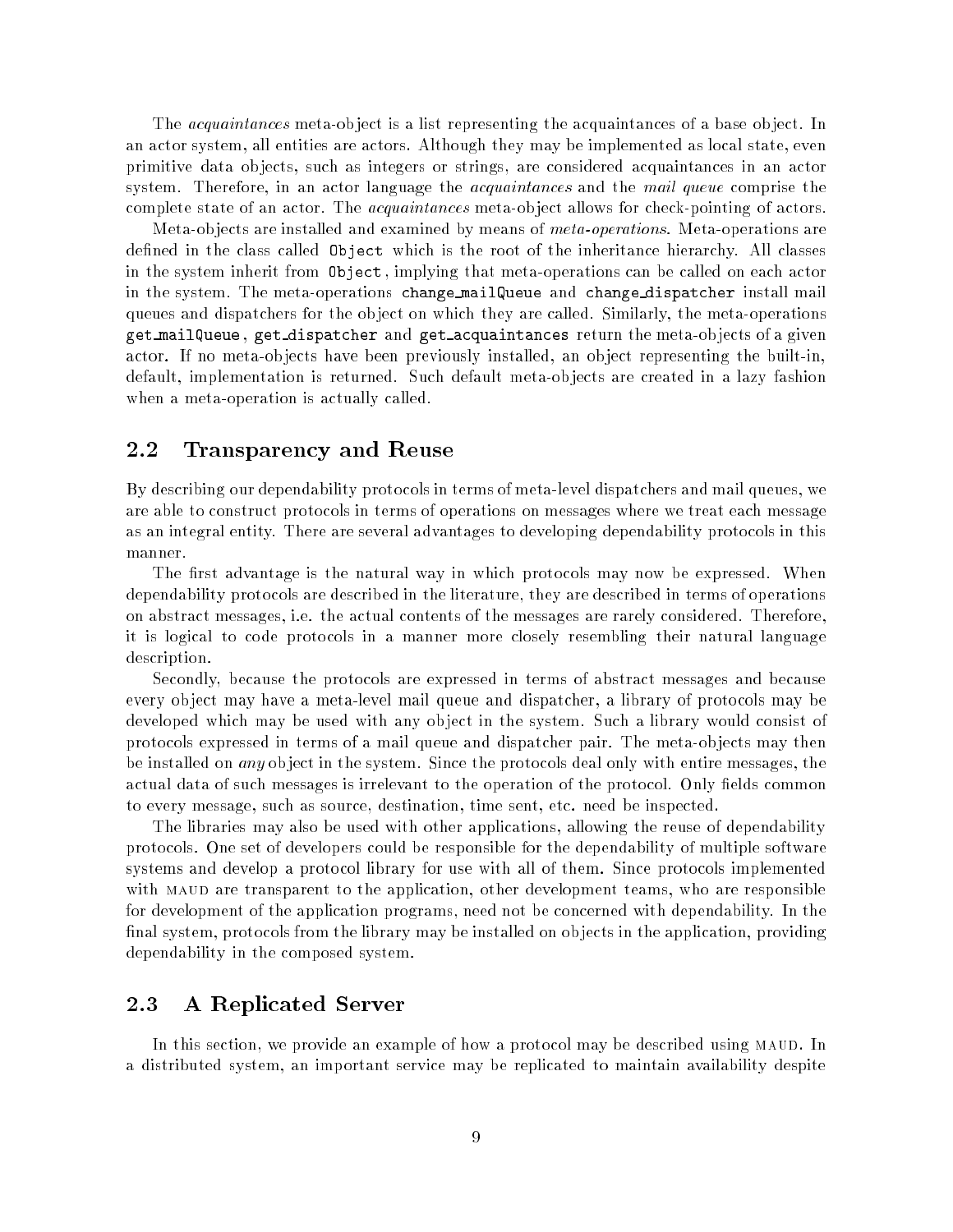

processor faults. In this section, we will give an example of how MAUD can be used in an actor domain to develop a modular and application-independent implementation of a protocol which uses replication to protect against crash failures.

```
class Forwarder : MailQueue f
  var actor backup, server;
 put(msg m) \{m.base send();
    m.set dest(backup);
    m.send();
  \}\}
```
Figure 2.2: Code for the server-end mail queue which implements replication.

The protocol we describe is quite simple: each message sent to the server is forwarded to a backup copy of the server. In this manner, there is an alternate copy of the server in case of a crash. Reply messages from both the original and backup servers are then tagged and the client eliminates duplicate messages.

Figure 2.1 shows the resulting actions occurring when a message is sent to the replicated service. The original server is actor  $S_1$ . When a message is received by the Forwarder, the message is forwarded to the backup  $S_2$ .  $S_2$  is initialized with the behavior and state of  $S_1$ . Since they will receive the same messages in the same order, their state will remain consistent. Therefore, any replies will be identical and in the same order. The replies are tagged by the dispatchers of class *Tagger* and only the first copy of each message is passed on to the client by  $Eliminator$ .

Forwarding messages to the backup server is implemented using a meta-level mail queue. The Screed code for this mail queue is presented in Figure 2.2. Using a dispatcher, each reply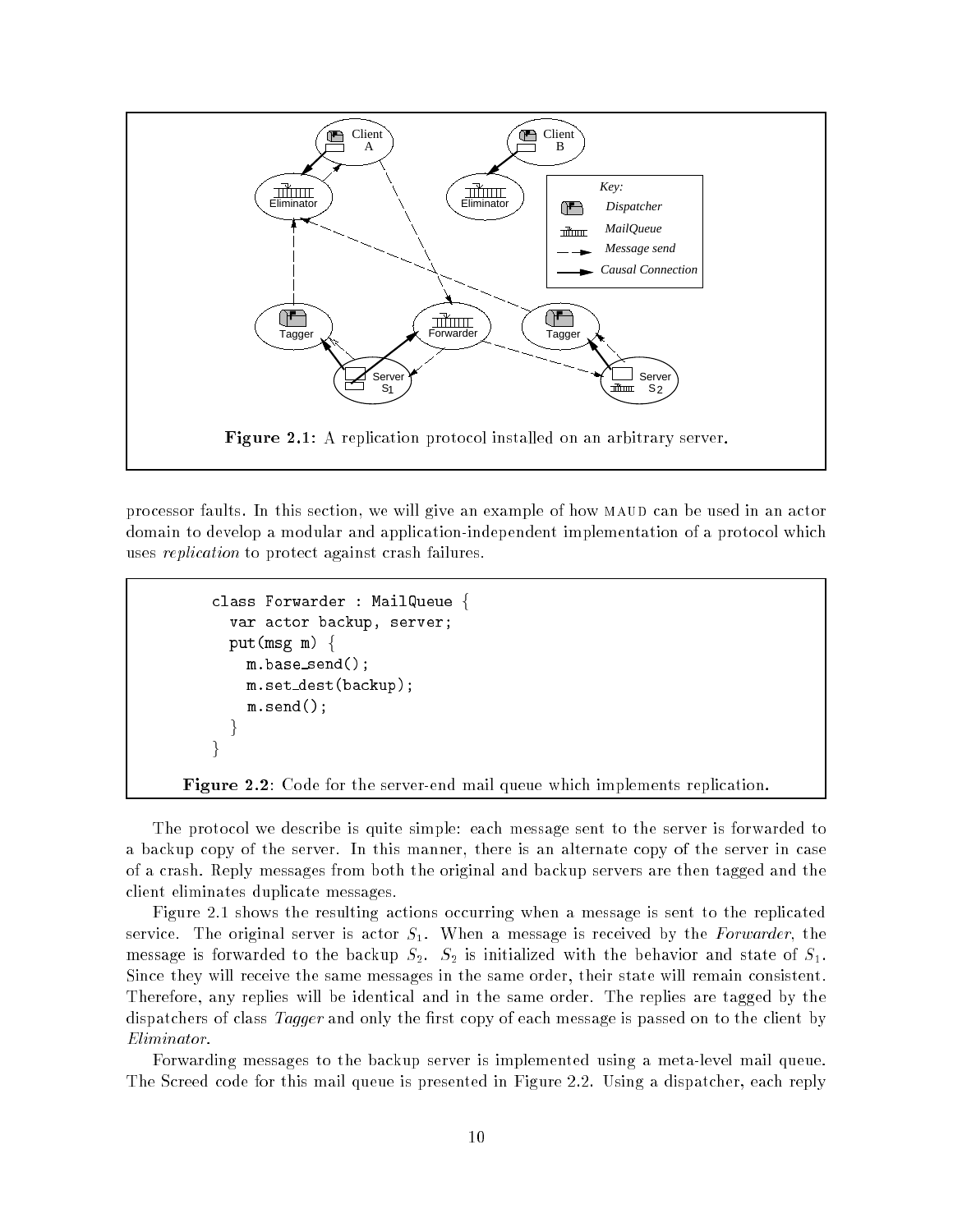```
class Eliminator : Mailq f
  var
      int tag;
      actor members[2];
      actor client;
  /* No get method is required since we use
    * the default behavior inherited from Mailq */
  put(msg m) \{int i;
     for (i := 0 to 1)if (m.get\_src() = members[i])/* Since the message was from a replica,
             * we know that the first argument is a tag and
             * the second is the original message.
             */
            if (m.argv[0] < tag)/* Discard message */
               return;
            else if (m[0] = tag) {
               self.enqueue(m[1]);
               tag + 1;\}\{
```
Figure 2.3: Code for the client-end mail queue which implements replication.

message of the server is tagged to allow the elimination of duplicate replies by the client. A mail queue at the client performs this duplicate elimination. The code for this mail queue is shown in Figure 2.3.

We assume that managers themselves install appropriate meta-objects realizing a given dependability protocol. Therefore, we specify the relevant dependability protocols by describing the behavior of the initiating manager as well as the installed mail queues and dispatchers. A manager in charge of replicating a service takes the following actions to achieve the state shown in Figure 2.1:

- 1. The specied server is replicated by a manager by creating an actor with the same behavior and state.
- 2. A mail queue is installed for the original server to make it act as the *Forwarder* described above.
- 3. The mail queues of the original clients are modified to act as the *Eliminator* described above.
- 4. The dispatchers of the servers are changed to tag all messages so that the Eliminator may remove copies of the same message.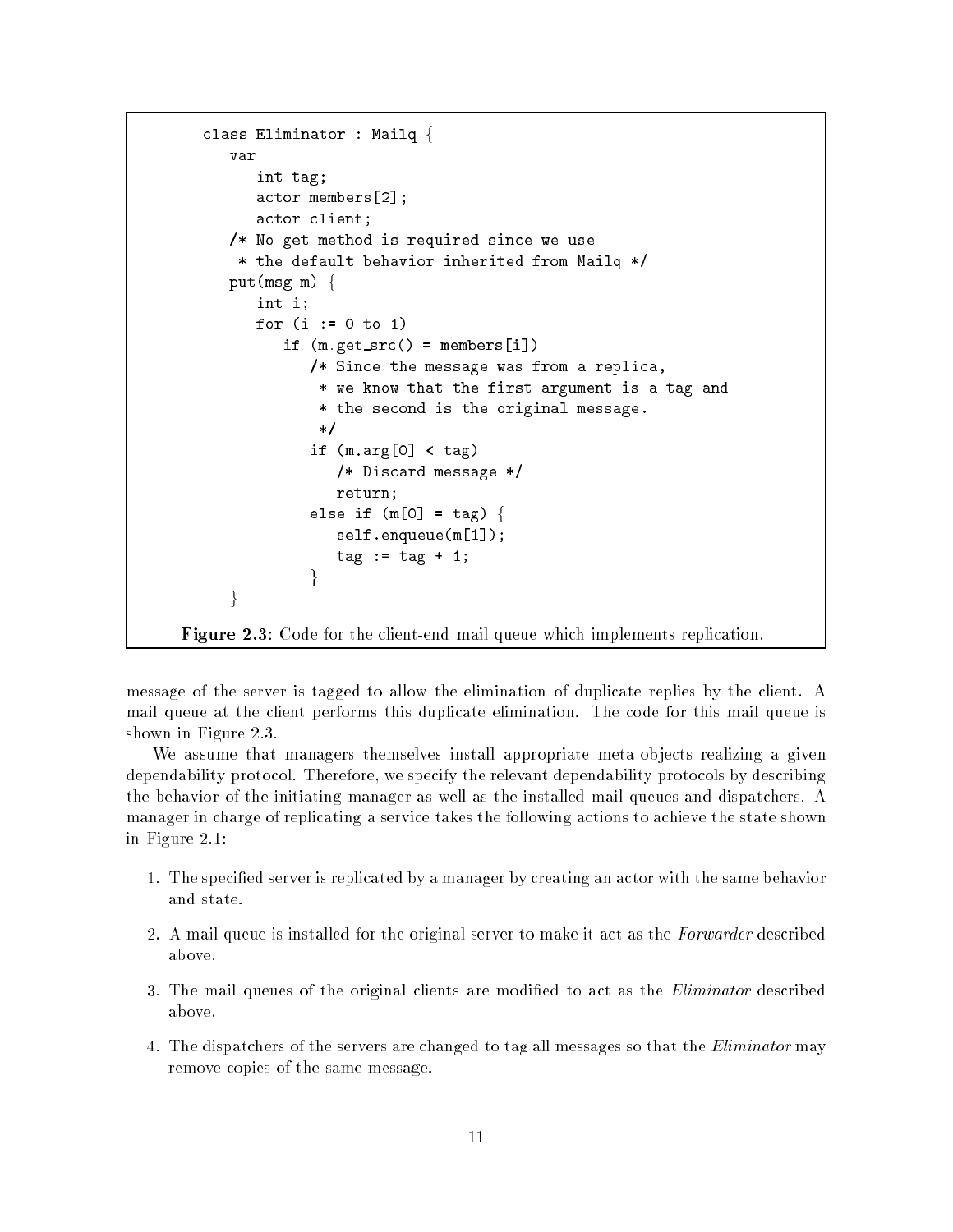```
add mailq (actor aMailq) f
   if (mailq = nil) {
      self.change mailq(aMailq);
   else mailq.add mailq(aMailq);
\}add_dispatcher (actor aDispatcher) {
   if (dispatcher = nil) f
      self.change dispatcher(aDispatcher);
   else dispatcher.add dispatcher(aDispatcher);
\}
```
Figure 2.4: The additional methods which allow for protocol composition.

5. Upon detection of a crash of  $S_1$ , the manager takes appropriate action to ensure all further requests to the server are directed to  $S_2$ . The manager may also create another backup at this time.

Although this example is simple, it does illustrate some of the benefits of our approach. The manager initiating the replication protocol needs no advance knowledge of the service to be replicated nor does the replicated service need to know that it is being replicated. Because the clients using the replicated service are not modified in any way, this gives us the flexibility to dynamically replicate and unreplicate services while the system is running.

## 2.4 Composition of Dependability Characteristics

In some cases, dependability can only be guaranteed by using several different protocols. For example, a system employing replication to avoid possible processor faults may also need to guarantee consensus on multi-party transactions through the use of three-phase commit or some similar mechanism. Unfortunately, writing one protocol which has the functionality of multiple protocols can lead to very complex code. In addition, the number of possible permutations of protocols grows exponentially, making it necessary to predict all possibly needed combinations in a system. Therefore, it is desirable to be able to compose two protocols written independently. In some cases this may not be possible due to a conflict in the semantics of the two protocols. In other cases, performance may depend greatly on the way in which two protocols are composed. For most common protocols such as replication, checksum error detection, message encryption, or check-pointing, composition is possible.

Because the meta-components of an object are themselves objects in a reflective system, there is a general solution for composing two protocols using maud. A simple change to the meta-operations inherited from the Object class, along with a few restrictions on the construction of mail queues and dispatchers, allows us to layer protocols in a general way. Figure 2.4 shows how the *add\_mailq* and *add\_dispatcher* methods could be expressed in terms of the other meta-operations to allow layering.

Because the current mail queue, mailq , and the current dispatcher, dispatcher , are ob jects, we can install meta-ob jects to customize their mail queue or dispatcher. By adding protocols in the above manner, the new mail queue functionality will be performed on incoming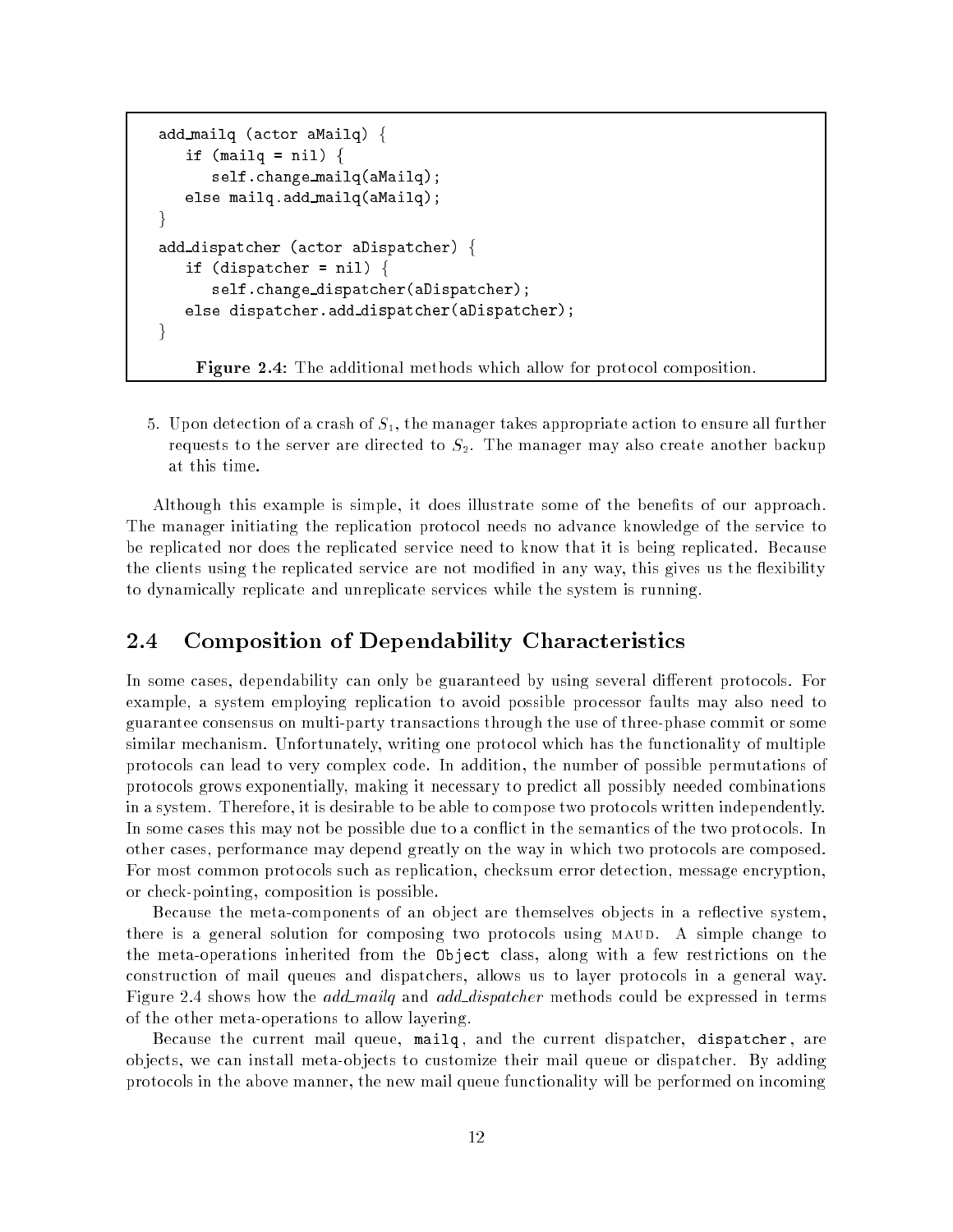

messages before they are passed on to the "old" mail queues. For the send behaviors, the process is reversed with the oldest send behavior being performed first and the newest behavior last, thereby creating an onion-like model with the newest layer closest to the outside world.

To preserve the model, however, several restrictions must be applied to the behavior of dispatchers and mail queues. We define the *partner* of a mail queue as being the dispatcher which handles the output of a protocol and the partner of a dispatcher as being the mail queue which receives input for the protocol. In Figure 2.5, B and C are partners as well as E and D. Each pair implements *one* protocol. It is possible for a meta-object to have a null partner.

The *owner application* of a meta-object is inductively defined as either its base object, if its base ob ject is not a meta-ob ject, or the owner application of its base ob ject. For example, in figure 2.5, A is the owner application of meta-objects  $B, C, D$ , and E. With the above definition we can restrict the communication behavior of the actors so that:

- A mail queue or dispatcher may send or receive messages from its partner or an ob ject created by itself or its partner.
- Dispatchers may send messages to the outside world, i.e. to an ob ject which is not a mail queue or dispatcher of the owner application (although the message might be sent through the dispatcher's dispatcher). Dispatchers may receive transmit messages from their base ob ject.
- Mail queues may receive messages from the outside world (through its own mail queue) and send messages when responding to get messages from their base object.
- Ob jects created by a mail queue or dispatcher may communicate with each other, their creator, or their creator's partner.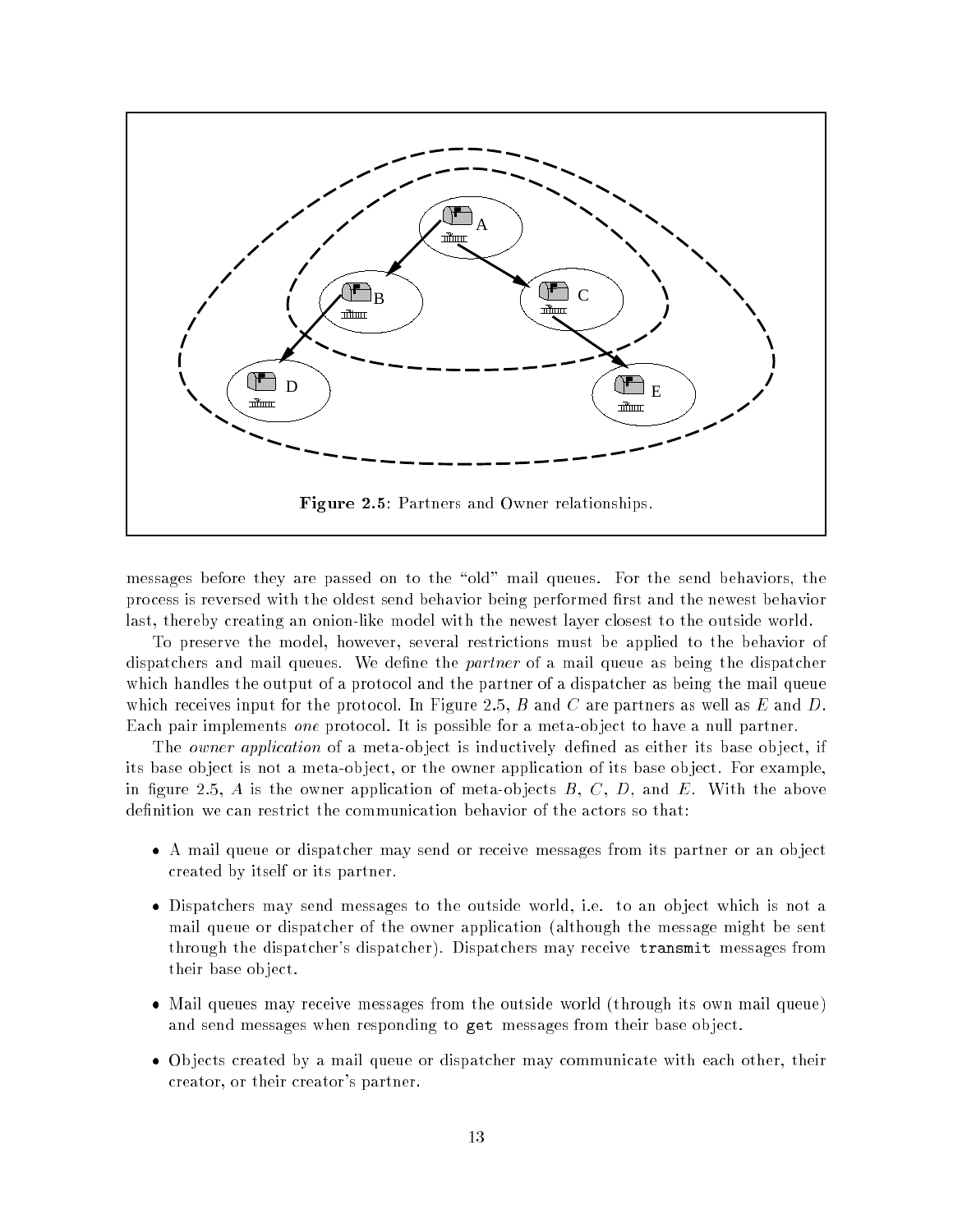Because of the above restrictions, regardless of the number of protocols added to an ob ject there is exactly one path which incoming messages follow — starting with the newest mail queue  $\equiv$  and exactly one path for outgoing messages in each object  $\equiv$  ending with the newest dispatcher. Therefore, when a new dispatcher is added to an object, all outgoing messages from the ob ject must pass through the new dispatcher. When a new mail queue is installed, it will handle all incoming messages before passing them down to the next layer. Thus, a model of ob jects resembling the layers of an onion is created; each addition of a protocol adds a new layer in the same way regardless of how many layers currently exist. With the above rules, protocols can be composed without any previous knowledge that the composition was going to occur and protocols can now be added and removed as needed without regard not just to the actor itself, but also without regard to existing protocols. In Figure 2.5, actors B and C are initially installed as one "layer". Messages come into the layer only through C and leave through B. Therefore, D and E may be installed with the add-mailq and add-dispatcher messages as if they were being added to a single actor. Now messages coming into the composite ob ject through  $E$  are then received by  $C$ . Messages sent are first processed by  $B$  and then by  $D$ .

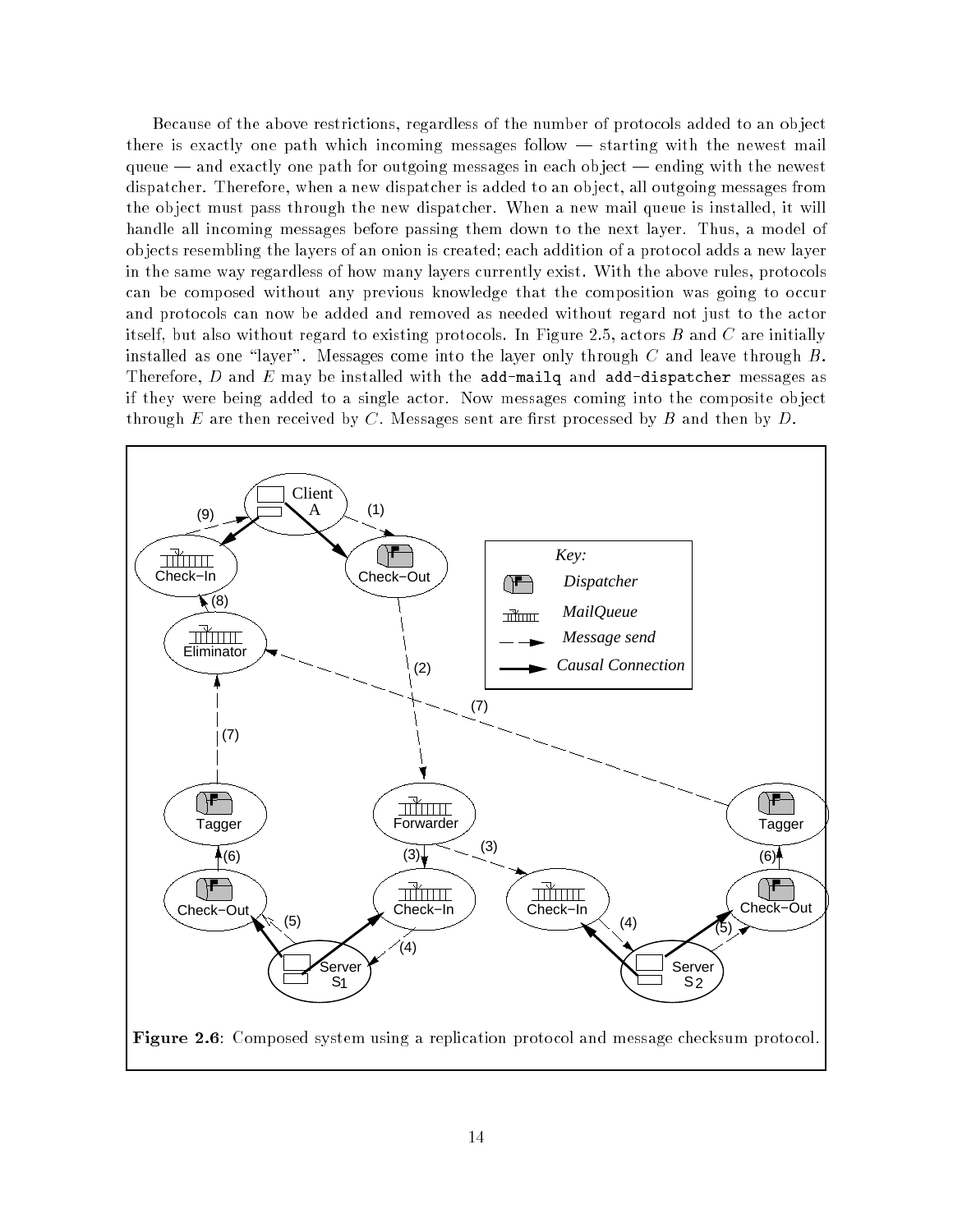Figure 2.6 shows the result of imposing the protocol described in Section 2.3 on a set of actors already using a checksum routine to guarantee message correctness. When a message is sent by the client A  $(1)$ , the *Check-Out* dispatcher adds the checksum information to the message. The message is then forwarded to the replica as describe in Section 2.3 (2-3). The checksum information is removed by the *Check-In* mail queue $(4)$  and the messages are processed, resulting in a reply (5). The reply messages both have the checksum (6) information added before they are tagged and sent to the client (7). At the client, duplicate messages are removed, the checksum information is checked, and the message is delivered. Although this protocol would be difficult to write as one entity, composition allows their modular, and therefore simpler, development.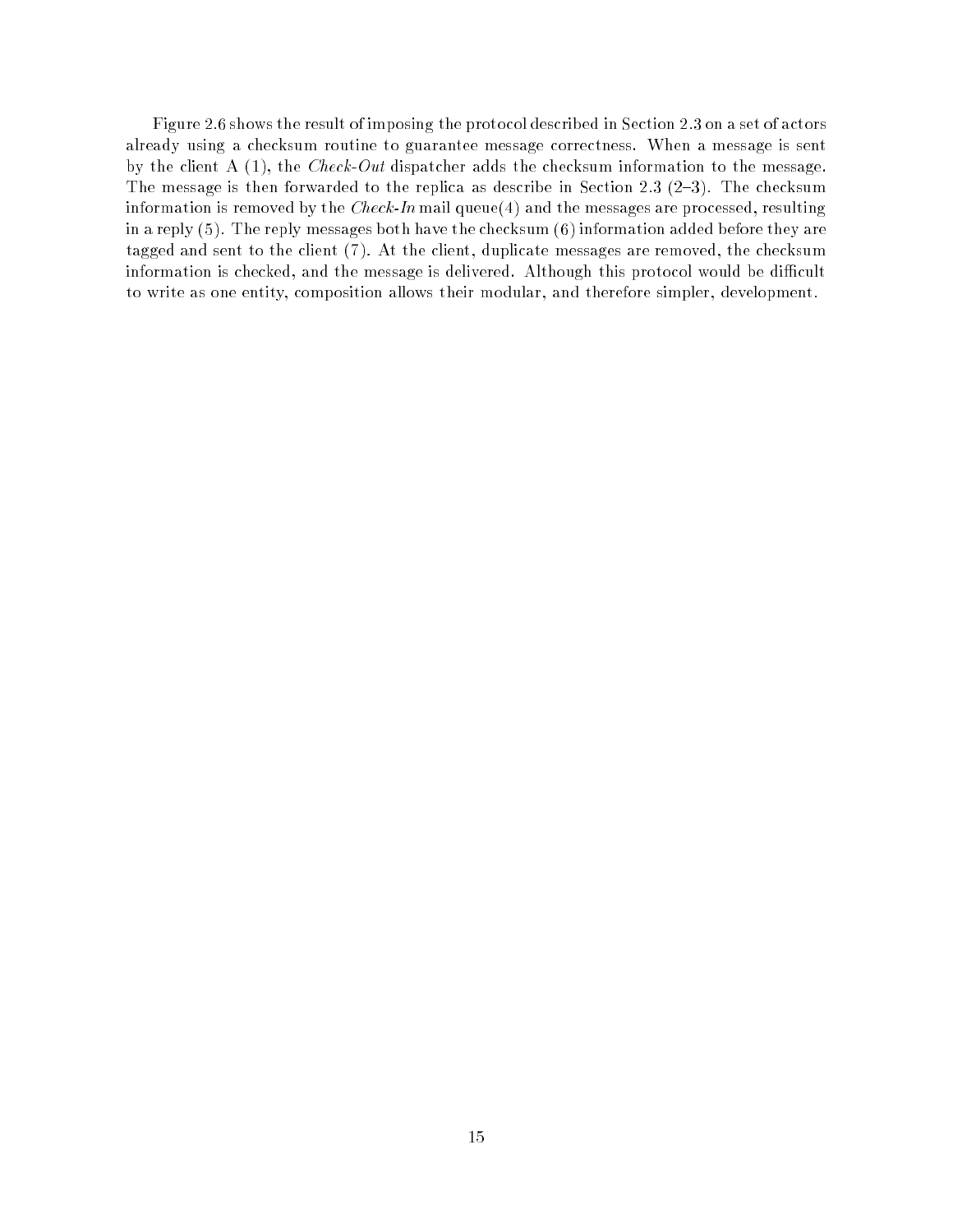# Chapter 3

# Exception Handling

Given a meta-level such as MAUD, it is still necessary for a programming language to provide flexible constructs for building adaptively dependable systems. In particular, it is important to convey information to the correct entities when system failures occur. We have chosen exception handling as the medium through which *managers* are informed of problems in the system. This technique has been used extensively with forward error recovery: we simply extend the notion by having our managers prevent future failures through dynamic protocol installation.

In this chapter, we describe the exception handling mechanism in Screed, our prototype actor language. Details on the general syntax of Screed may be found in Appendix B. To support adaptively dependable systems, faults and exceptions have been unified as one concept and exception handlers may be shared between ob jects. Broadway provides a set of system exceptions, some of which are notifications of failures. For example, when an actor which attempts to communicate with an unreachable node, a crash exception is generated.

We begin with a discussion of the general structure of exception handling in Screed followed by a specic illustration of the syntax used. We then show how this structure may be used with the meta-architecture to design adaptively dependable systems.

## 3.1 Exception Handling Components

Exceptions are *signaled* whenever an unexpected condition is encountered. An exception may be signaled either by the run-time system or by the application. The former are referred to as system exceptions and the latter as user-defined exceptions.

Exceptions in Screed are represented as ob jects, as proposed in [11] for sequential ob jectoriented languages. None of the other concurrent languages discussed in Section 1.2 have taken this approach. However, we feel this approach allows for more flexible and efficient exception handling: all the information needed by a handler is contained in one object.

All system exceptions are derived, through inheritance, from the class exception. Userdefined exceptions may inherit from the exception class or from any other node on the system exception inheritance tree. Below, we discuss the parties involved in the generation of an exception and then the structure of system exceptions.

There are four roles involved in handling any exceptional condition: invoker, signaler, exception, and handler (see Figure 3.1). Each role is represented as an ob ject in the system. The invoker initiates the method of the *signaler* which results in an exception. The occurrence of an exception generates a signal. When a signal occurs, a new *exception* object is created. The sig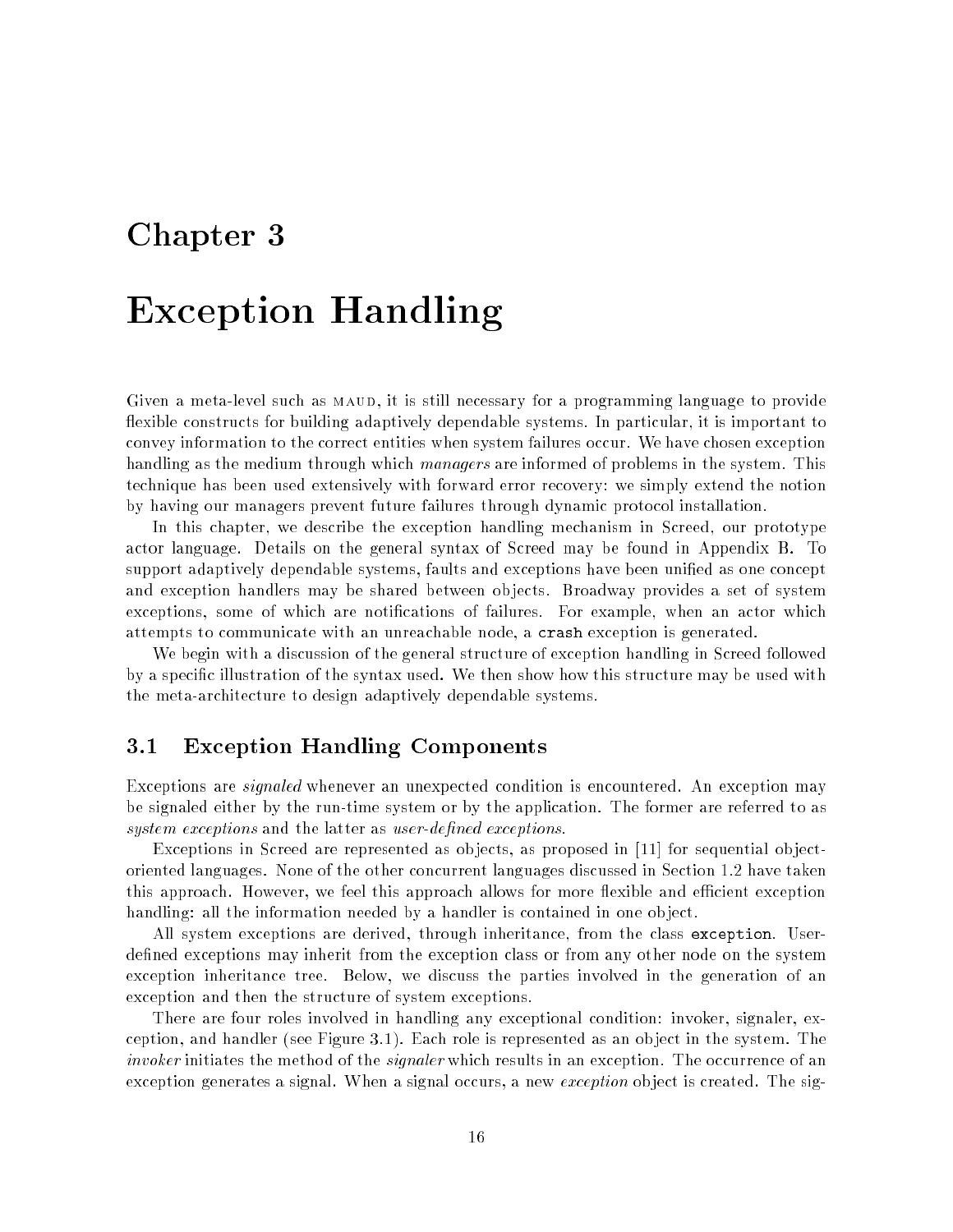naler notifies the appropriate *handler* object of the exception's mail address. The handler must then diagnose the exception and perform any appropriate actions for handling the exception.

In Screed, each message sent by the invoker is contained within a scope binding each possible exception to a handler. When the signaler signals an exception, an exception object of the appropriate type is created. The address of this exception ob ject is then communicated to the appropriate handler as specied by the exception handling scope at the invoker. This communication is asynchronous, invoking a method in the handler whose name is the same as the exception's name and takes one parameter: the address of the exception ob ject.

Exception handlers are constructed by the programmer as Screed actor-classes. For each exception a handler accepts, a method must exist with the same name as the exception and which takes an instance of the exception class as a parameter. In all other ways, handlers are identical to other actor classes: they may have a set of instance variables, inherit from other classes, and may communicate with any of their acquaintances. They may also have other, non-exception methods.



As mentioned above, when an exception is signaled, an ob ject of the appropriate exception class is instantiated and initialized with any information needed by the handler to process the exception. Some of the initialization fields are supplied by the run-time system. These fields are contained in the exception class from which all exception ob jects inherit, and are utilized through the methods inherited from the exception class.

Additional arguments for the initialization of an exception may be specified by the objects raising a signal. For example, an arithmetic exception which is initiated by an application could be initialized when signaled with the values of the operands in the arithmetic operation. This exception object would still have default values specified by the system.

Methods defined in the exception class make use of the system-supplied values. These methods are:

- name returns the name of the exception as a method value. Since method names are first-class values in Screed, this method enables the invocation of the correct method in the handler.
- invoker returns the mail address of the actor which invoked the method resulting in the generation of the signal.

signaler returns the mail address of the signal generator.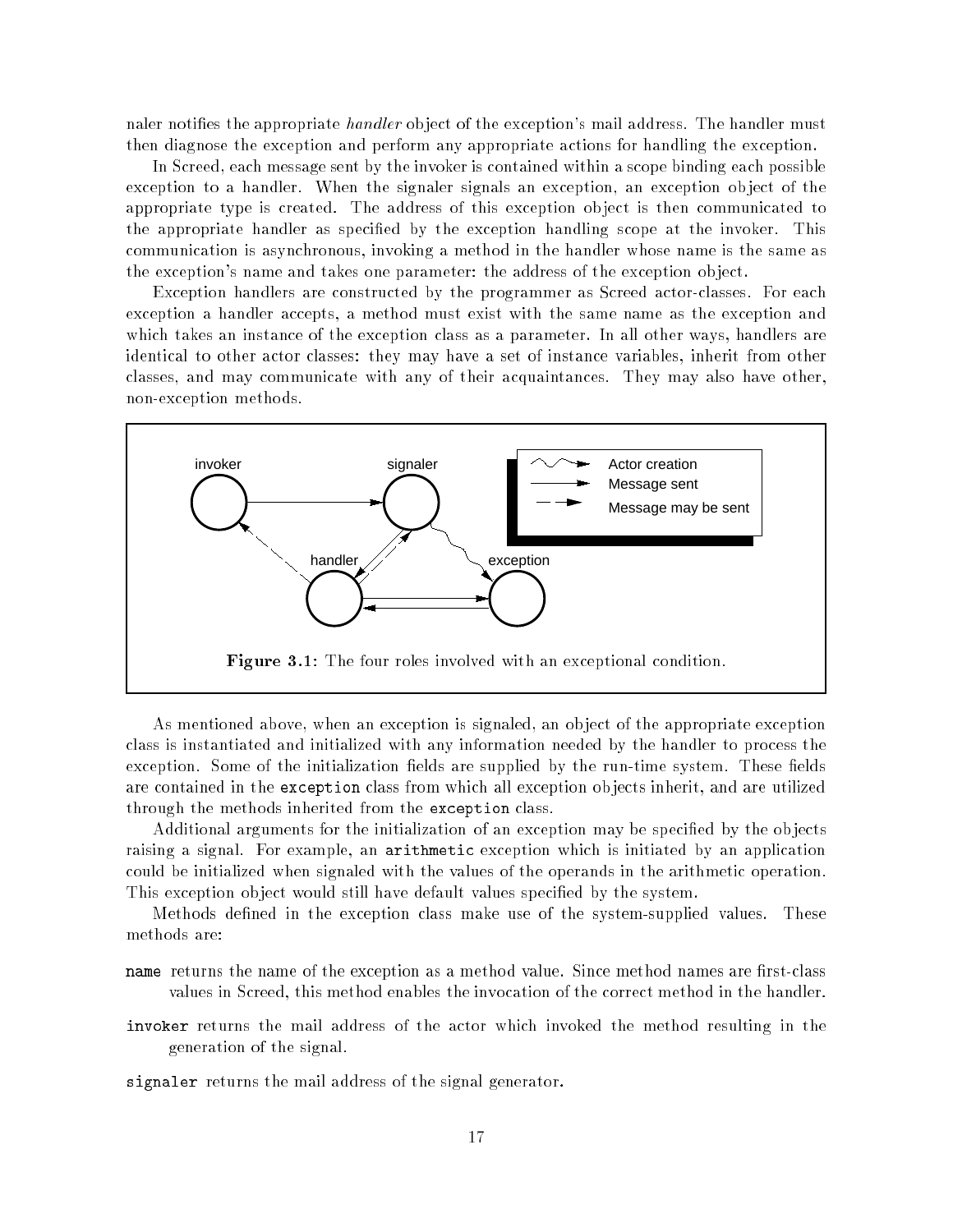source returns the name of the method in which the signal was generated.

- arguments returns a list of the arguments that were passed to the method in which the signal was generated.
- request returns TRUE if the invoker is waiting on a reply (i.e. an explicit continuation was specied), FALSE otherwise.
- reply This method allows a handler to reply to a request that was interrupted by the signal. This method can be used to supply an acceptable value to the invoker, thereby allowing the continuation of the computation.

Each exception handler may utilize only a few of these fields. However, since our environment is asynchronous, we want to preserve all available information. There are no guarantees that this information will be retained by either the invoker or the signaler. Use of exception ob jects provides us with the 
exibility to include a large amount of information without creating complicated function calls or messages: all the information is packed into an ob ject and is referenced through a standard interface. In a procedural approach, long parameters lists would be necessary to achieve the same effect.

Broadway currently supports three different system exceptions. All three inherit directly from the class exception. A bad-method exception is instantiated when an actor receives a message it cannot processes. The bad-method exception class provides the behavior of the destination actor. In general, there is very little that may be done by the run-time objects to correct such an error, but this information allows a handler to provide meaningful error messages to the user.

An arithmetic exception is generated whenever Broadway traps an arithmetic error. Currently, this exception provides the state under which the exception occurred. We hope to soon expand this exception to include a string representing the expression being evaluated.

Broadway also provides some failure detection capabilities. Each node on Broadway has a failure detector which uses a *watch-dog timer* approach to detect the failure of, or inability to communicate with, other nodes. A crash exception is generated whenever an actor attempts to communicate with an actor on a non-existent or unreachable node. A crash exception consists of the original message and the identity of the node which cannot be reached. Notice that, although Broadway has detected a component failure, it is treated identically to any other system exception. It is also possible for an object to *subscribe* to a failure detector. In this case, the subscriber will automatically receive an exception whenever a failure is detected, even if the ob ject never attempted try to communicate with the failed node.

Besides detecting node crashes, Broadway will also handle the failure of individual actors. If an actor crashes due to an error that is trapped by Broadway, that actor address will be marked as a crash. Currently, only arithmetic errors are trapped by Broadway and, therefore, this is the only manner in which a single actor may crash. If the defunct actor receives a message, a dead-actor exception will be generated. The dead-actor exception inherits from the crash exception. It also contains a reference to the exception generated when the actor crashed. (Currently, this is always an arithmetic exception.)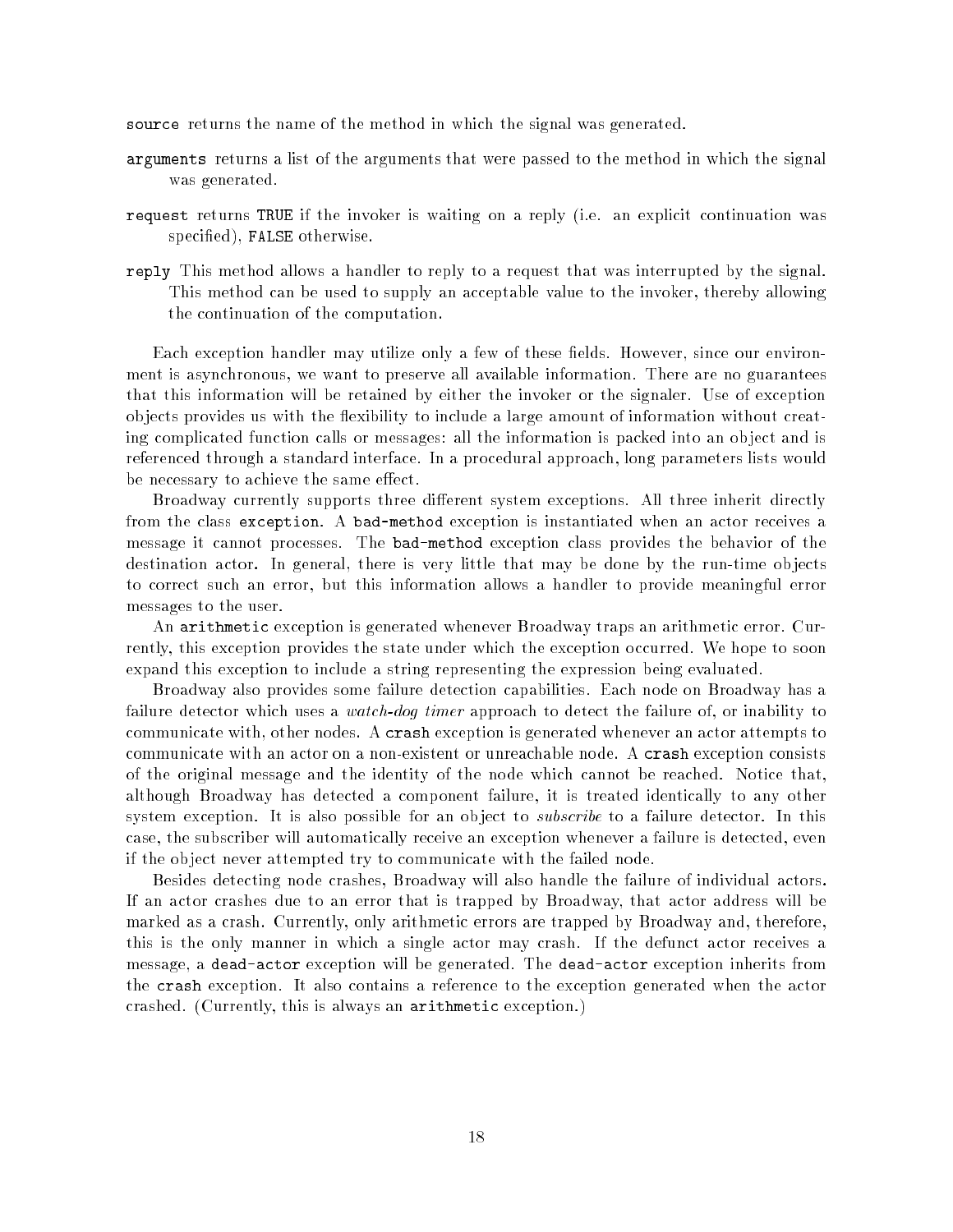## 3.2 Syntax for Exception Handling

In this section, we describe our two syntax additions to Screed which enable exception handling: the handle statement which associates exceptions with handlers, and the signal statement which generates an exception.

### 3.2.1 Description of Handlers

```
handle (exception1, exception2 with handler2,
           exception3 with handler2,
          )
for the contract of the contract of
    /* Any block of code goes here */
g
```
Figure 3.2: The structure of a handle block in Screed.

In Screed, handlers can be associated exceptions for either entire actor classes or with arbitrary code segments within a method. Figure 3.2 gives the syntax for a handle statement. The statement defines a scope over which specific exceptions are associated with a particular handler. If any method invocation contained within the code block of the handle statement results in an exception, the signal is routed to the correct handler as specified by the with bindings. Exceptions are specied as the name of the exception class and the handlers are addresses of ob jects.

Handler statements may be nested. In this case, when an exception is generated, the innermost scope is searched first for an appropriate handler. If a handler for the exception does not exist then higher level scopes are checked.

```
handle (arithmetic with arithhandler,
         bad-method with aborthandler) \{var actor A;
   A := new complex(2,3);A.divide(C)(actor B) f
      handle (arithmetic with myhandler)
         B.divide(D)(actor E) {
          myNum := res;}
   \mathcal{E}ga ka
             Figure 3.3: An example of handler scopes and their effect.
```
Figure 3.3 demonstrates the scoping rules. In the scope of the outer handle statement, if in computing B (by dividing A by C), an arithmetic exception is generated (possibly by dividing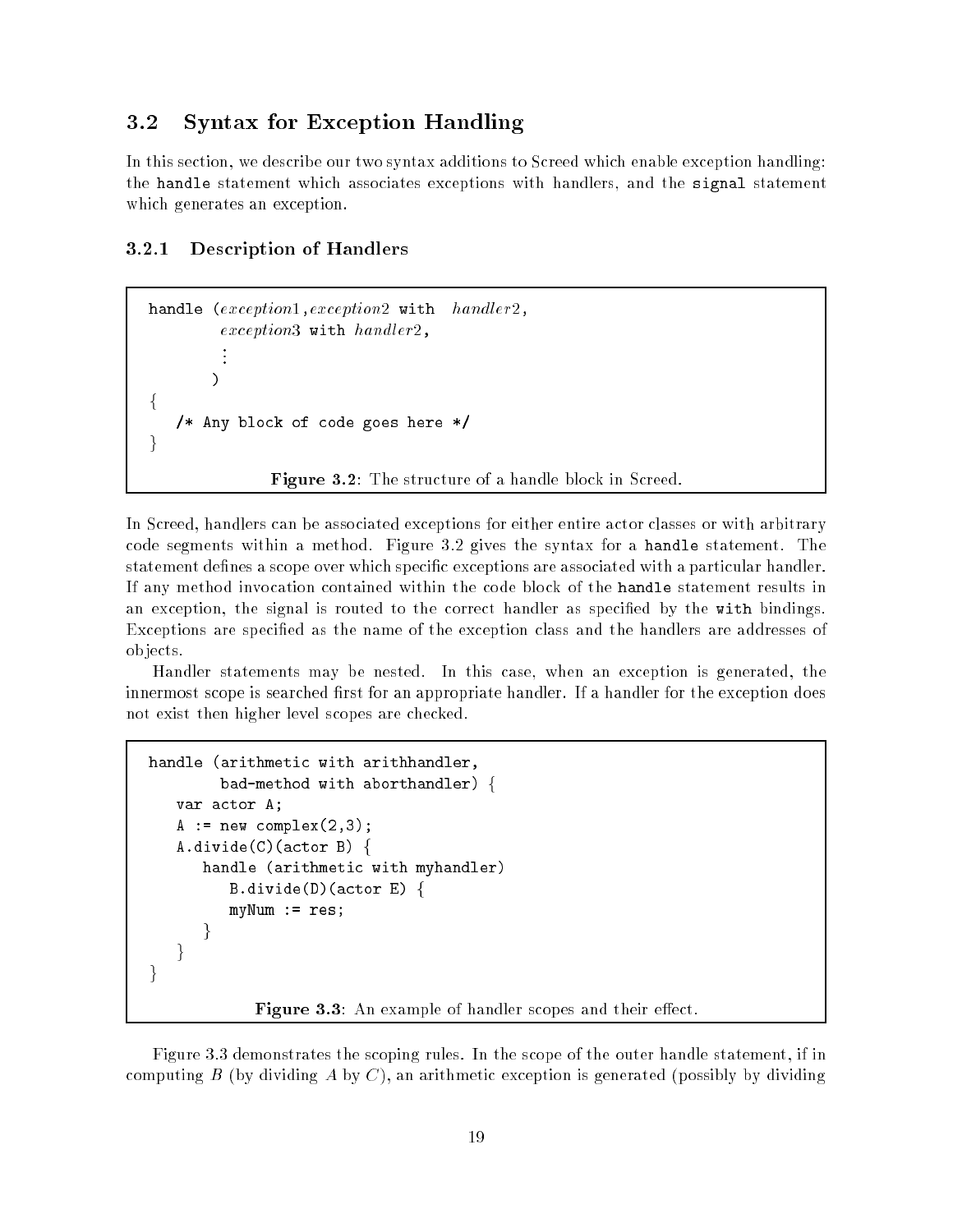by zero), the signal will be passed to arithmandler. The computation of  $E$  through the division of B by D, however, is in the scope of the second handle statement. Therefore, any arithmetic signals generated by this action are sent to myhandler . Conversely, if our complex ob jects do not have a divide method, our actions will generate a bad-method signal which will be handled by aborthandler.

Unlike the complaint address based schemes[19][23], our syntactic mechanisms do not require explicit specification of a handler's address with each message. For any given scope, including a single message send, handlers — our equivalent of complaint addresses — may be specified for each individual exception or for any group of exceptions. One handler need not be specified for all exceptions. Additionally, our method takes greater advantage of the available inheritance mechanisms as well as the general structure of ob ject-oriented languages: both exceptions and handlers are expressed as ob jects in our system.

The above constructs work well within methods. However, there are two levels of scoping above the method level in Screed: the class and global levels. Exception handling at the class level is specified through the use of a handler statement which encloses several method definitions. In this manner, exception handling may be specied for an entire class by enclosing all methods in one handler statement. Such a construction does not prohibit handler statements inside the methods.

A handle statement may not be defined across class boundaries as that would require the use of shared variables between class instances. However, at the global level, Screed has a system-defined handler class called D**efault-Handler**. An instance of this class handles all signals which are not caught by another handler. Default system behavior is for a signal to be simply reported to the terminal. Default-Handler may be overwritten by a programmer defining a custom class of the same name. In this way, a final level of exception handling may be defined by the programmer. This type of facility is especially useful for writing debuggers. Any exception not defined in a custom Default-Handler class is handled by the system-default. Note that the system creates only one instance of the Default-Handler class: all otherwise unhandled signals are delivered to this instance.

#### 3.2.2 Signal Generation

As mentioned previously, exceptions may be generated as user-defined signals. A signal is generated by a signal statement.

```
signal exception-class-name (args...);
```
The signal statement sends a message to the appropriate exception handler. The arguments are used for initialization of the exception as defined by the interface of the particular exception class. The **signal** is an asynchronous message send and does not interrupt the flow of control in the code.

In many cases, it is necessary for the signaler of the exception to await a response from the handler before proceeding. signal statements are treated, syntactically, as message sends to a handler. Therefore, explicit continuations may be specified for signal statements as they are specied for Screed message-sends. In this manner, the handler may return a value to be used by the signaler. Such a case would be:

```
signal div-zero()(actor res) {
    \ldots some use of res...
```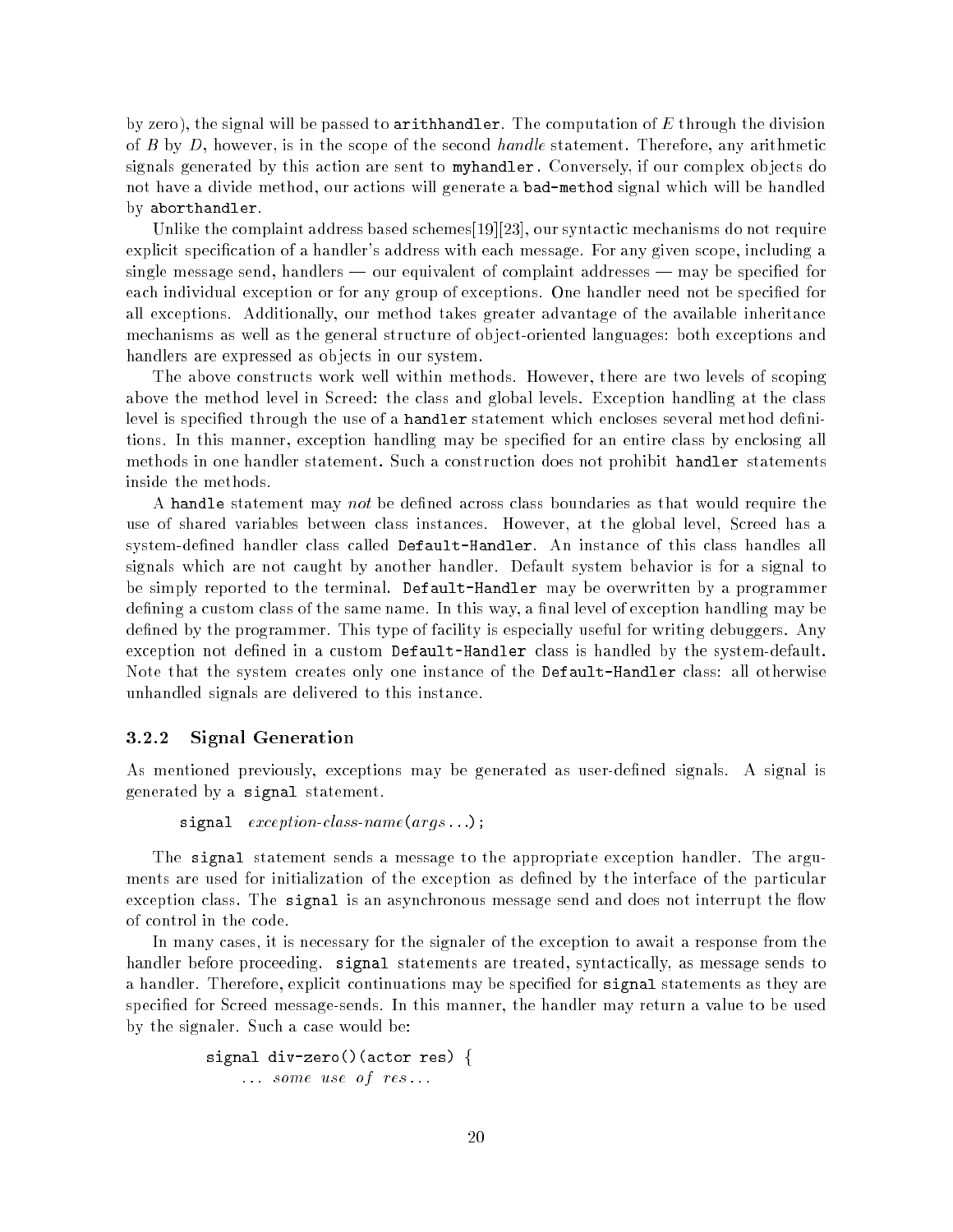g

For this example, the exception handler would return an actor address as the value res. The rest of the signalling method will compute. However, the explicit continuation will be executed upon return of the result.

In other systems, a special construct exists for generating signals within the current context, i.e. generate a signal which is caught by the handle statement in whose scope the statement occurs. An example of such a construct would be the exit statement in Clu [21]. In Screed, such a construct in not necessary: the actor can explicitly send a message to the appropriate exception handler.

#### $3.3$ **Supporting Adaptive Dependability**

A significant difference between exception handling in Screed and other languages is the use of third-party exception handlers. In languages such as CLU [21], SR [18], and Ada [10], exception handling routines are defined within the scope of the invoking objects. We refer to this approach as two-party exception handling (the invoker and the signaler) and our approach as three-party exception handling (the invoker, the signaler and an independent handler). We have found that two-party exception handling is unsatisfactory for modeling the complex relationships between ob jects such as those required for adaptively dependable systems.

The key difference between two- and three-party systems is in the potential knowledge of a given ob ject. With two-party exception handling, the exception handler, which is also the invoker, may know only of the exceptions caused by its invocations. Therefore, in such a system it is very difficult to develop a global picture of the fault pattern in the system. In a three-party system, such monitoring may be naturally expressed in terms of the exception handler since it may handle exceptions for a large group of ob jects or even the entire system. Furthermore, an autonomous exception handler may subscribe to any available failure detectors, thereby augmenting the knowledge received through exception signals.

A third-party exception handler may also be designated as an ob ject with special rights. In this manner the system may be safely modied in response to exceptions and failures. Since it is dangerous to allow the arbitrary modication of one actor by another, most two-party systems can express reconfiguration of the system only by mimicking a three-party system, i.e. they must notify a third ob ject with special rights of the exceptions they encounter and this object may then reconfigure the system.

Thus in adaptively dependable systems, the resulting system architectures will look quite similar to Figure 3.4. In this figure, the manager  $M$  receives input in the form of exceptions from application ob jects and notices from the failure detector. Upon determination that the Primary Node is unstable, M allocates the Backup Node and creates the appropriate objects to replace the *Primary Node*. Note that, in actuality,  $M$  is probably a replicated entity to ensure its resilience and availability.

Systems with such architectures may allow the dynamic installation of dependability protocols or may simply support the reconfiguration of several objects in response to exceptions. In either case, the system will have a *manager* with special rights to modify other objects. The manager will act as the exception handler for some group of ob jects being monitored. Furthermore, the manager may also subscribe to failure-detection services. Upon receiving enough input to determine that some unacceptable condition exists, the manager reconfigures the group over which it has authority.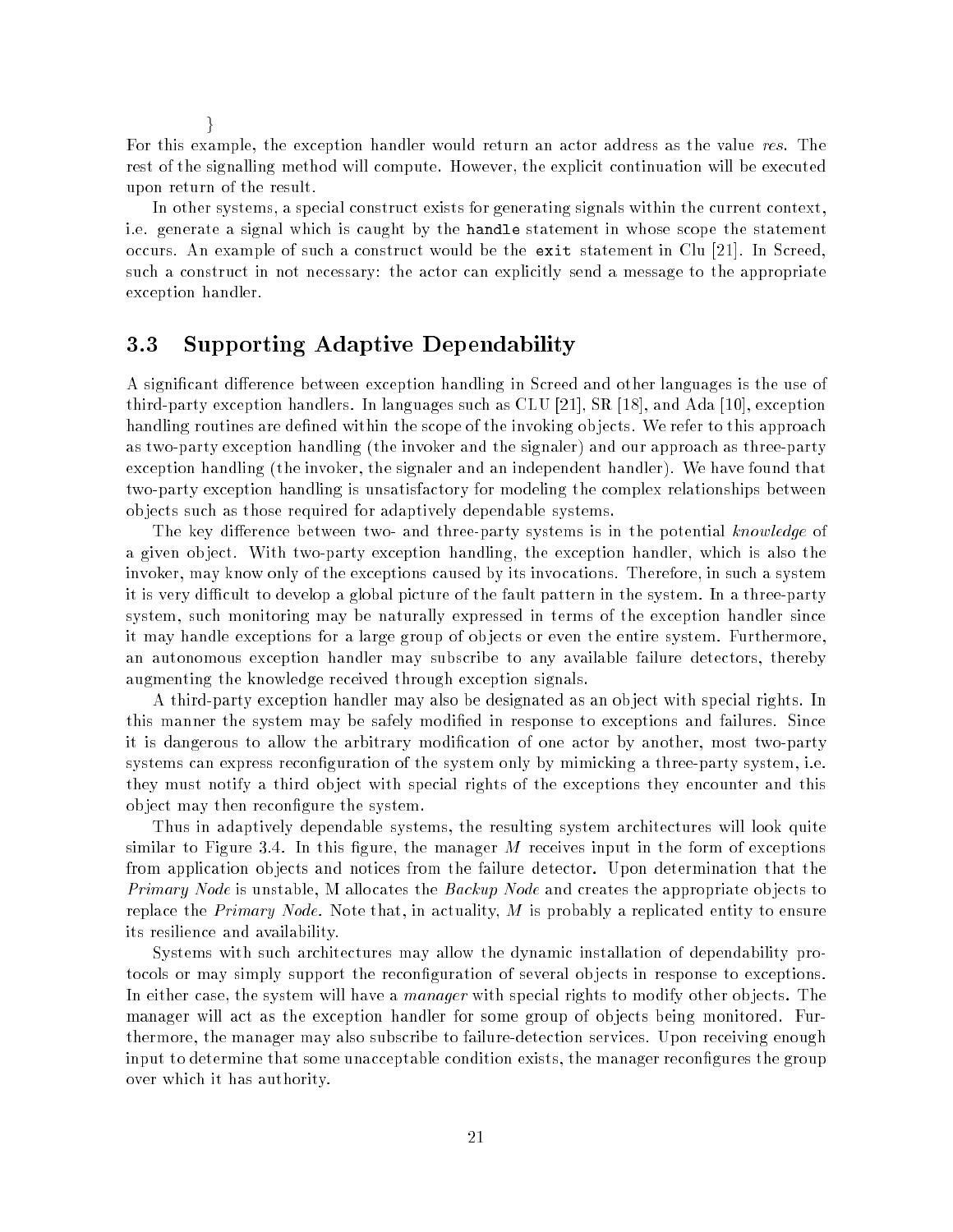

## 3.4 Reconguring a Satellite to Preserve Failure Semantics

To illustrate the concepts we described above, consider a distributed system which is operating in a hostile environment. A good example of such a system is a satellite with multiple processors, each with its own memory. Assume that the memory of these processors was developed to never return incorrect data to a *read*. Instead, the memory will detect the error through some checksum algorithm and return an error condition value. This reserved value can then be used to signal an exception and initiate forward error recovery. The specifications for this system state that such memory errors should occur with probability 108 . Such a system is shown in Figure 3.5. Notice that the *manager* is itself replicated to ensure fault-tolerance in this vital system component.



Once the system is launched, these memory components seem to operate correctly and the manager responsible for memory errors occasionally performs forward error recovery on the objects. However, the rate at which these memory errors are occurring is unacceptably high  $(10^{-5}$ faults/read) and system performance degrades signicantly due to repeated memory faults and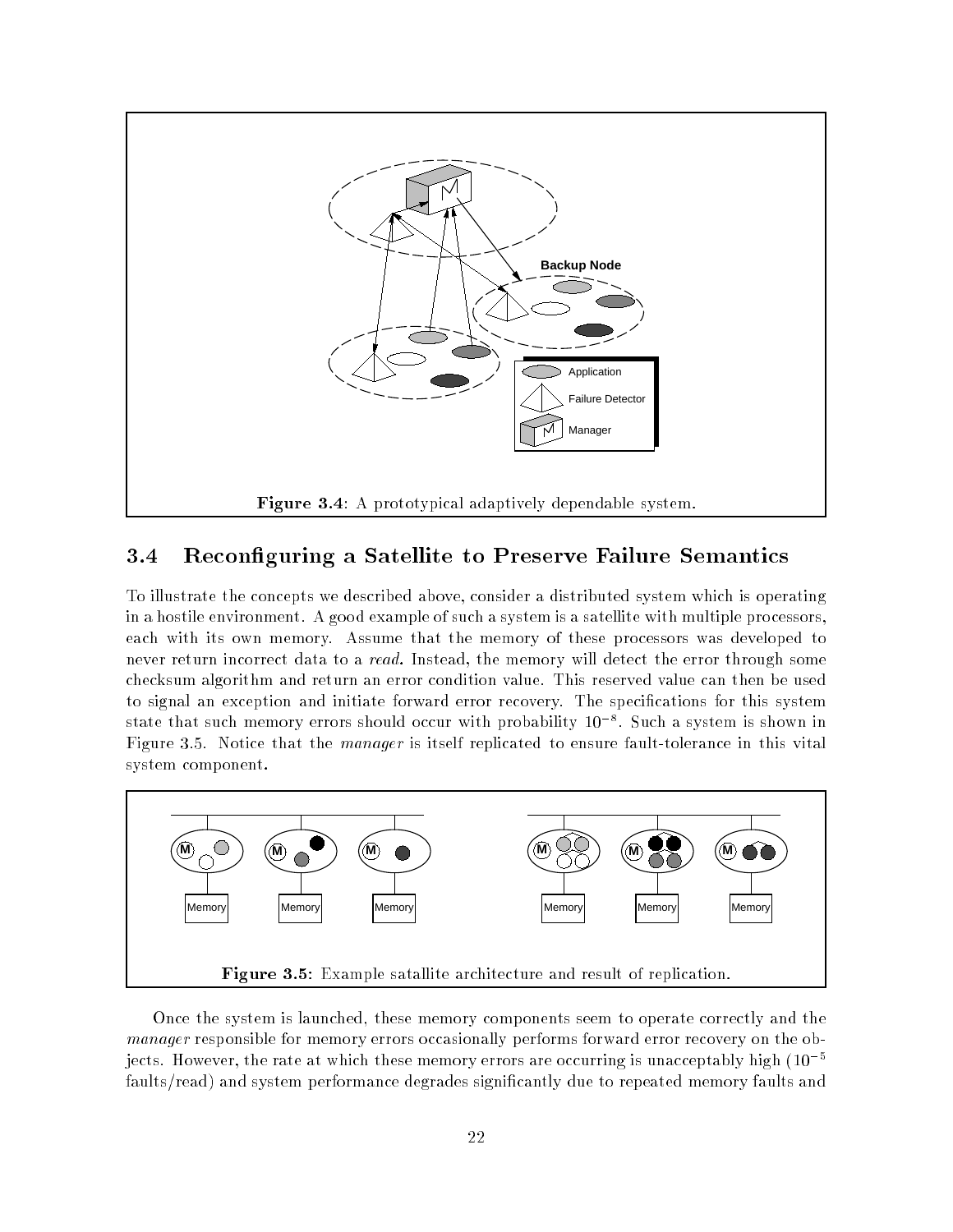subsequent error recovery. Therefore, the manager installs the replication protocol described in Section 2.3. The resulting system is also shown in Figure 3.5. Since both the original actor and the replica will be reading values from different memory locations, the probability that a memory error will be noticed is now 10 ff, well within the specified tolerance. When an exception occurs, the manager will still have to perform some corrections, but the system can keep computing during this time and the error recovery will be simplied due to the existence of the replica. Considering the nature of the faults, the replica may be placed on the same node as the original actor. However, if instead of signalling an exception, nodes crashed when they could not read memory, the replicas would have been placed on different nodes.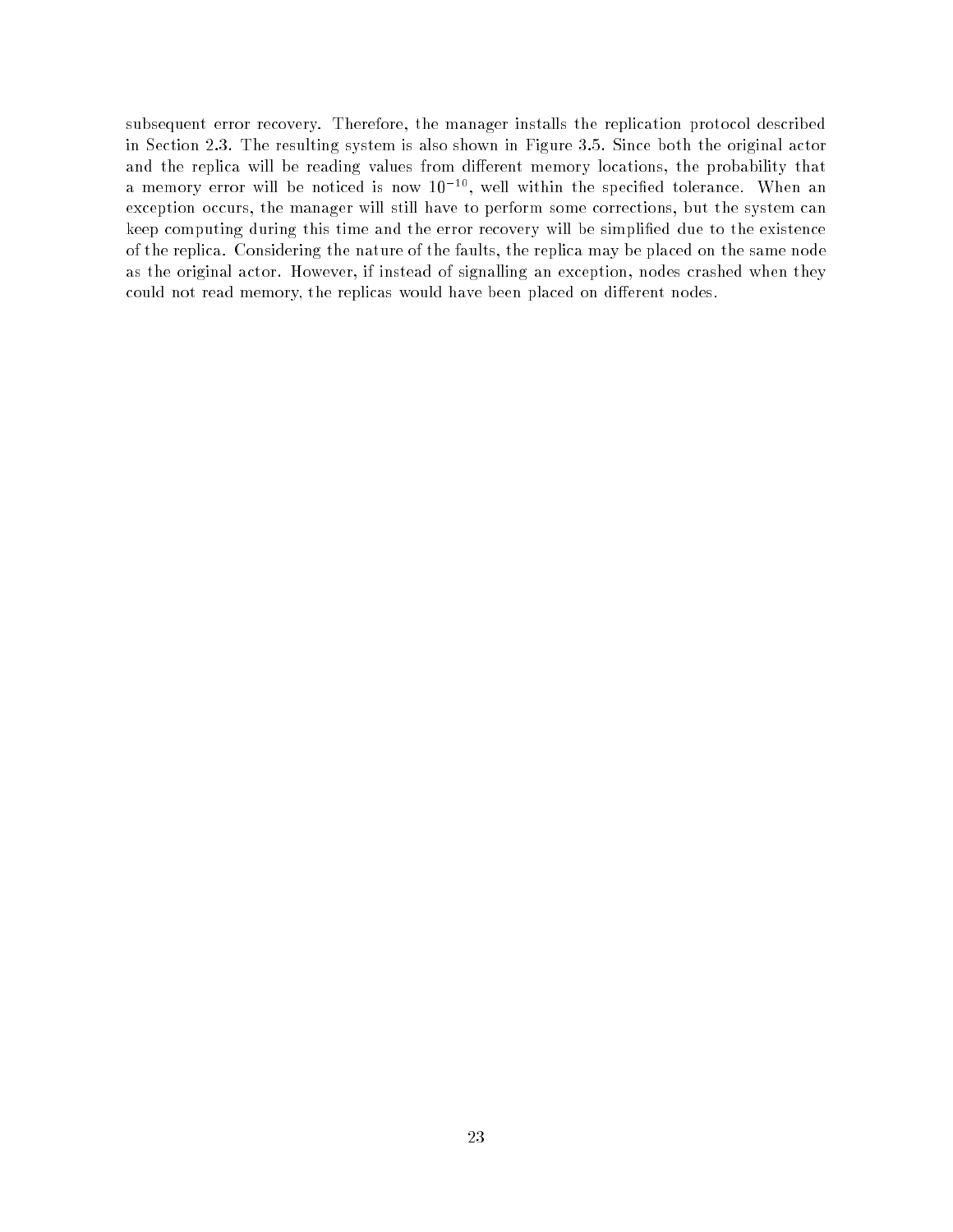## Chapter 4

# Implementation

Broadway is a platform designed to facilitate experiments with distributed systems. To test our ideas involving adaptively dependable systems, we have implemented the meta-architecture described in Chapter 2 and provided support for exception handling as described in Chapter 3.

In the following sections, we provide an overview of the Broadway system structure and then discuss the details of supporting adaptive dependability. We also will present some performance numbers for Broadway. Although the system was not designed for performance — instead being oriented towards customizability and supporting experiments — we feel that comparing the cost of basic operations provides insight into the use of actor systems.

## 4.1 The Structure of Broadway

In this section, we describe the structure of the Broadway system and briefly outline its core components. Additional details on the structure of these components may be found in Appendix A.

Broadway's functionality is supplied by a central Dæmon as well as a set of system actors described by a library. The Dæmon is the core of the Broadway system, supporting the scheduling, creation, and communication between actors. Since the Dæmon implements communication, it is here that maud is implemented. Other, more complex functionality, is supported though a library of system actors. These actors build upon the basic functionality supplied by the Dæmon to support more complex behavior such as actor migration, exception handling, fault detection, or I/O.

Broadway actors are represented as instances of  $C_{++}$  classes. To provide the interface needed by the Dæmon to manipulate actors, all actor classes must inherit from the class Actor. This class maintains a mail queue, handles the transmission of messages, and supports the scheduling of an actor.

### 4.1.1 Dæmon Structure

The Dæmon was written using  $C++$  using an object-oriented design methodology and, therefore, consists of several well-defined components. These components may be individually reimplemented to allow easy customization of the system. Below we present an outline of the functionality and structure of each of these components.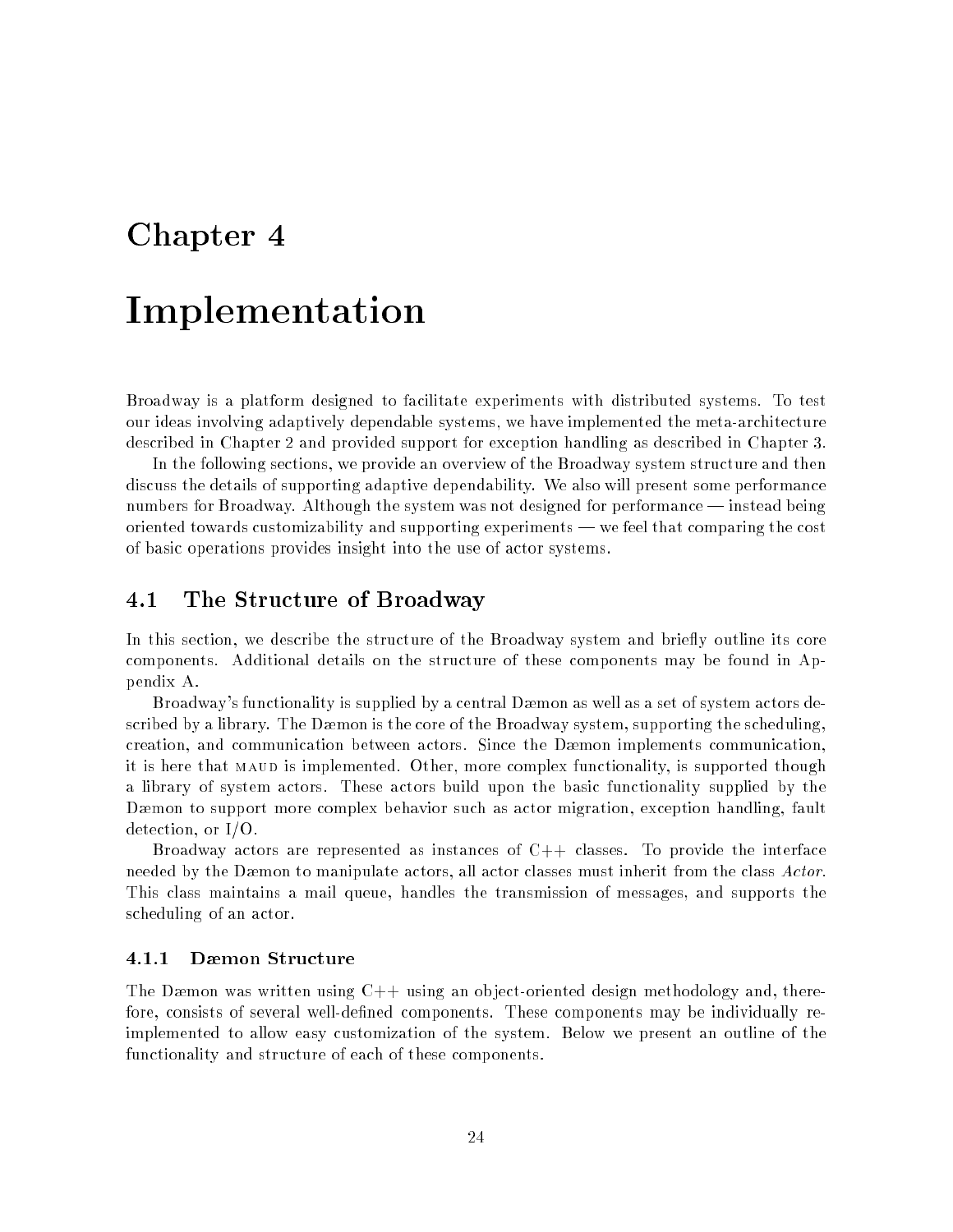- Scheduler The current scheduling strategy on Broadway is based on a single thread of execution shared by both the Dæmon and all the actors on a node. Such a strategy was chosen for its simplicity. Each actor processes one method invocation (message) in a round-robin manner with the Dæmon performing any necessary functions (such as receiving off-node messages) between method invocations. Methods are, therefore, atomic actions and may not be blocked after execution commences.
- Membership Monitor This object keeps track of which nodes are currently running Broadway. When nodes crash, this object is notified. It will then generate a signal to the system actor serving as the failure detector. Furthermore, the Membership Monitor is always queried before a message is sent off node. If a message is being sent to a nonexistant node (i.e. the node crashed previously), this ob ject will signal a system actor to generate an exception.
- Local Actor Table This table contains a reference to each actor on the local node. Any actor not in this set is considered non-local.
- Foreign Actor Table Actor address include the identity of the creating node. Therefore, this table need only store the addresses of those actors which have migrated off their creating node. Such a structure keeps this table small and look-ups inexpensive.
- Behavior Table Given a *Behavior* value (i.e. a unique identifier representing a particular actor class), the Behavior Table will provide a constructor for an instance of that class. This table enables off-node creation and migration of actors.
- **Factory** Much in the same manner as the Behavior Table supports the creation of new actors. the Factory supports the creation of primitive type values included in messages. Each primitive type (i.e. those types which may be included in messages) has a unique identifier. When an off-node message has been received, it will be in the form of a character stream. For each value, the first two bytes in the stream identify its type. Given the byte representation of a value, the Factory will then create a new instance of the correct type, initializing it with the data in the character stream. In this manner, Broadway programmers may include their own primitive types by simply registering them with the Factory ob ject.
- Platform Since our scheduling is architecture-independent, the only machine-dependent portion of Broadway is inter-node communication. This functionality is encapsulated in the Platform object. The Platform object presents a uniform interface for inter-node communication so that only the implementation of this ob ject need be changed to port Broadway. Currently, Broadway runs on ULTRIX DecStations and SunOS SparcStations. A port to the CM-5 is currently underway.

All of the above components are linked by the Dæmon object. It is through calls to the Dæmon object itself that local actors utilize these other components. For example, an actor may ask the Dæmon to create a new actor. This involves creating a new instance using the Behavior Table and then adding it to the Scheduler.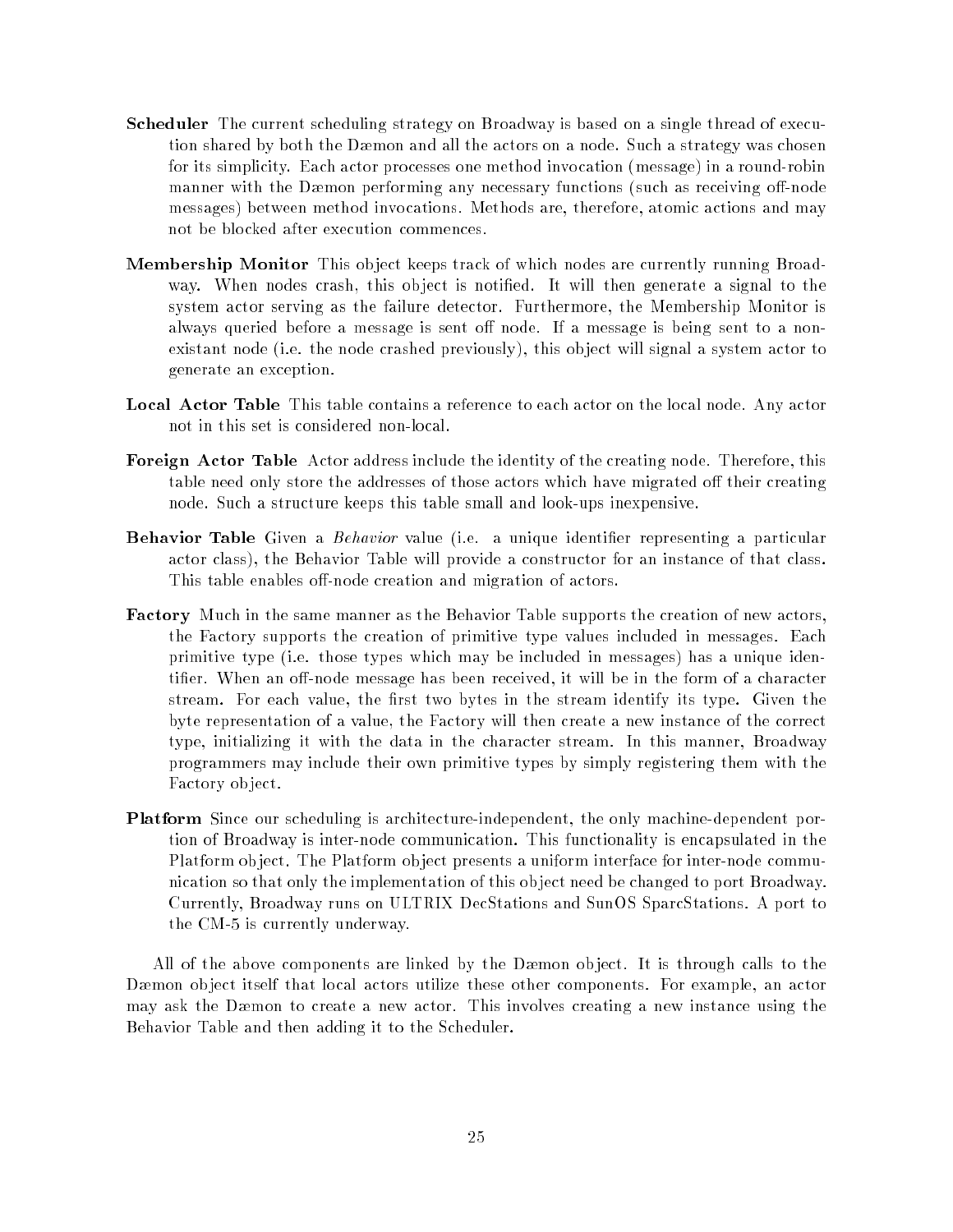### 4.1.2 Library

One of the primary design goals of Broadway was to provide a flexible platform for the development of different concurrent programming languages. A programming language on Broadway must generate  $C++$  code where all actor classes inherit from Actor. This is the sole restriction placed on the nature of the programming language. Therefore, to support a large range of potential languages, we have made the structure of the Dæmon as general as possible. However, there are still parts of the system which must be dependent on the language conventions in use.

For example, consider exception handling. There is a specific structure for exception handling in Screed, as described in Chapter 3. This structure involves formats for signal messages, for exceptions, and for handlers which are specific to Screed. Therefore, although the run-time system must be the one to detect most exceptions, it should not generate the exception ob jects and signal messages itself.

We implement such functionality in terms of a system library. For the exception handling case, the Dæmon is given a set of function calls to make upon detection of specific exceptional conditions. These function calls are to methods in a Screed actor. This Exception actor may then generate ob jects and messages consistent with Screed formats. The library actors designed for Screed were written primarily in Screed with minor modifications of the resultant  $C++$  code.

- Exception Generator As described above, this actor generates the appropriate exception ob jects and signals when an exceptional condition is discovered by Broadway.
- Failure Detector This actor is similar to the Exception Generator. However, since individual actors may "subscribe" to the failure detector, it is a separate entity. The Failure Detector is notied whenever Broadway detects a node crash or an actor crash.
- Control This actor is arguable the most important actor on a Broadway node. Control is the actor interface to the Dæmon itself. Control handles off-node requests for actor creation and migration. Control also receives notification from other nodes when an actor has migrated, thereby keeping the Foreign Actor Table accurate.
- Timer The Timer provides a way for applications to measure performance. Timer provides a stop-watch facility based on wall-clock time. The Timer receives requests and measures its time using the Broadway Dæmon. Current implementations of Broadway call the UNIX gettimeofday routine to return the time.
- Terminal The Terminal actor allows formatted input and output to the user. The number of Terminal objects in the system is highly dependent on the system configuration. By providing the Terminal as a library actor, the number and configuration of user  $i/\sigma$  may be controlled by the language designer.

Most extensions to Broadway should be in terms of library actors. For example, actor migration was added to Broadway by extending the functionality of the Control actor.

## 4.2 Implementation of MAUD

To support dependability, the MAUD meta-architecture, as described in Chapter 2, was implemented on Broadway. Implementing general reflection involves the use of run-time interpreta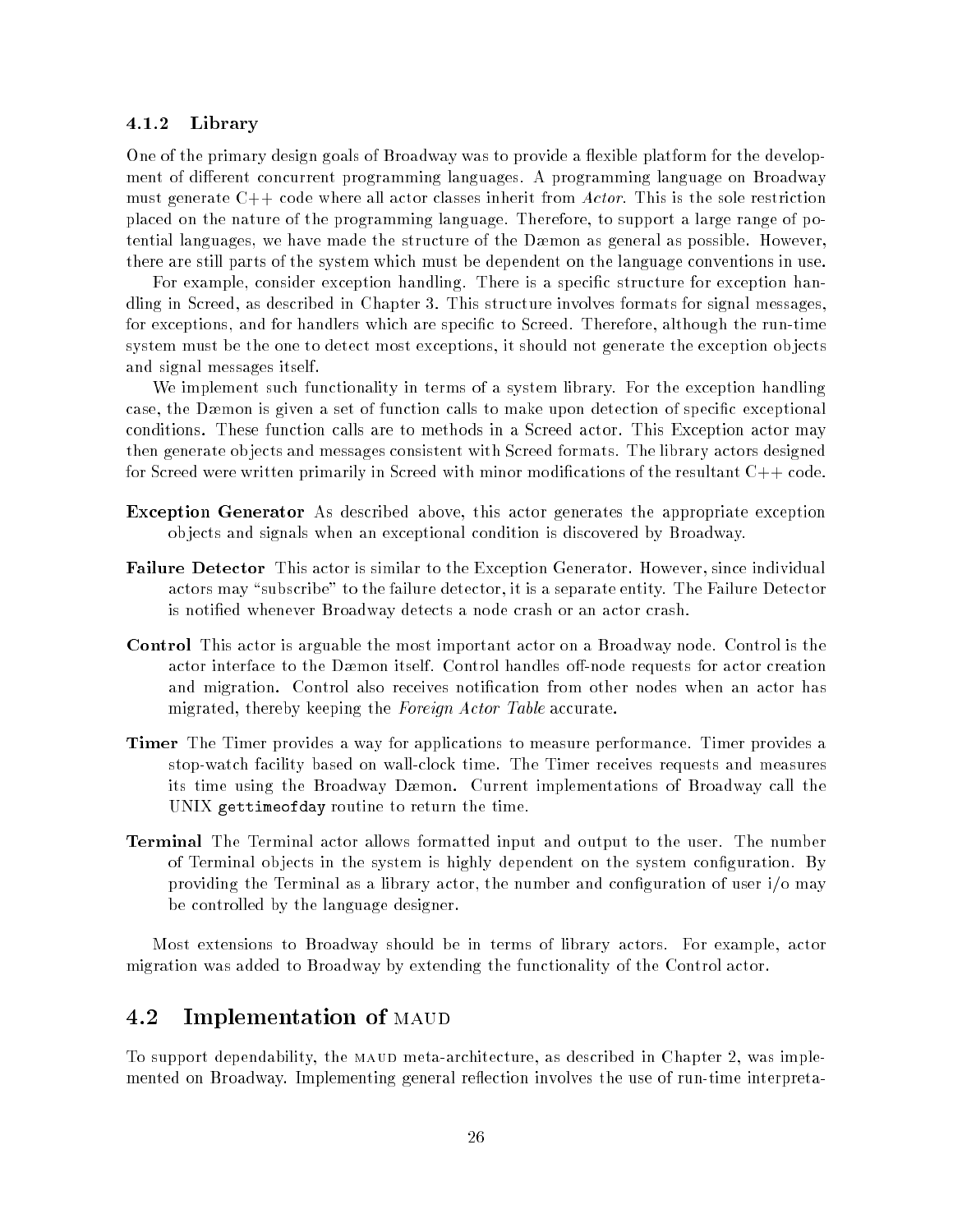tion of all reflected objects. Since MAUD is a strictly limited meta-architecuture, however, it was possible to implement MAUD efficiently using compiled objects and redirection of messages.

As described in Section 4.1, each actor on Broadway is represented as an instance of a  $C++$ class. Since these actors inherit from the class Actor, each has several predefined methods and state variables. We implemented <code>MAUD</code> through the modification of these predefined methods.

Specifically, each actor has a send  $C++$  method which will transmit a message, and a deliver C++ method which places an incoming message in its mail queue. Each actor also keeps two acquaintance variables  $-$  dispatcher and mailq  $-$  representing its meta-level objects. If either of these two objects have not yet been reified, the acquaintance value is null. Through operations on these two variables the methods change mailq, change dispatcher, add mailq, and add dispatcher were easily implemented for all actors.



To implement the *dispatcher* component of our meta-level, we modified the **send** method of the Actor class so that it checks if a reified dispatcher exists before transmission of the message. If such an actor does exist, a new message is constructed which will server as a transmit method invocation and has the original message as the sole argument. This message is then sent to the dispatcher acquaintance. In this manner, any send operation in a base actor will result in a transmit method invocation in its meta-level dispatcher. If the meta-level dispatcher has its own meta-level dispatcher, this meta-meta-ob ject will receive its own transmit message if the meta-ob ject transmits a message. In this manner, layered protocols operate correctly.

A similar technique is used to implement meta-level mail queues. Figure 4.1 shows the actual messages resulting when a base ob ject with a two-level mail queue hierarchy receives a message. In our original (unoptimized) implementation, when the deliver method is invoked on the actor's  $C_{++}$  representation, the mailq acquaintance is checked and, if non-null, the message is sent to the meta-level mail queue. As with the meta-level dispatcher implementation, the original message becomes the only argument to a new message. For the mail queue implementation, this new message will invoke the method put at the destination actor. When the meta-level mail queue receives the message, its deliver method will, in turn, check to see if it also has a meta-level mail queue. If so, this mail queue will receive its own put message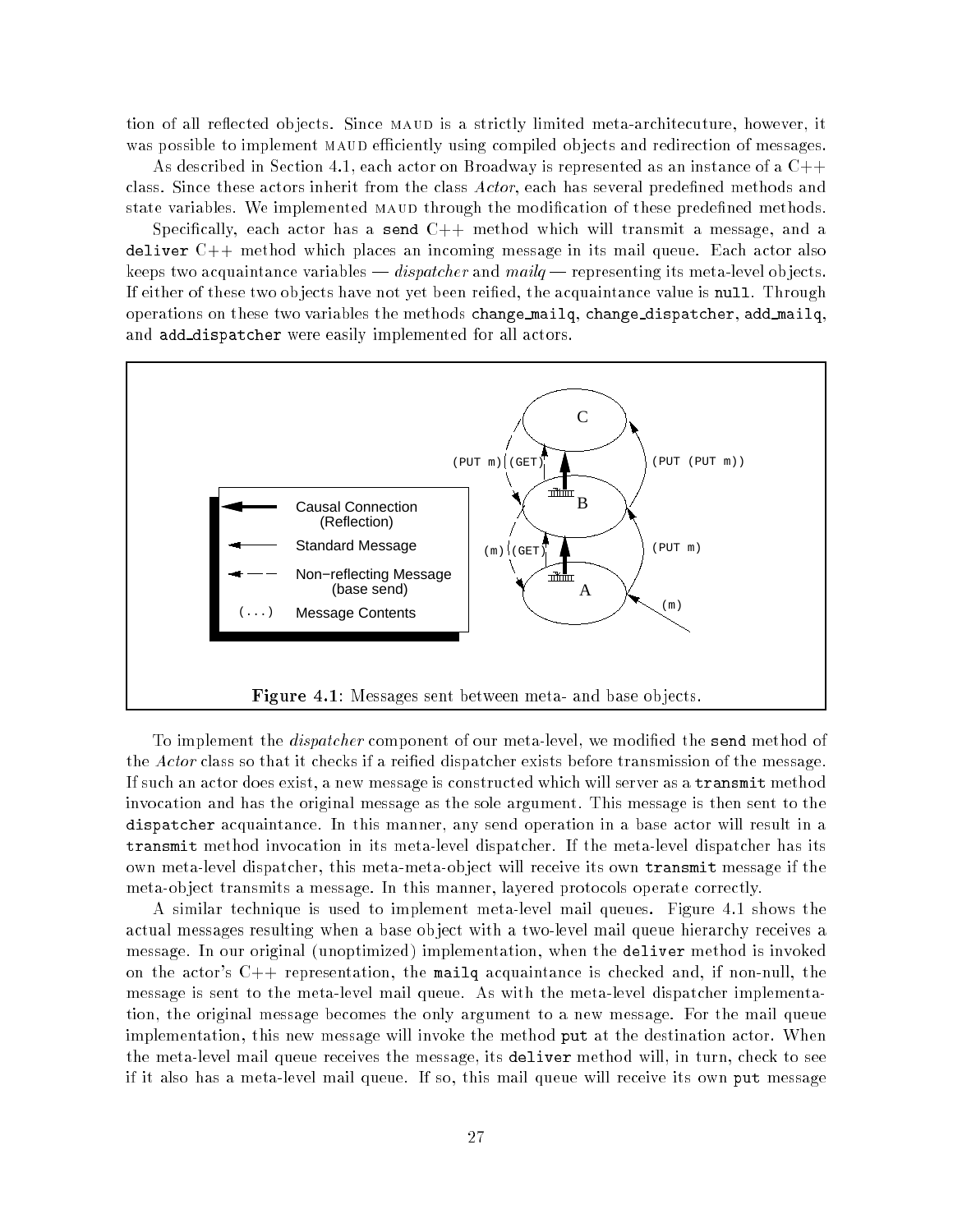with the old put message as the sole argument. In this manner, the highest level mail queue  $-$  i.e. the meta-level mail queue which has no meta-level mail queue of its own  $-$  will be the first to process the message.

As described in Section 2.1, each meta-level mail queue must also have a get method. The mail queue should store all messages to be delivered to its base ob ject until it receives a get request from the Broadway Dæmon. Broadway will issue a get request when the base object needs another message to process. If the mail queue has no appropriate message to pass onto its base ob ject, it must record that a get message was received: no further get messages will be sent by the Dæmon until the base actor processes another message. Once synchronization constraints are implemented in Broadway [15], a constraint would prevent the delivery of a get message until the meta-level mail queue is prepared for the message (i.e. has messages to deliver).

Unfortunately, the above implementation for mail queues involves a newly received message being passed "up" between mail queues using put messages and then "down" using get messages. Half of these messages (the put messages) may be eliminated using caching of the address of the mail queue at the highest meta-level. The address of this mail queue is recorded at the base ob ject as well as the current number of meta-levels. Upon reception of a message at the base ob ject, the appropriate message is created as if it was passed between the meta-level mail queues. This message is then sent directly to the mail queue at the highest meta-level.

Using caching in this manner, however, requires that new mail queues be added *atomi*cally. Therefore was have also added the methods begin protocol and end protocol. These methods work much like a test-and-set operation, checking to see if another protocol is being installed and, if not, reserving the right for a particular entity to install a protocol (i.e. a mail queue and dispatcher). Furthermore, no messages will be processed while protocols are being installed. Although we have not yet included security functionality in Broadway, it is in these methods that any authorization checks would be made to ensure a trusted entity is installing the protocol.

One last component necessary for successful implementation of MAUD is the ability to send messages which are not processed by meta-ob jects. For example, a mail queue's response to a get message must be sent in this manner or the message will be repeatedly processed by the same meta-level mail queues. The meta-level operations for adding mail queues must also be processed in this manner. To support these messages, Broadway provides a base\_send operator which marks a message to not be processed by any meta-level ob jects.

## 4.3 Implementation of Screed

For the most part, our Screed compiler performs a simple translation from Screed to  $C++$ with calls to the Broadway Dæmon. However, there are two key aspects of Screed that require detailed implementation discussion. First, we will discuss *explicit continuations*. Explicit continuations are used whenever a value must be returned from a message send. Although an explicit continuation is quite similar to a remote procedure call, it does not involve any explicit blocking of a method.

We will then discuss how we implemented the exception handling scheme proposed in Chapter 3. As mentioned in Section 4.1, Broadway itself only provides very primitive exception handling mechanisms in the form of a function call to a local actor. To implement exception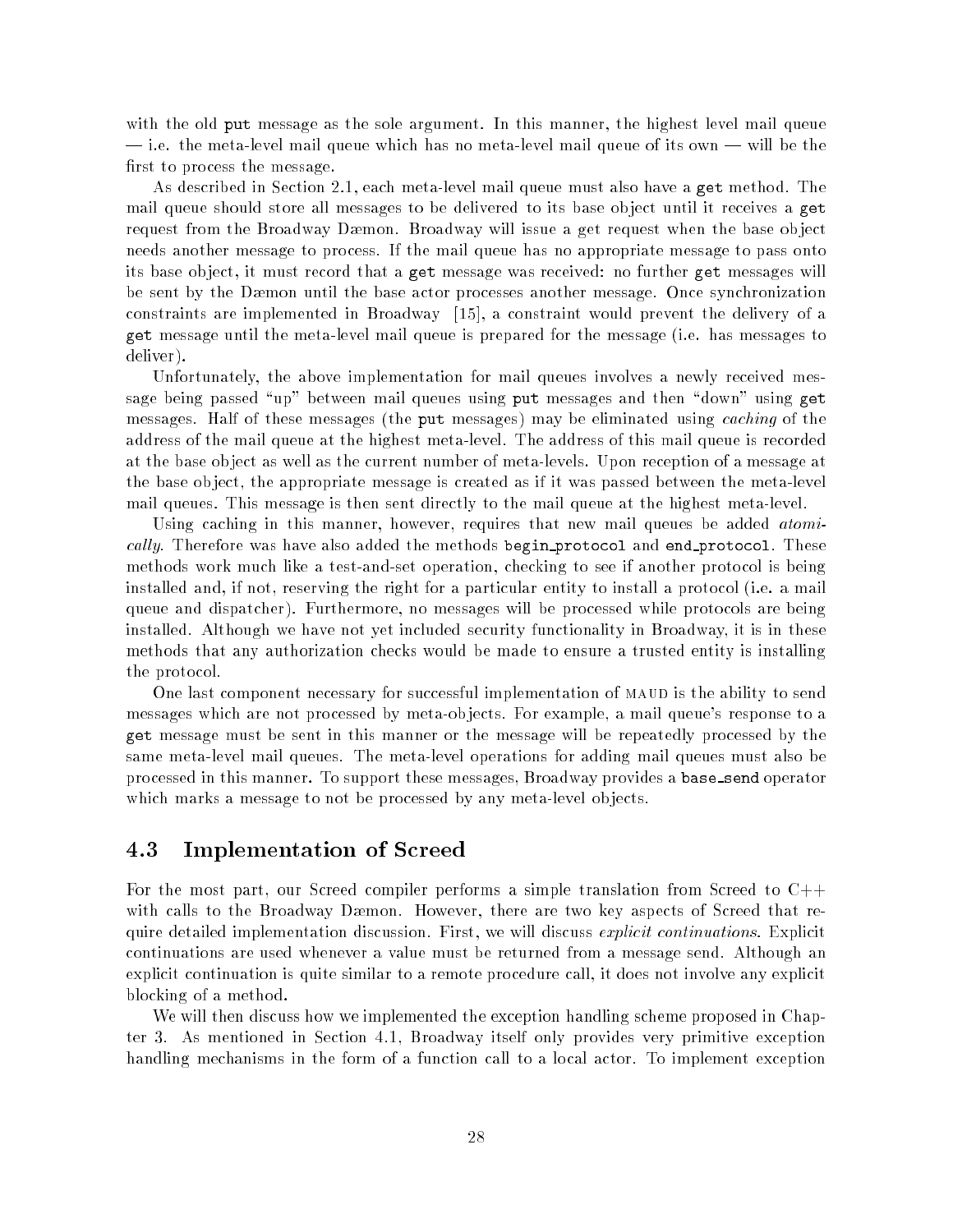```
foo(int x) {
                                                             _{\text{cont\_meth\_1(int ret}) {
    var
                                                                  var
                                                                       int y;
         int y;
                                                                       int x;
    A.boo(x,y)(int ret) {
          w := x + y + z;x = _state [0];
    \}y = _state [1];
\mathcal{E}w := x + y + z;\left\{ \right\}foo(int x) {
                                                                  var
                                                                       int y;
                                                                  A.boo(self, cont_meth_1, x, y);
                                                                  \:state[0] = x;\:state[1] = y;þ
                                                              graduate de la provincia de la concentración de la concentración de la concentración de la concentración de la
            Figure 4.2: Example transformation of an explicit continuation.
```
handling for Screed, it was necessary to construct the appropriate system library actors as well as generate the correct code for handle and signal statements.

### 4.3.1 Explicit Continuations

An explicit continuation is specied as a message send with an additional parameter list for return values. Currently, this auxiliary list must consist of either zero or one value. However, we plan to add multiple return values in future versions of Screed.

The syntax for the explicit continuation is specied as follows:

```
\langle \textit{actor} \rangle. \langle \textit{method} \rangle(\langle \textit{arg-list} \rangle)(\langle \textit{cret-type} \rangle \langle \textit{ret-var} \rangle) {
         \langle expr\text{-}list \rangle}
```
Initially, this command acts as a standard Screed method invocation: a message is sent to actor for the invocation of *method* with the specified argument list. The invoked actor is then expected to return a value of type ret-type. The type of this return value is type-checked dynamically by Broadway when the continuation is invoked. The continuation body will execute after this value has been returned with the returned value being bound to the variable ret-var.

However, the rest of the enclosing method will be executed immediately after the initial message is sent. Therefore, the context in which the continuation will execute will have all variables holding the value they had at the termination of the enclosing method. In the case of state-variables, these values may have changed even more due to other pending messages which the actor processes before the continuation. With the eventual introduction of synchronization constraints [15] to the language, the programmer will be better able to specify which methods may execute before completion of the continuation.

The implementation of explicit continuations was fairly straight forward. The continuation body itself is converted into a new method. This new method has, as its only parameter, the return value parameter specied. It also has local variables corresponding to any local variables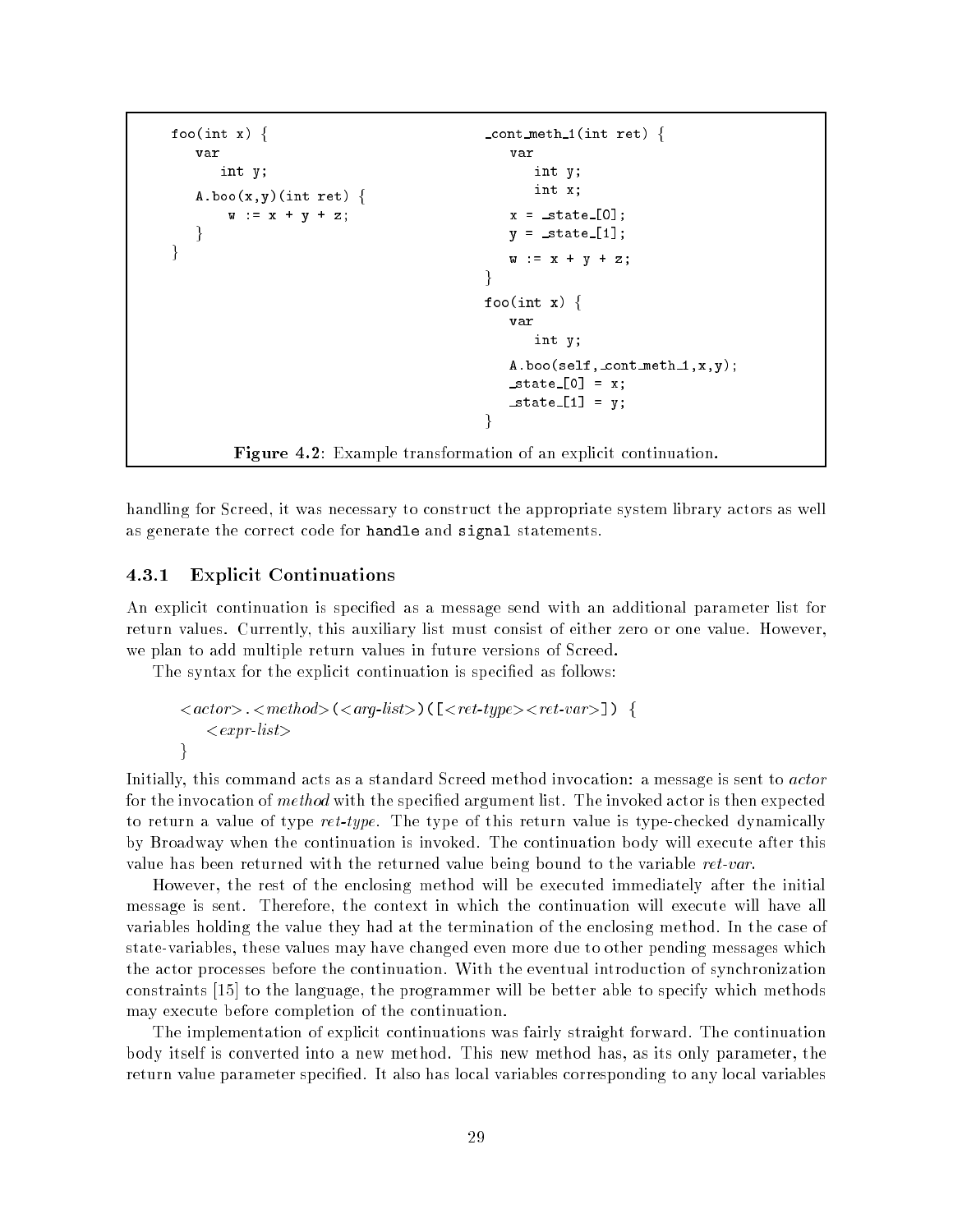in the enclosing Screed method as well as the parameters of the local Screed method. The continuation body is then processed in this manner to allow the nesting of explicit continuations.

The explicit continuation is then converted to a standard asynchronous message send whose first two parameters are the address of the sending object and the name of the return method. To preserve consistency, the Screed compiler put these two additional parameters on all messages; when there is no return method, null values are supplied. Broadway will automatically drop any messages to a null actor.

Before the enclosing method ends, all local values (including the method parameters) are saved in a predefined array called **\_state\_** state\_ is then unpacked into the appropriate local variables. An example of this transformation is shown in Figure 4.2.

One advantage of explicit continuations over RPC communication is that no blocking of the method is necessary. This also prevents deadlock in cases such as an ob ject sending an RPC to itself. Although such deadlock would still be possible though the naive use of synchronization constraints, these constraints are completely under the control of the programmer. The programmer could exploit semantical information concerning the ob ject to minimized the synchronization whereas a compiler would always have to be conservative.

#### 4.3.2 Implementation of Exception Handling

The exception handling tools provided by Broadway were designed to be generic and simple. On Broadway, each message holds the address of an exception handler to which all signal notification must be sent. To support system exceptions, Broadway calls a method in the Exception system actor. It is then the job of this system actor to generate an exception as detailed by the programming language.

The details of the Screed exception handling syntax were given in Section 3.2. We begin with a discussion of how the handle statement was implemented and then discuss the signal statement and our Exception system actor.

#### 4.3.2.1 Handle Statements

Most of the complexity in implementing the exception handling mechanism of Screed was involved with the handle statement. Since exceptions are rare events, it was decided that a minimal amount of exception handling information should be included with each Broadway message. Therefore, Broadway limits each message to one exception handling address. Screed must construct a single exception handler which will route the exception to the appropriate handler specified in the Screed program. Although this involves extra messages, the goal of the implementation was to make non-exception generating messages efficient even at the expense of signal efficiency.

Screed uses the predefined class *Directory* to route exception signals. The Directory is initialized with two array's and the size of these arrays. The Screed code for this class is shown in Figure 4.3. Two array's are used since structures have not yet been implemented for Screed. A new Directory ob ject is created for each new handle statement executed: there is a one-toone correspondence between Directory ob jects and handler scopes. Since exception handling is asynchronous, the handler environment which existed when the message was sent must be preserved even while the invoking actor continues to process other messages.

The address of the Directory ob ject is then included with each message in the handle scope. To implement nested handler scopes, each Directory ob ject is also initialized with a reference to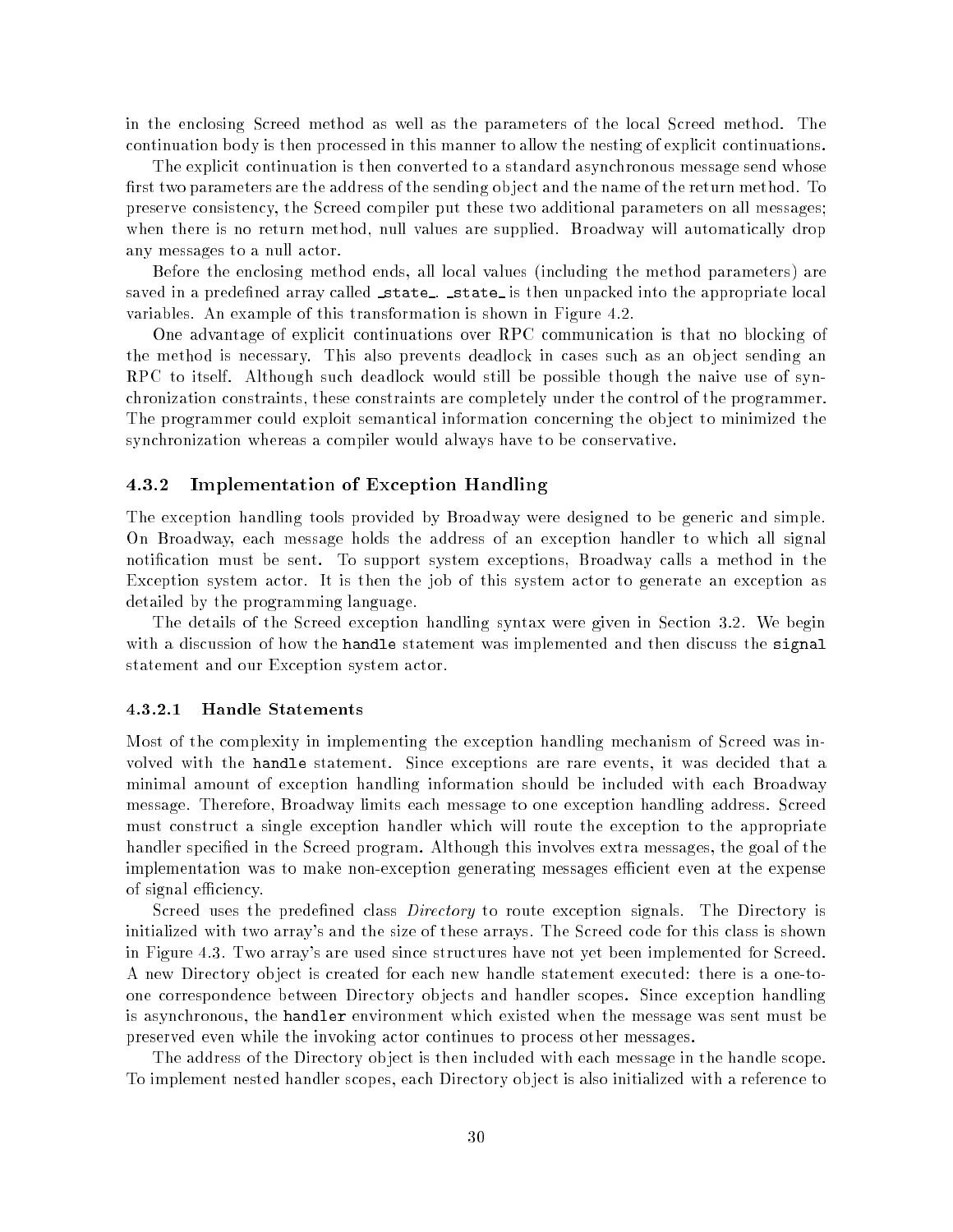```
class Directory f
   var
      method exceptions[MAXESIZE];
      actor handlers[MAXESIZE];
      int num;
      actor up;
   init(int n, method ex[], actor h[], actor u) {
      var int i;
      num := n;
      up := u;
      exceptions := ex;
      handlers := h;
   gexception(actor ex) {
      ex.name()(method n) \{var
            int i;
            int done;
         done := 0;
         i := 0;while (i := num & ldone)if (exceptions[i] == n)
                done := 1;
          if (i != num)handlers[i].n(ex);
          else up.exception(ex);
      \}\}\mathcal{E}Figure 4.3: Code for the Directory class.
```
its parent scope. If a specific exception is not registered with a Directory, it passes the exception to its parent. To correctly preserve this scoping, each object now maintains a handler stack: when a new scope is entered, the new Directory is created, initialized, and its address pushed onto the stack; when the scope terminates, the address is popped off the stack. The top level environment is initialized with the address of *Default-Handler*: the global exception handler. The value *current\_handler*, which is a state variable defined in the Broadway Actor class, is always re-initialized to the top stack value whenever the stack is modied. Figure 4.4 shows a handle statement and its transformation into C++ for Broadway.

### 4.3.2.2 Signals & the Exception System Actor

Signal statements are a simple translation into Broadway  $C++$ . The Actor class supports a signal method which is identical to send except that no destination is specified: the exception handler address of the current message is used instead. Therefore a Screed signal is translated to the creation of the exception ob ject and a standard message send.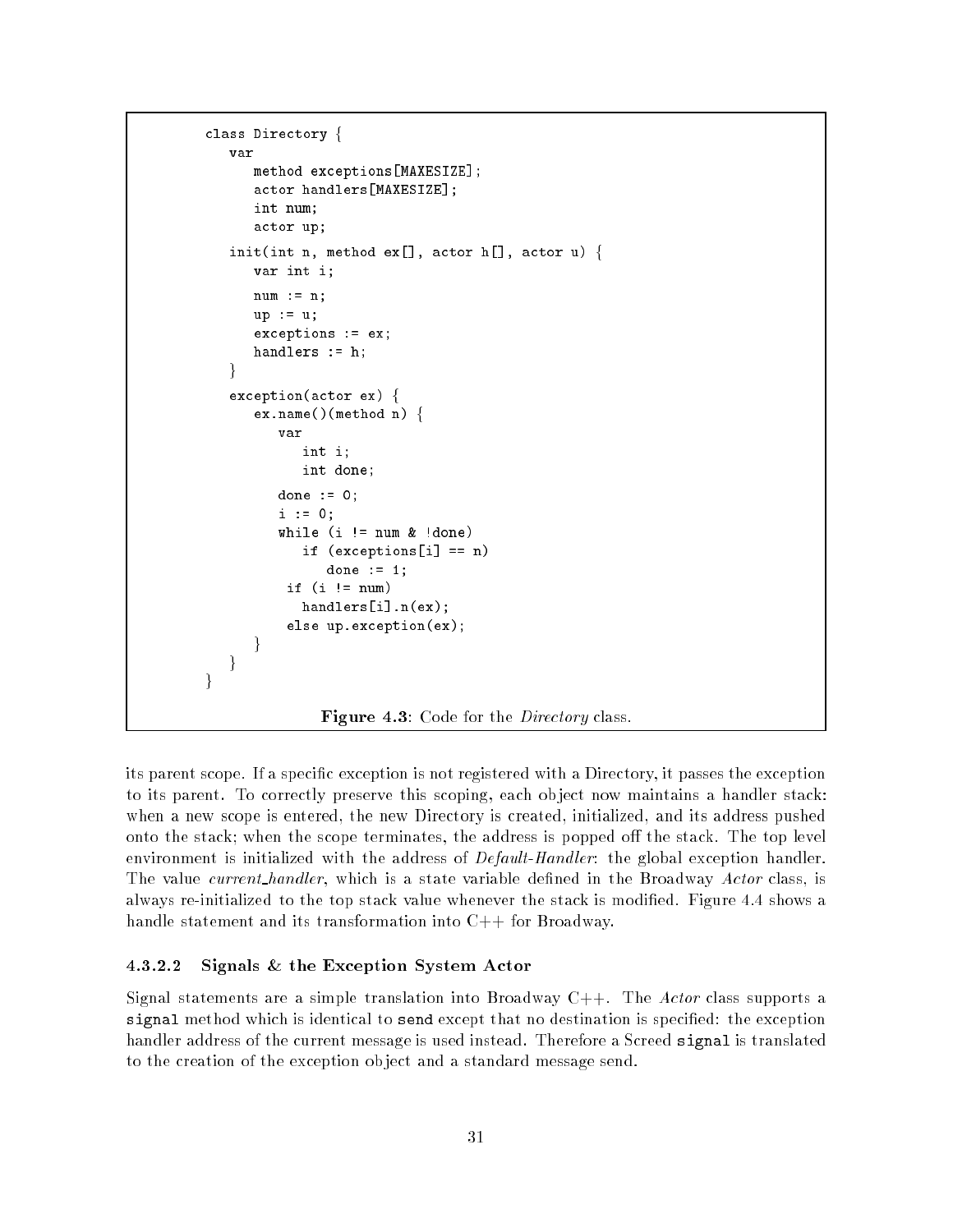```
handle (arithmetic with myhandler) {
   B.divide(D)(actor E) {
      myNum := res;
   <sup>}</sup>
gold handler := current handler;
                                          current handler := new Directory;
                                          handle stack.push(current handler);
                                         ex[0] := arithmetic;
                                         h[0] := myhandler;
                                         current handler.init(1,ex,h,old handler);
                                         B.divide(D)(actor E) {
                                             myNum := res;
                                          \mathcal{E}handle stack.pop();
                                          current handler := handle stack.top();
         Figure 4.4: Transformation of a handle statement into C++.
```
The Exception system actor is also quite simple. At start-up, one Exception actor is created on each node; this actor may not migrate. It contains a method for each system exception and Broadway is initialized with the physical address of the functions implementing these methods. These methods are then called directly by Broadway which provides the information detailed on page 17. Note that this always includes the message which caused the exception. The Exception actor creates an instance of the appropriate exception ob ject and sends a signal to the handler specied in original message.

#### 4.4 4.4 Performance

In this section, we present several performance numbers for Broadway. Broadway has been designed as an easily customizable test-bed for new concepts in distributed computing. Therefore, the design emphasis has not been on optimization. Even so, we felt presenting performance numbers would give a valuable insight into the use of actor systems.

Specically, we compare several values for the UNIX implementation of Broadway. In particular, we compare communication costs and actor creation costs for both local and remote operations. The experiments were performed on a group of Sun 4 workstations at the University of Illinois.

| Local  | $348 \mu s$ | $378\mu s$   | $289\mu s$   |
|--------|-------------|--------------|--------------|
| Remote | $1620\mu s$ | $5140 \mu s$ | $6570 \mu s$ |

Figure 4.5 presents the times for these operations on Broadway. Local operations are those occurring with actors on a single node; remote operations involve inter-node communication. The message time is the time taken to send a message in one direction. Short messages are sent with a single integer parameter. Long messages contain an additional array of 100 integers.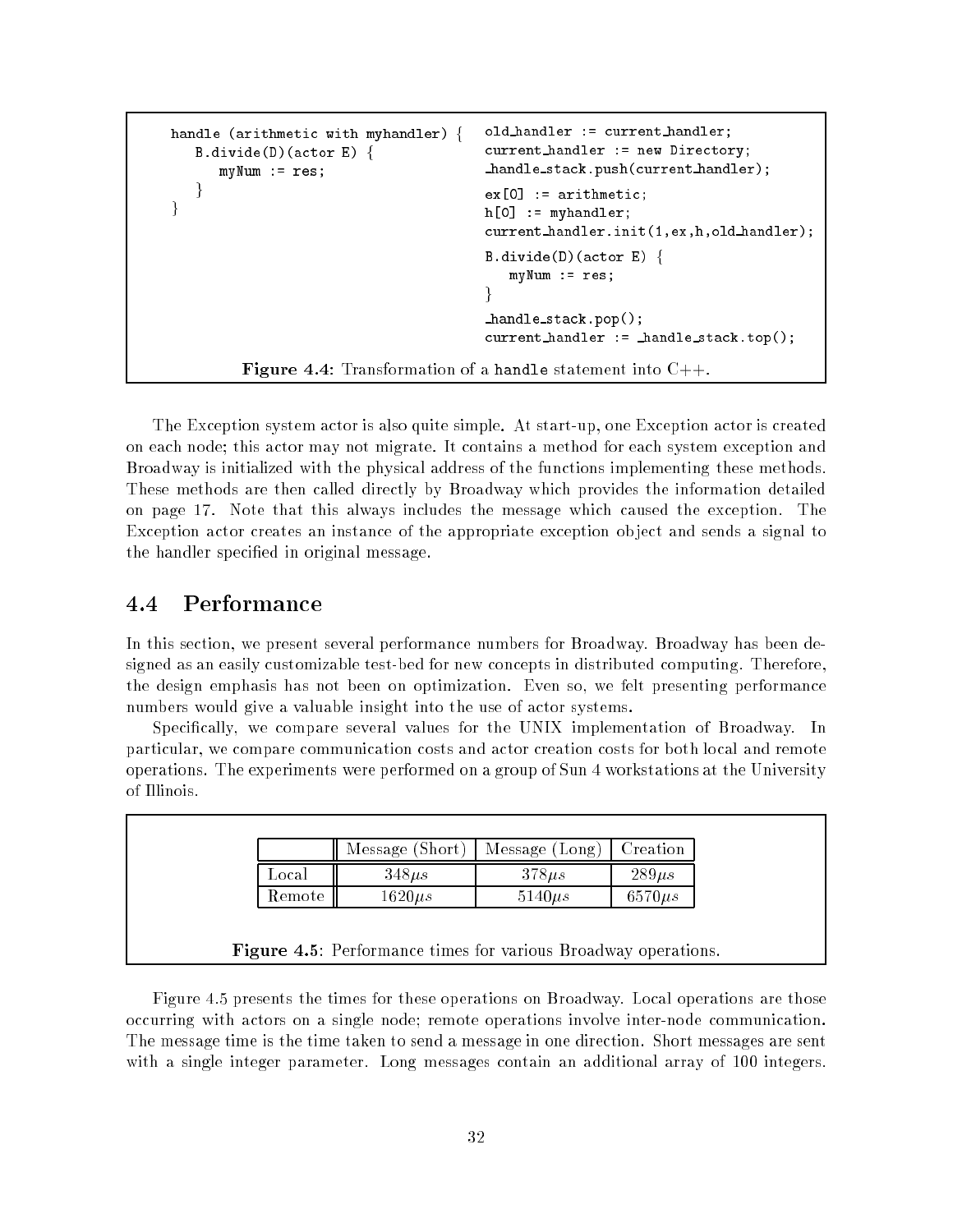Since local arrays are always passed by reference, the difference in the local case in minimal. However, the difference for the remote case is significant.

Actor creation is quite simple in the local case, involving only the allocation and initialization of a  $C++$  object. This is important for actor languages on medium or low granularity architectures: many more actors will be created than the number of processors. For off-node creation, at least three remote messages must be used. Therefore, creating a off-node actor is an expensive operation. However, multiple off-node actor creations may be chained which will signicantly reduce the overhead involved. We used this technique with 1000 remote actor creations which completed in  $3.12s$ . Therefore, chained off-node creation is, on average, slightly less than twice as expensive as an off-node message send.

The limiting factor on the off-node operations was the network protocol itself: socket communication over ethernet is quite slow. We expect that on a higher performance architecture, such as the Thinking Machines Corporation's CM-5, our "remote" results will be significantly better.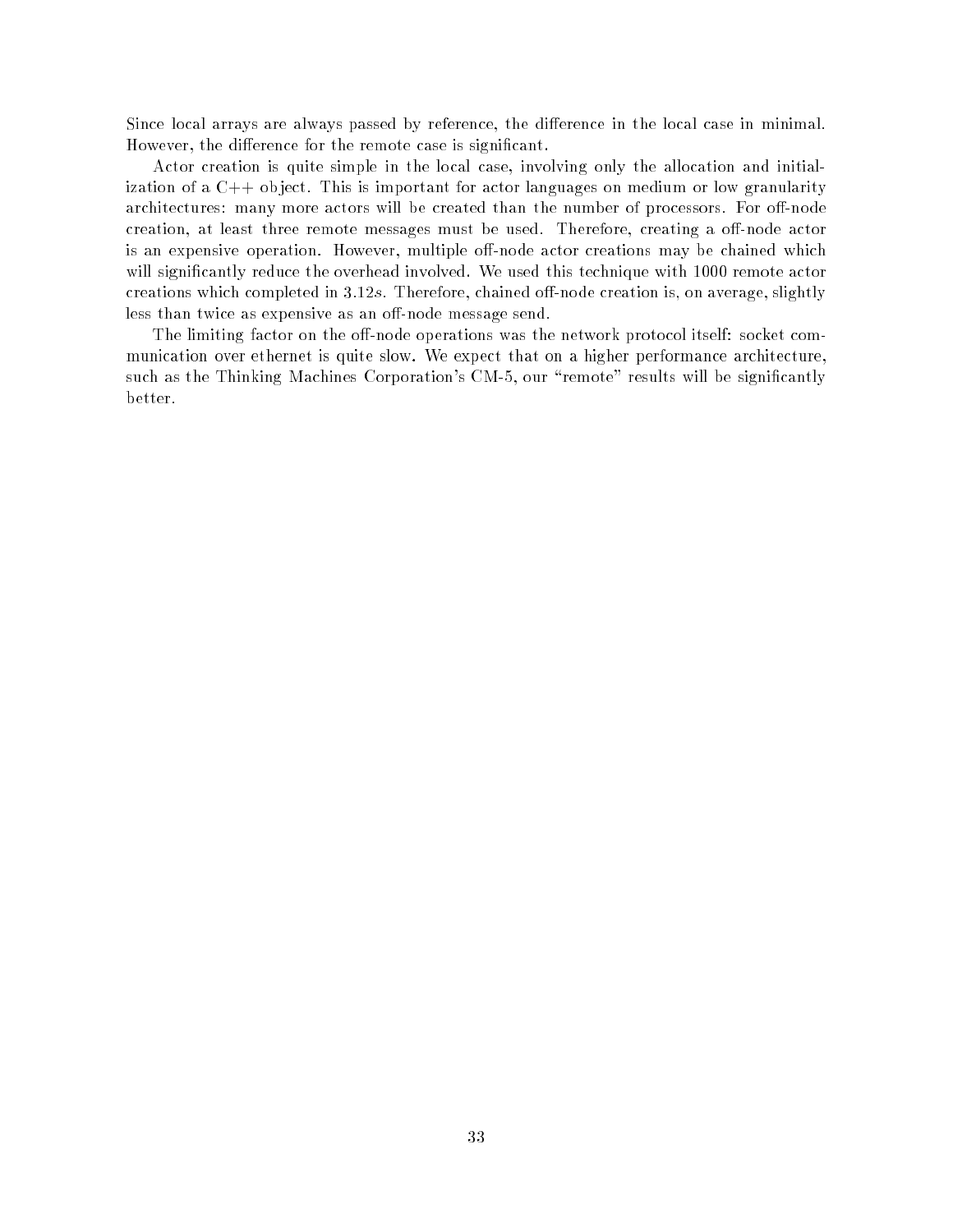## Chapter 5

# Conclusion

## 5.1 Summary

In this thesis, we have described a methodology for the development of adaptively dependable systems. Adaptively dependable systems may function over a long duration despite a changing execution environment. Whether the changes are due to a variance in the components comprising the system or to a change in the physical environment in which the component operates, the use of dynamic protocol installation combined with exception handling allows fault tolerance to be guaranteed by the system.

Dynamic protocol installation is enabled through the use of a meta-level architecture. Our meta-level architecture, maud, allows the customization of an ob ject's communication behavior on a per-ob ject basis. By describing protocols in terms of modications to the communication behavior, protocols may be dynamically installed on ob jects as necessary. Furthermore, if a protocol is no longer required, it may be removed. Through the use of caching and atomic protocol installation, the meta-level description of protocols may be implemented with a minimal cost in performance.

We also support composition of protocols. Provided there are no inherent semantic conflicts between two protocols and both protocols are implemented using maud, these two protocols may then be composed without foreknowledge that a composition may occur. In this manner, protocols may be constructed in a modular fashion and later combined to provide the desired level of fault-tolerance.

To provide adaptive dependability, we combine dynamic protocol installation with exception handling. We make extensive use of *third-party* exception handlers which are shared between multiple objects. Since these handlers have privileges to modify meta-level objects, they are termed managers. A single manager will be informed of all exceptions related to a particular problem. The knowledge managers obtain as exception handlers may be augmented through subscription to failure-detection services. In this manner, the manager will have all information necessary for a correct diagnosis of fault patterns.

The concepts described in this chapter have been implemented on Broadway  $\sim$  our actor run-time system — and are accessed through the language Screed. Screed provides exception handling constructs which support managers and provides access to the meta-level architecture implemented in Broadway.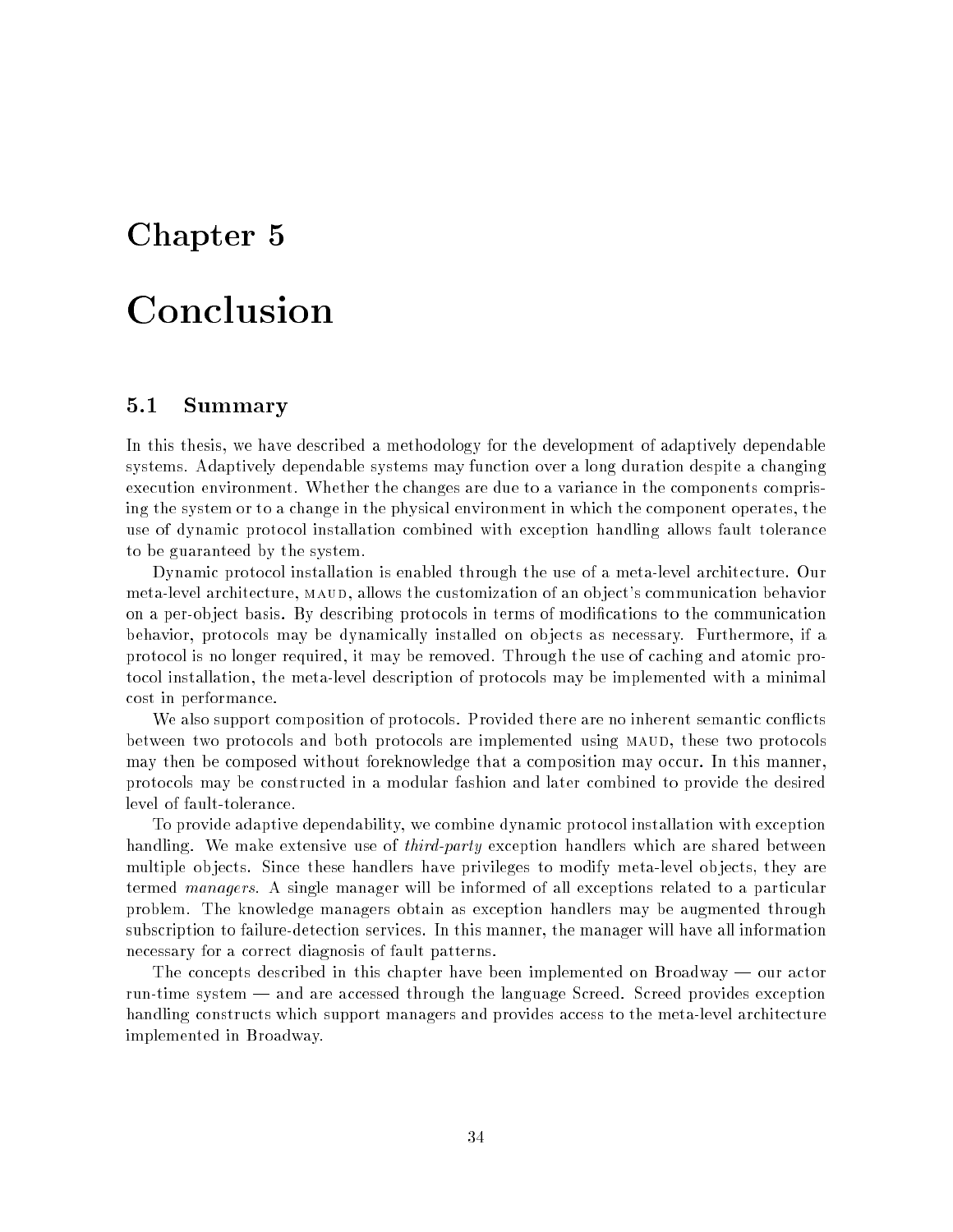## 5.2 Future Work

### 5.2.1 Consistent Installation of Protocols

When installing a protocol on multiple objects, it is necessary to ensure consistency. Different protocols may have different rules for defining consistent installation. The best tool for coordinating such operations is a multi-ob ject constraint.

Specifically, *synchronizers* [16] may be used to specify customized constraints for each protocol or even a subset of ob jects in each protocol. Synchronizers are expressed in terms of events at the coordinated objects. These events may be restricted in several different ways including mutual exclusion, atomicity, or triggering.

Synchronizers are currently being added to Broadway and Screed. When complete, protocols may be written in terms of MAUD and then have the rules for their consistent installation expressed in terms of Synchronizers. Synchronizers are independent of the classes and ob jects being coordinated. Therefore, a single installation policy may be reused with multiple protocols.

### 5.2.2 Protocol Languages

The techniques proposed in this paper simplify the construction of dependability protocols by separating application code from protocol code. Furthermore, transparency is preserved by constructing protocols as operations on messages. However, protocols written using MAUD may still be complex. This can be especially true when a protocol must follow the rules outlined in Section 2.4 for composition.

We are currently investigating techniques for specifying protocols at a higher level. Again, the goal is to specify protocols in terms of operations on messages, but to also express communication as being between arbitrary clients and a fault-tolerant service. The concepts of delay, message ordering, and failure should also be incorporated at a high level.

These higher-level protocol specifications may then be "compiled down" into a meta-level specication such as maud.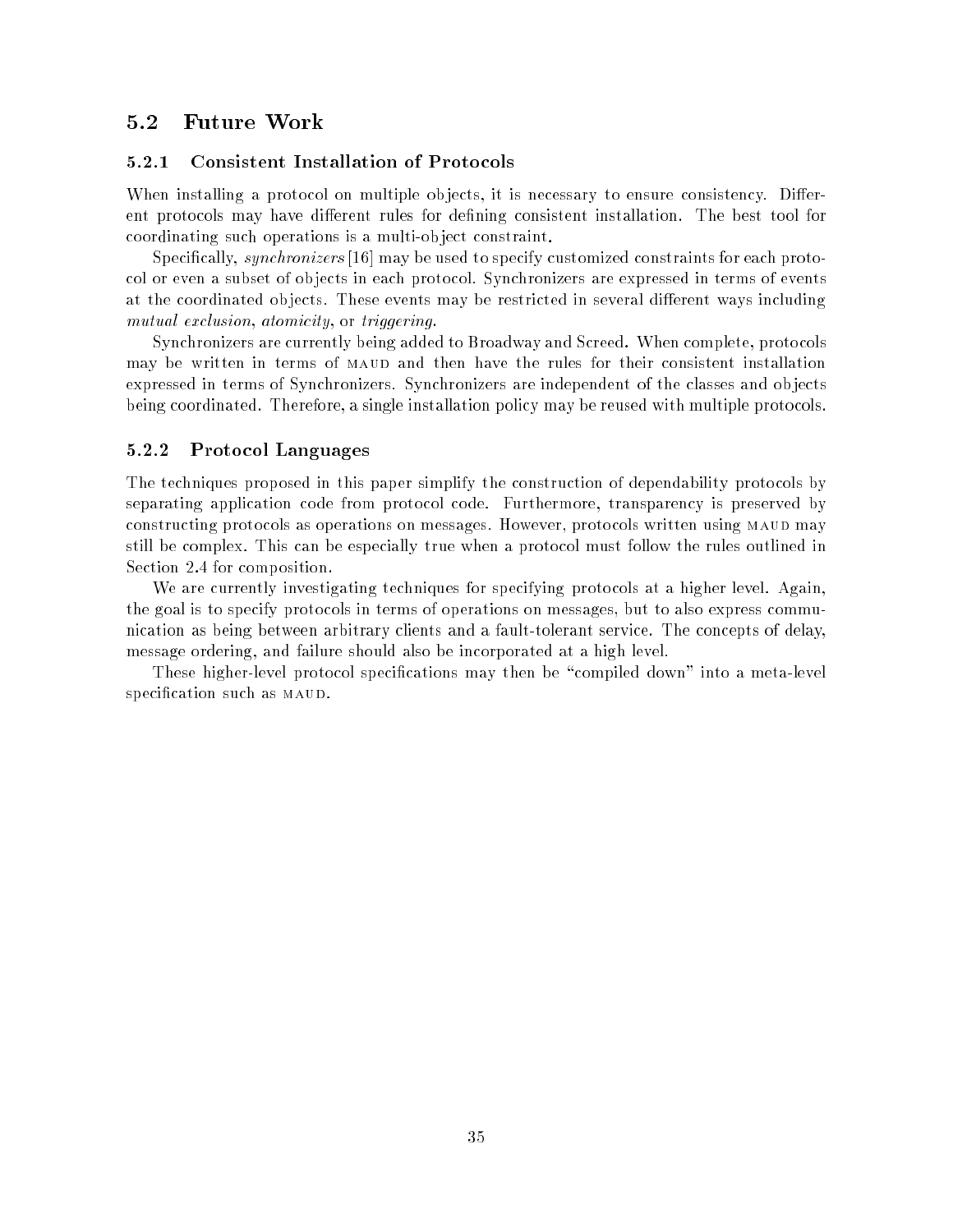# APPENDIX A

# Broadway

This appendix describes, in detail, the design and implementation of Broadway. Specically, this section is designed to serve as a guide to both programmers designing languages for Broadway as well as those who are modifying Broadway itself.

We begin with a discussion of primitive data types  $-$  those data types which may be message values  $-$  and describe how programmers may add their own primitive types. We then explain the internal representation of actors and how inheritance is used to add language-based functionality to the basic actor ob jects.

Once the pertinent data structures have been explained, we describe the Dæmon object and the internal ob jects from which it is composed. These descriptions are aimed at those who wish to customize Broadway itself. We describe the interface of each ob ject as well as its current implementation and interactions with other ob jects.

#### Data Structures  $\rm A.1$

Every implementation of Broadway uses a set of primitive data types. By primitive we mean that these types may exist as parameters in messages. There are currently eight such types: Integer , Real , String , Address , Method , Behavior , Msg and Array . However, to support customization and the design of new actor languages, Broadway supports the development of new primitive data structures. This support allows the inclusion of instances of these primitive data types in messages sent off-node. We begin with a discussion of the built-in data structures, discuss the structure of all primitive types, and then explain how new data structures may be incorporated into Broadway.

#### A Basic Set of Data Structures  $\rm A.1.1$

The default set of data types are those needed with almost any actor language. Integer and String are self-explanatory; Real are double precision floating-point numbers; Address, Behavior, and Method are used to reference actors, actor classes, and actor methods, respectively. Each element of an Array may be any of these data-types. Multi-dimentional array's are realized by having an Array whose elements are of type Array. To facilitate the development of meta-level actors, it was necessary to make Msg a first-class values.

The interfaces to these data types is fairly straightforward. Integer can be interchanged with the  $C++$  int through type-casts or even assignment (=). The same applies to String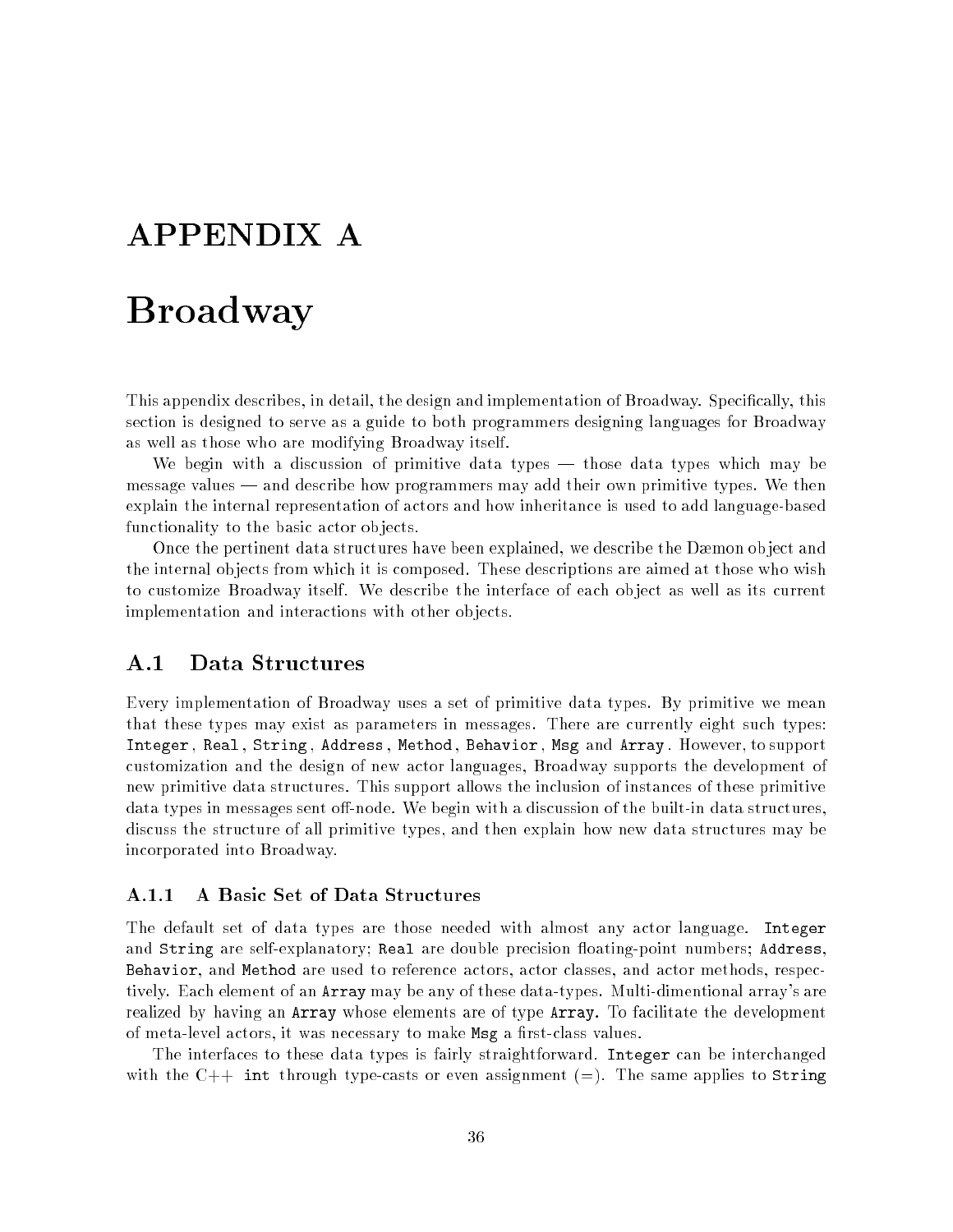with char \* and Real with double. An Address is only created through the use of the buildin routines create and create off , i.e. an address is never directly created by the user. Behavior and Method are initialized at creation using a constructor which takes one integer. It is up to the language to preserve the uniqueness of behaviors and methods: no naming service is currently provided with Broadway. Address, Behavior, and Method may be assigned or compared for (in)equality to other values of the same type.

An Array may be subscripted, as with normal C++ arrays. Each element of an Array is actually a pointer to a value. Therefore, memory must be allocated for an array element before a value may be assigned to it. Assignment of an entire Array is also possible. However, the assignment operation is expensive as it copies each element of the array. Array also has a resize() operator which preserves as many original values as possible.

The Array constructor may be supplied with no arguments — resulting in a Array of size 0  $\sim$  one argument specifying the size, or two arguments specifying the size of the Array and type of each element. When the array element's type is specied, Broadway allocates an element of the correct type off the heap (using the  $C++$  new command). Array's automatically check for out-of-range element accesses.

Msg ob jects consist of a destination address, method to invoke at the destination, and an array of contents. Messages may be directly subscripted to reference these contents. To assign a new value to a message, the add\_value method should be used. This procedure places the new value in the next available field and increments a counter representing the number of parameters.

The Msg ob ject constructor takes a single value: the maximum number of parameters the message can take. If this value is not specified, it defaults to 0. The message objects also support a resize operator.

#### $A.1.2$ Data Type Characteristics

All primitive data types must inherit from the class Value. The Value class is an abstract class which enforces the definition of several methods needed for message passing. These methods are:

- short myclass() Return the integer value representing the ob ject's type. This value must be unique to this subclass of Value and must be the first item "packed" when the converting the data structure to a character stream.
- int pack(char  $*$ buf) Pack the data structure into the character buffer. The number of bytes used to pack the ob ject is returned.
- char  $*$ unpack(char  $*$ buf) Unpack a data structure of this type from the character buffer. A pointer to the start of the next object packed into the character buffer is returned.

void print() Print the value of the data structure: this method is used only when debugging.

Classes which define the above methods provide the support necessary to convert objects of this class into byte streams and back. This support is necessary to include an ob ject of this class in a message being transmitted to an actor on another physical node. Although this support is necessary, it is not sufficient to support a primitive type.

Many operations in Broadway must operate on arbitrary primitive values in the form of a Value \*. In particular, array and message subscripting return a pointer to a value. To allow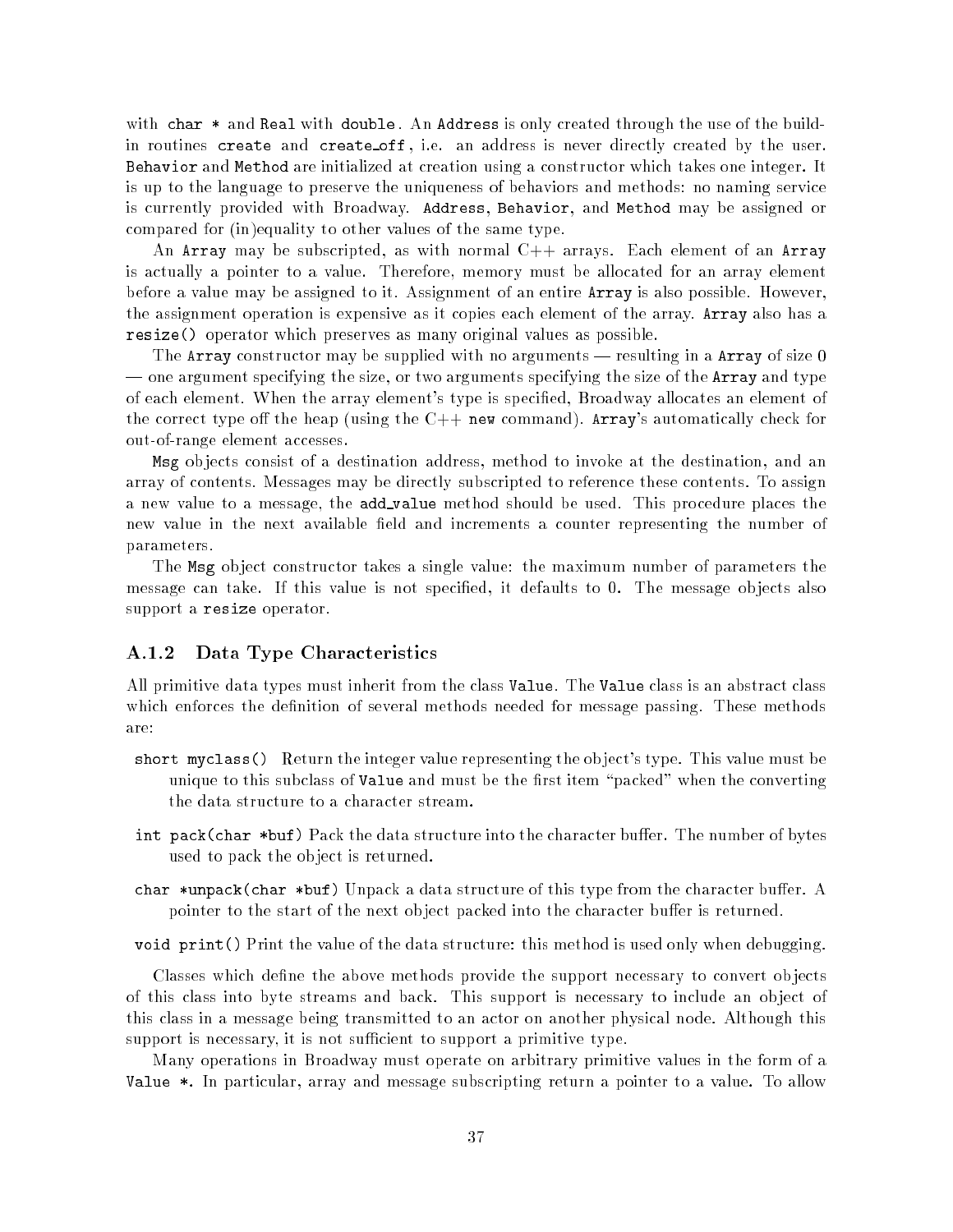the correct conversion and type checking of Value \* to primitive types, type converter functions are defined. These functions have definitions of the form:

#### TYPE &ValToTYPE(Value \*)

where TYPE is the primitive type's name. For example, to convert a Value  $*$  to an Integer. the function ValToInteger is called. Since a reference to TYPE is returned from these functions, they do not result in the value being copied.

### A.1.3 Designing Custom Data Structures

As mentioned previously, it is possible for a programmer to define new primitive data types. The primary requirement for defining a new type is that the new data type inherit from Value and define all the methods required by this abstract class.

Two macros must then be used to enable use of the data type in off-node messages. These macros register the type with the Dæmon's Factory to allow creation of new objects from character streams. They also define the ValToTYPE function mentioned above.

- MAKETYPE(type, id) This macro must appear at the global level. type is the name of the type and id is the integer value which will be returned by the myclass method of the type. MAKETYPE defines the ValToTYPE operator as well as a function for creation of a new instance of the type.
- **REGISTERTYPE(type, id)** This macro must be in code which is executed before the type is ever used. type is the name of the type being registered and id is the value which will be returned by the myclass method of the type. REGISTERTYPE informs the Factory that when the next value in a character stream begins with id, it will be a value of type type.

For the default types, these macros are used in the file typelib.cc. This file serves as an example of how these macros may be used.

## A.2 Structure of Actor Class C++ Representations

All actors in Broadway must be represented by a  $C++$  class which inherits from the class AClass. For this reason, the file AClass.h must be included in all files which declare actor classes. The state of an actor should be represented as private items of a C++ class; the methods should be public items of the C++ class.

In addition to defining the methods specified for the actor, a lookup function must also be provided. This function should take the form:

#### void lookup(Method& meth, Array& v, int param)

The definition of lookup must be public. The lookup method will be called by the system when there is a message to be processed. Lookup should call the correct  $C++$  method in the actor class as specified by the name meth. If a matching method cannot be found, the parent class's lookup function should be called. The number of parameters is provided in param to prevent the invocation of a method will invalid parameters.

The array  $\bf{v}$  contains the parameters to the method. Each element of  $\bf{v}$  used as a parameter should be typechecked and converted to the correct type. Using the appropriate ValtoTYPE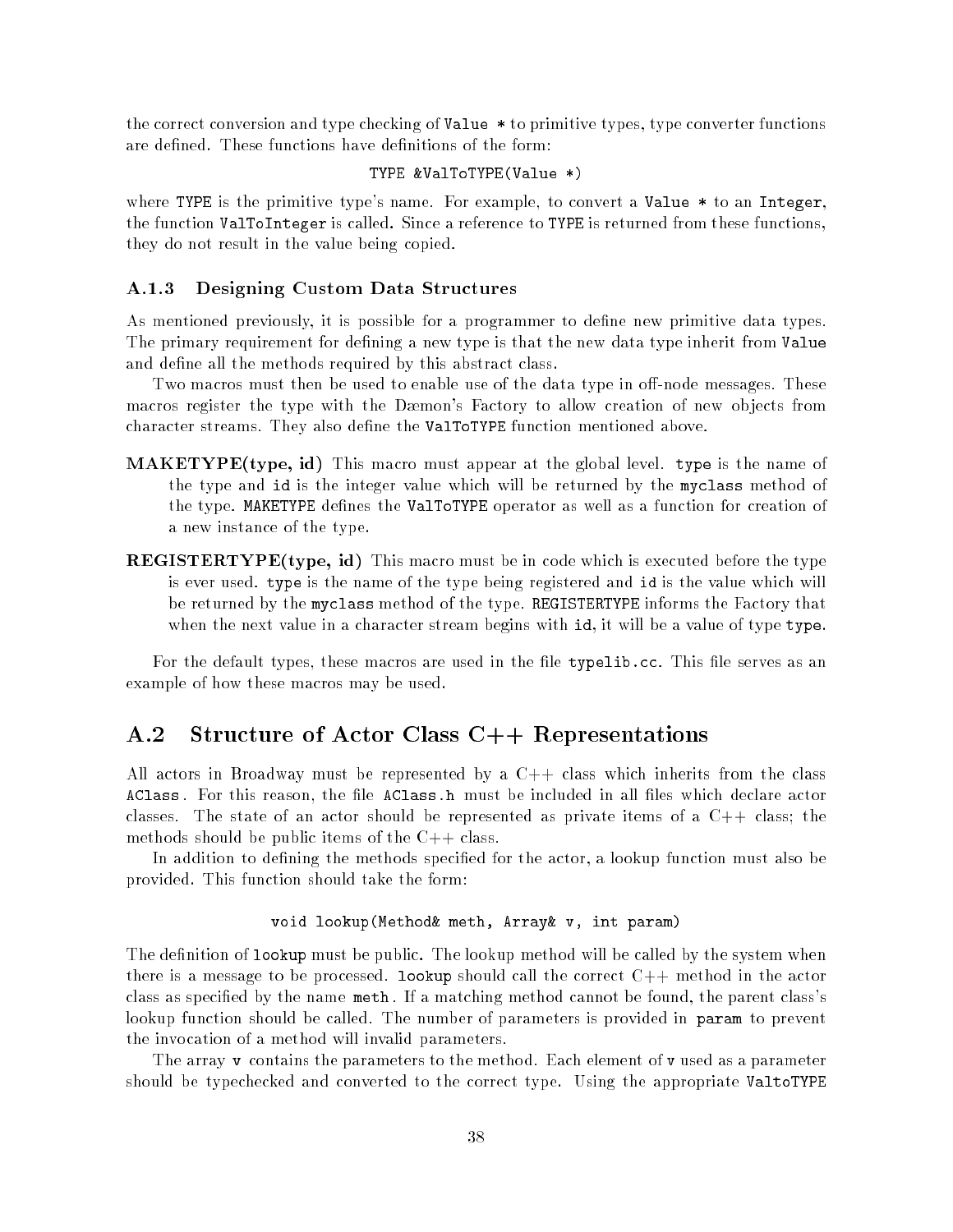```
void Database::lookup(Method& m, Array &v, int params)
for the contract of the contract of the contract of the contract of the contract of the contract of the contract of the contract of the contract of the contract of the contract of the contract of the contract of the contra
   if (m == query_n & k = p)query(ValToInteger(v[0]),
   ValToAddress(v[1]),
   ValToMethod(v[2]));
   else if (m == update_n &amp;" a\n  <math>= 4</math>)update(ValToInteger(v[0]),
                ValToInteger(v[1]),
                ValToAddress(v[2]),
                ValToMethod(v[3]));
   else if (m == read_n & k) params == 3)read(ValToInteger(v[0]),
             ValToAddress(v[1]),
              ValToMethod(v[2]));
   else AClass::lookup(m,v,params);
g
                       Figure A.1: A sample lookup function.
```
function guarantees a correct conversion, as mentioned in Section A.1. A lookup function for a database actor is shown in figure A.1.

Interface to the Dæmon is provided through routines inherited from AClass. There are five such routines.

- Address create(Behavior &) The daemon is called to look up the behavior, create an actor of that class, and return the address of the new actor.
- Address \*create off(int node num, Behavior) Functions as with create, except that an actor of the specified behavior is created on the node with id  $node\_num$ . This method returns the address of the newly created actor.
- void send(Address \*dest, Method \*meth, arg1, arg2..., 0) Takes a variable number of parameters terminated by a 0. These parameters are packed into a message. Both the destination and the method must be provided. All arguments must be *pointers* to values due to the nature of the  $C++\$
- void dispatcher(Address disp) A meta-level operation which installs the actor with address disp as the dispatcher of this actor.
- void mailq(Address mailq) A meta-level operation which installs the actor with address mailq as the mail queue of this actor.

Note that these routines may only be used from within an actor's method: only actors may create other actors, send messages, or modify their meta-level.

Each new behavior must also be registered with the Dæmon. This is done through the macro DEF BEH . This macro must be provided with the Behavior value representing the behavior, the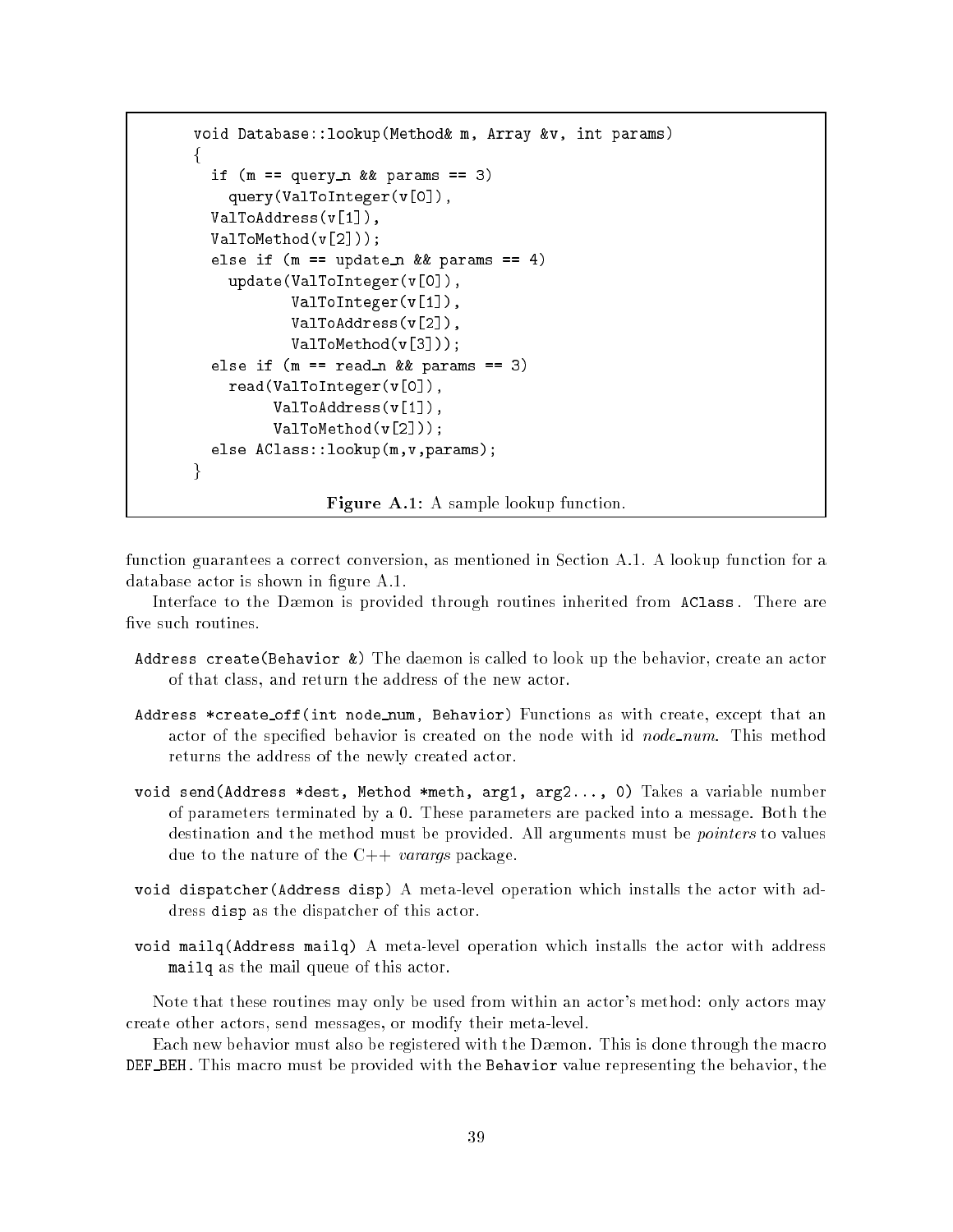class name, and the path for the object file defining the class (for later use with dynamic loading).

For example, a class User, which is represented by Behavior "user b" and may be found in "/obj/user.o" would be defined as.

### DEFBEH(user b, User,"/obj/user.o");

Note that the use of this macro should be at the *global* level, not in the setup function. In general, it is best to place these statements at the end of the file.

## A.3 Actor Ob jects

As detailed above, each actor on Broadway has a corresponding instance of a  $C++$  class. The instances always inherit from the class AClass, which provides many of the necessary built-in methods. However, there is a set of methods and fields associated with each object which was not discussed in Section A.2. These are the methods and fields required by other objects in Broadway itself, regardless of the language being used. These methods and fields are defined in the class  $Action$ . Language-specific functionality is added in the class  $AClass$  which inherits from the class  $Action$  thereby guaranteeing that all actors satisfy the requirements for Broadway as well as the programming language being designed.

The methods in *AClass* are primarily helper methods to interface the actor's code with the Dæmon and provide functionality to assist the language designer. The methods and fields in Actor, however, assist in the scheduling and manipulation of the actor by the Dæmon. Therefore, these methods and fields, unlike those in  $\it{AClass}$ , are necessary for actors to exist on Broadway. A different language may be better implemented with a class other than  $AClass$ In fact, the authors encourage language designers to develop their own custom root class. Any such new class, however, must always inherit from  $Action$  to allow these objects to be scheduled receive messages, etc.

The methods of the class Actor are oriented towards the scheduling of the actors and actor communication. To support communication, the class  $Action$  provides the methods send and deliver. The send method transmits a new message. This transmission involves the location of the destination actor and the use of the Dæmon if off-node communication is necessary. If the message is local, the parameters are copied and the message is placed in the destination's mail queue. The deliver method is invoked to place a new message in the actor's mail queue. This method may be invoked by either a local actor performing a send or the Dæmon upon reception of an off-node message. These two methods also support Broadway's meta-level architecture by routing messages to reified *dispatchers* and *mail queues* as appropriate (see Section 2.1).

To support scheduling, an actor may be in one of three states: *active, pending,* or buffer. An actor in *active* state behaves as described above: this is the default state for all actors. An actor which has an empty mail queue is *pending* and, for obvious performance reasons, is not invoked by the scheduler until a new message is received. The methods pend marks the actor as in the pending state and the method is pend returns true if the actor is pending.

The *buffer* state is used to support migration and off-node creation of actors. When an actor is in the *buffer* state, it may receive messages but will never be scheduled to process a message. Such an actor serves solely as an address to which messages may be delivered. An actor is marked as being in the buffer state by the method only\_buffer and the method is\_buffer returns true if the actor is a buffer.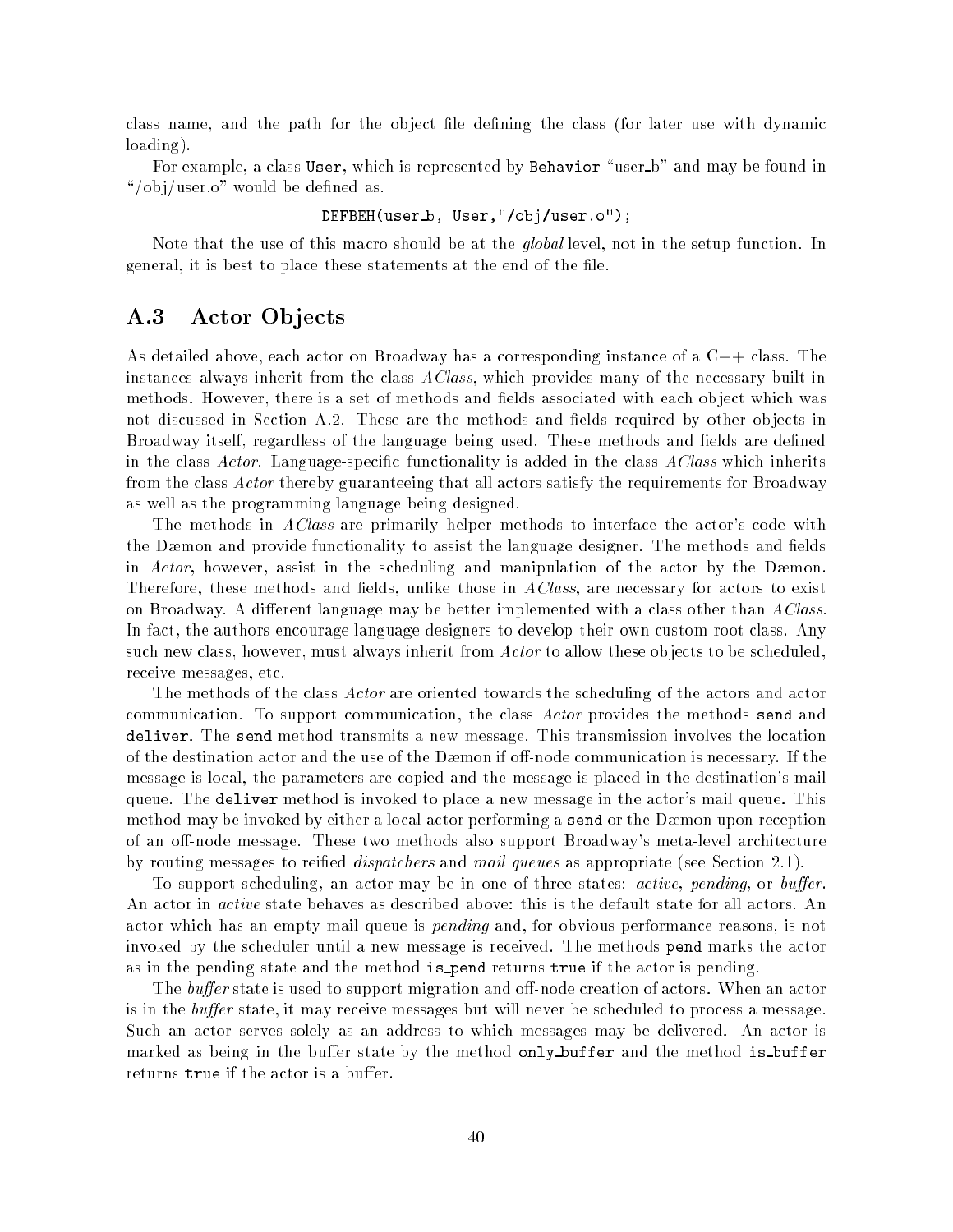An actor is placed in the *buffer* state when it is the process of moving from one node to another. The actor at the old address is made into a  $buffer$  to record any messages which are received during migration. If this were not done, the actor created at the migration destination could have an inconsistent state from the original actor. Instead, the *buffer* actor holds all messages received during migration. When migration is completed, the dump msg method is invoked and all messages are sent to the new location. The method **dump\_msg** forces all messages in the actor's mail queue to be resent. Assuming the local address tables have been updated, the messages will arrive at the new location.

## A.4 The Dæmon

The Dæmon object is the heart of the Broadway system, serving as the "glue" between objects such as the Platform, Factory, or Scheduler. It is through the Dæmon object that actors in Broadway access system commands and data structures. The Dæmon object is also the only ob ject to access the Platform ob ject and, therefore, provides a level of abstraction for actors needing to communicate with off-node actors.

Each Dæmon is responsible for the scheduling and maintenance of a particular set of actors. This set of actors is considered the "local" set. Therefore, each Dæmon object defines a logical node in the system. In current implementations of Broadway, there is a one-to-one correspondence between Dæmon objects and physical processors. However, it is not necessary to adhere to this organization and, provided that the Platform ob ject can send messages to other processes on the same physical node, multiple logical nodes may be located on a single physical node. Furthermore, in the case of shared-memory multi-processors, it would even be possible for several physical nodes to be contained in one logical node: one Dæmon object monitors the actors whose threads are distributed over several physical processors.

Any system configuration may be realized in terms of modifications to the Dæmon class and the Platform class. Therefore, for any programmer of the system, the actual system configuration is transparent: each Dæmon object is assumed to have a unique integer identifier which, as with actor addresses, is location independent. For purposes of actor migration, communication with the Dæmon, etc. only this identifier need be known.

Each Actor object has a pointer to the local Dæmon. Through this reference, local actors are able to access system commands and structures. When the node has been initialized and is ready to begin processing, the main Broadway routine calls the Dæmon's run method. This infinite loop continually calls the scheduler to process the next actor.

The send\_off method takes a message and transmits it to an off-node location. The location is specified in the message structure. The Dæmon will also periodically be given permission by the scheduler to process off-node messages it has received. The Dæmon calls read mail() between actor method invocations to read its own mail. In the current implementation of the Dæmon, it will simply call its own private method receive\_off to process off-node messages.

Actors may be created through the use of the create method. This method takes a pointer to an ob ject of type Actor (or any sub-class of Actor), adds the actor to the Scheduler ob ject, and records the actor as a local actor. This routine is often called by ob jects of the Actor or AClass classes which provide higher level interfaces to create.

The make\_buffer method takes the address of a local actor and modifies that actor to be a message  $buffer$  (see Section A.3). As a buffer, an actor may receive messages, but is never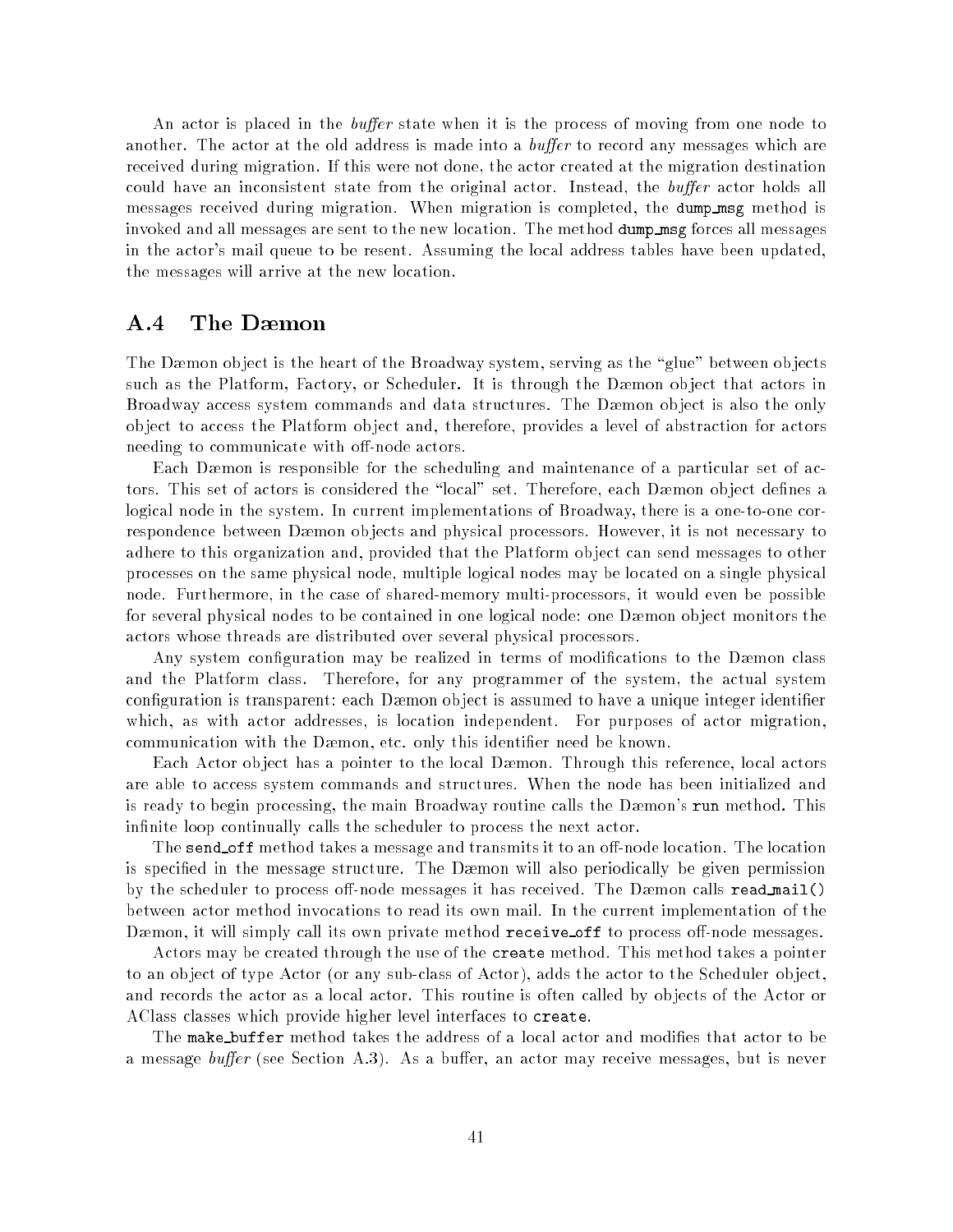scheduled and, therefore, never processes messages. Buffers are primarily used when an actor is migrating.

The Dæmon maintains two tables of actors: Local and Foreign. The Local table contains all actors on the local node, even if they are currently not in an *active* state (see Section A.3). The Foreign table contains a list of all actors who are no longer local to the node where they were created. If an actor is at its creator, then its location may be determined using the creator method of any Address referencing the actor. Otherwise, the Foreign table gives the proper address.

The Dæmon also maintains a catalog of behaviors: *Behaviors*. This catalog allows the use of first class behaviors and off-node creation of actors. Each entry in the catalog consists of a Behavior value (see Section A.1), a pointer to a creation function, and a UNIX path to the object file containing the behavior. This last field is currently unused, but was included in anticipation of a dynamic code loading facility being added to Broadway in the future.

Below we describe the actor interface to the Dæmon. The other components of the Dæmon | Scheduler, Factory, Membership Monitor, and Handler are described in detail in their own sections.

As mentioned above, a pointer to the local Dæmon object is a field in each Actor object. Therefore, local actors may directly access the Dæmon through function calls. For remote accesses, however, special actors exists at each Dæmon which provide system-level operations to off-node actors using the standard message-passing interface.

The most important of these is an instance of the *Control* behavior. This actor has several methods which support off-node access to local Dæmon routines controlling actor creation and migration. This actor is always the first created by any Dæmon so will have the actor address  $\alpha$ daemon id,  $0$  >. The method create at this actor takes an address, a behavior identifier, and an array representing the state of the actor to create, as well as the identity of the Dæmon requesting the creation. The receiving *Control* actor will then manipulate its Dæmon to create an instance of the correct behavior and initialize its state and address. The *Control* will then send a creation finished message to the *Control* actor of the requesting Dæmon object.

The creation finished method of the *Control* actor confirms the completion of an offnode creation. It allows the Dæmon creating the actor to update its actor address tables and to forward any messages waiting for the newly created actor.

## A.5 Scheduler

As the name implies, the Scheduler is the ob ject in Broadway which schedules actor methodinvocations. Actors may be added and removed from the Scheduler by the Dæmon through the use of the Scheduler's add and remove methods. The method donext allows the Scheduler to execute the next actor method.

In current UNIX versions of Broadway, each node consists of a single thread which must be shared by all actors and the Dæmon. The Dæmon must invoke the Scheduler's donext method each time it is ready to process another actor message. In between calls to the Scheduler, the Dæmon performs any necessary processing of its own, such as the delivery of off-node messages.

Such a scheduling scheme was chosen because of its simplicity and efficiency. In particular, since each node has only one thread, there was no need to use any locks or semaphores in Broadway. However, this scheme also has problems. In particular, if any actor invokes a method with an infinite loop, that actor will halt computation on the entire node.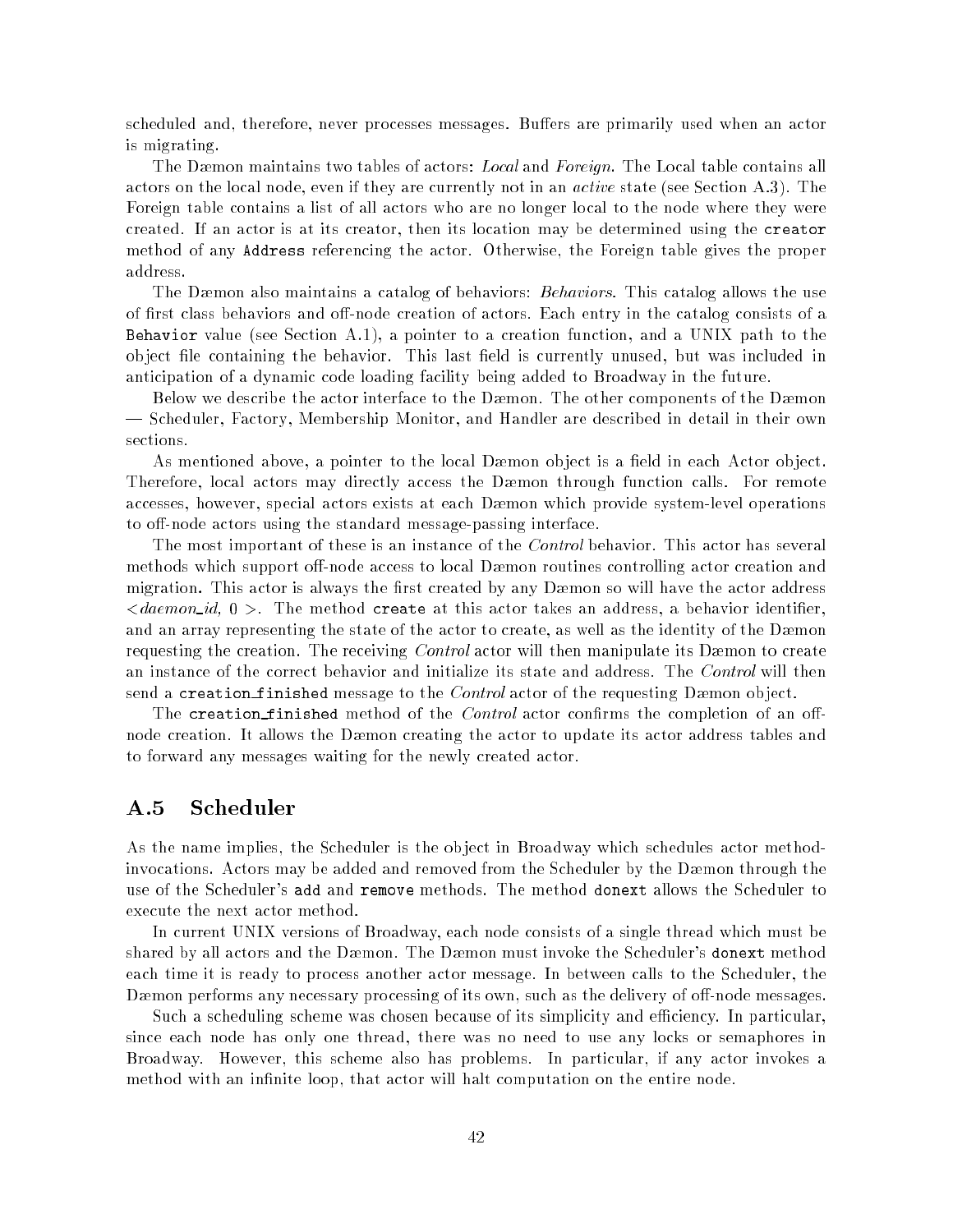Therefore, it may be desirable to create a multi-threaded system. With the use of a thread package, such an implementation could be achieved through modication of the Scheduler's implementation. With a one-thread per actor system, the donext method would simply initiate the Scheduler's actions and the add and remove would be used to control which actors were computing.

## A.6 Type Factory

As mentioned in Section A.1, it is possible to add new primitive data types to the Broadway environment. The difficulty with these new additions is enabling their creation upon reception of an off-node message. It is the purpose of the Dæmon's Factory object to enable this creation.

Each message parameter in an off-node message starts with a two byte header describing its type. This header must be unique to a specific type. It is also preferred that these identifiers are issued in numeric order, i.e. each new data type is issued the least unused header value.

The Factory holds an array in which the  $i^{\,\cdots}$  element is a pointer to a creation function for the type with unique header  $i$ . Given this convention, construction of the type factory is simple. When registering a new data type, the Factory's set method is invoked with the type header and the creation function. The function is then recorded in the Factory's table.

When a value in a character stream must be unpacked, its header is passed to the Factory by the method make. make looks up the creation function, calls it, and returns the new Value \*. The entity calling the factory may then call unpack on the Value \* with the character stream. Since unpack is a virtual function, it will initialize the new data structure correctly from the character stream.

## A.7 Membership Monitor & Handler

Membership Monitor and Handler together implement the ma jority of system exceptions on Broadway. The Membership Monitor maintains a list of all nodes which are currently active. In the current UNIX versions of Broadway, all nodes must be active before any computation begins, but may become inactive if a node crashes. The Membership Monitor has a query method which takes an integer and an optional pointer to a message. query returns true if the node represented by the integer is active, false otherwise. If a message is supplied to query and the queried node is inactive, the Membership Monitor will call the handler with the offending message with the methods add and remove. Both of these methods take an integer identifying the node whose status is being modified. In some dynamic systems, the number of nodes in the system may increase. Therefore, the Membership Monitor provides a resize method which allows the maximum number of nodes to be increased.

The Handler is notified whenever Broadway must generate an exception. The set\_crash and set bad node methods take a pointer to an Actor ob ject and a reference to the method in the Actor which will be invoked when an exception of that type must be generated. This Actor object is the *Exception* actor in the set of system actors

The methods crash and bad node then generate the exceptions. They invoke the method on the Exception actor which was set earlier. This invocation takes the form of a function call since message formats may be specific to a single language. For example, Screed actors expect the first two parameters in any message to be a continuation address and method. By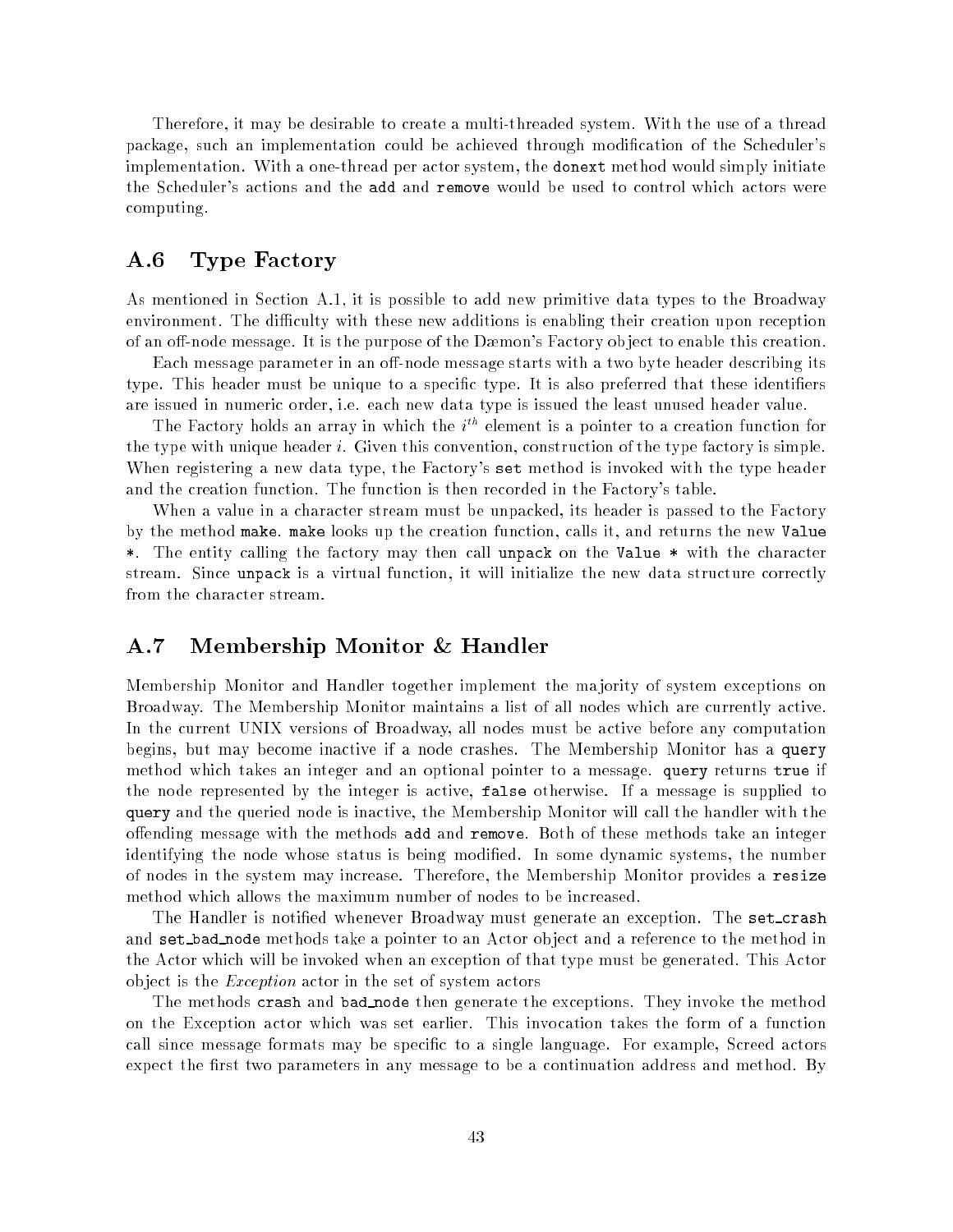calling the methods in the Exception actor directly, language-specific details are factored out of Broadway and placed in the language's system library.

## A.8 The Platform

The Platform class is designed to be the one class which must be modified when Broadway is ported from one operating system to another<sup>1</sup> The platform object is responsible for all  $O/S$ based operations, specically, those involved with interprocess communication.

The most important methods in the Platform class are the transmit and receive methods. The  ${\tt transmit}$  method takes a buffer, the size of the buffer, and the node id to which the buffer should be transmitted. The  $\tt{transmit}$  destination node should  $not$  be the local node. The receive method returns a list of buffers which are the messages received since the previous invocation of this method.

The Platform must also provide some basic operations for the management of message buffers. The method new buffer returns a new buffer (of type char  $\ast$ ) into which a message to be *transmitted* may be packed. The Dæmon will call new buffer to provide a buffer for each new message. The Dæmon will use this buffer as an argument to transmit. It is then the duty of the platform object to determine when this buffer may be freed. This decision is based solely on the semantics of the communication model used by the operating system. Note that in the UNIX implementation, this same buffer is continually reused since sockets always copy the message before transmission.

Since the Platform object allocates buffers for incoming messages, the method free buflist is used to inform the Platform that these buffers are no longer needed by the rest of the system. The Dæmon will call free\_buflist once it has unpacked the messages in the buffers returned by receive.

All initialization of the new platform must be done in the constructor of Platform. In the case of UNIX, when the constructor is called all socket connection are made. The destructor closes these connections when Broadway is terminated.

The only other two methods guaranteed by the Platform object assist the Dæmon in understanding the network configuration. The method max nodes simply returns the number of nodes (including the local node) in the Broadway network. The method get\_local\_id returns the particular node number of the local node.

<sup>1</sup> The only exception would be the redesign of the Scheduler to use a thread package. In such a case, the Scheduler class will obviously have to be rewritten as part of the port.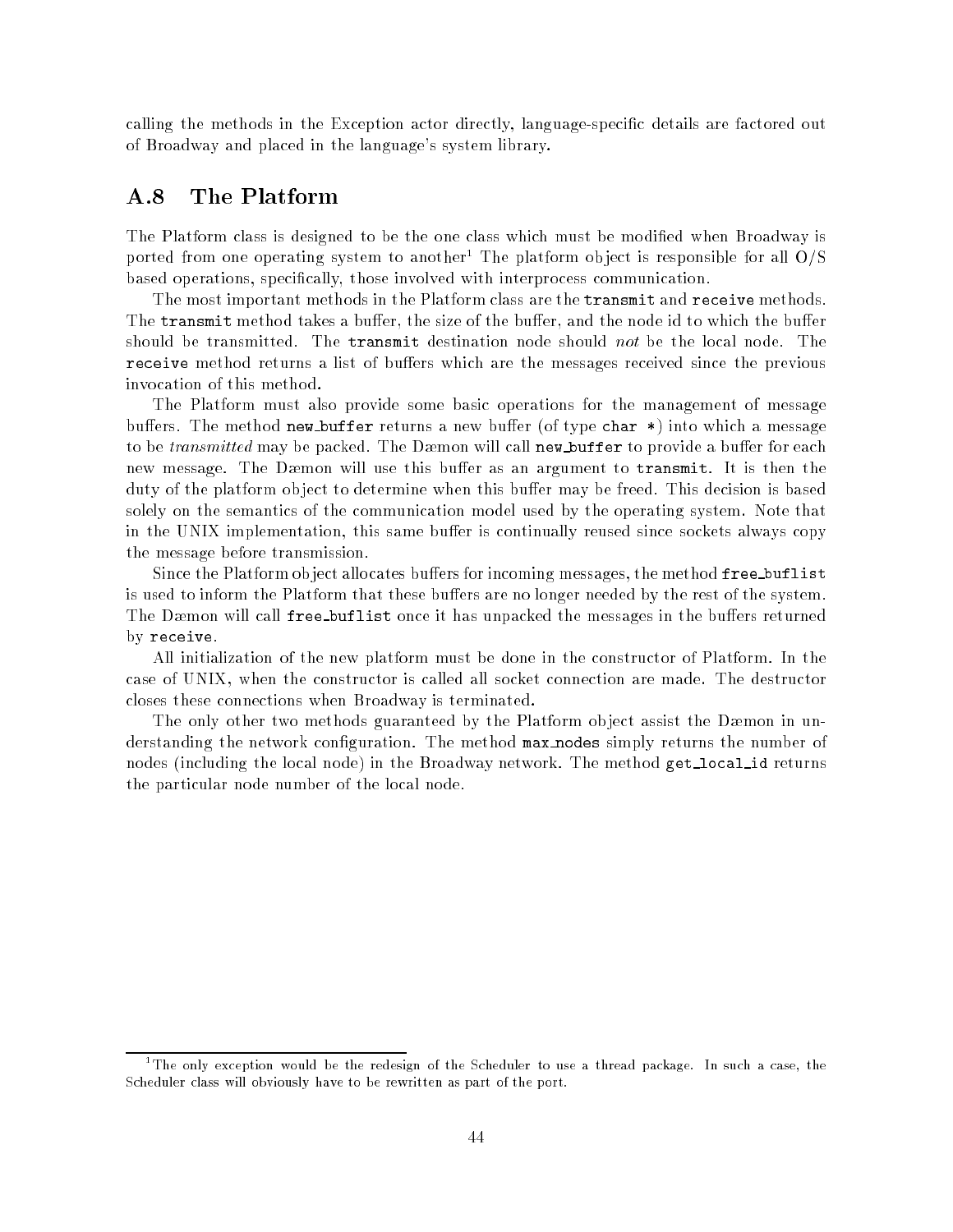## APPENDIX B

# Screed

Screed is a prototypical actor language which runs on the actor platform Broadway. Besides serving to simplify the construction of actor applications on Broadway, Screed also serves as an example of how actor languages may be constructed for Broadway. Screed is by no means a complete language, but provides the basic functionality needed in a ob ject-oriented programming language along with several advanced constructs pertinent to the author's research interests. In the following sections we describe the syntax and semantics for Screed.

#### $B.1$ Objects in Screed

Screed is an ob ject-oriented language. Since Screed is an actor language, each ob ject is an autonomous computing component which executes methods concurrently with every other ob ject. Ob jects communicate through method invocations. These method invocations are represented in terms of asynchronous message passing. Although messages are guaranteed to be delivered (in a non-faulty environment), message ordering is not necessarily preserved; the programmer should consider this when constructing programs.

Each Screed ob ject is a collection of state variables and methods. Since ob jects may communicate only through method invocation, all state variables are, by default, private variables and may not be accessed by other ob jects. Currently all methods may be accessed by any other object. Each object has a unique, location-independent address. Addresses are first class values in Screed.

#### $\rm B.2$ Syntax

In this section we present the basic syntax of Screed Version 1.0. Note that this syntax may change in future versions of Screed. Actor classes are declared in Screed with the class statement. The class statement takes the name of the new class and a possible parent class from which it inherits. State variables and methods may then follow. As in C and  $C_{++}$ , { and } are used to open and close statements. The syntax of the class statement is as follows:

```
class \langle \textit{class-name} \rangle [: \langle \textit{parent-class-name} \rangle ] {
     [ var < declaration-list> ]
     \langle method-declarations\rangle\}
```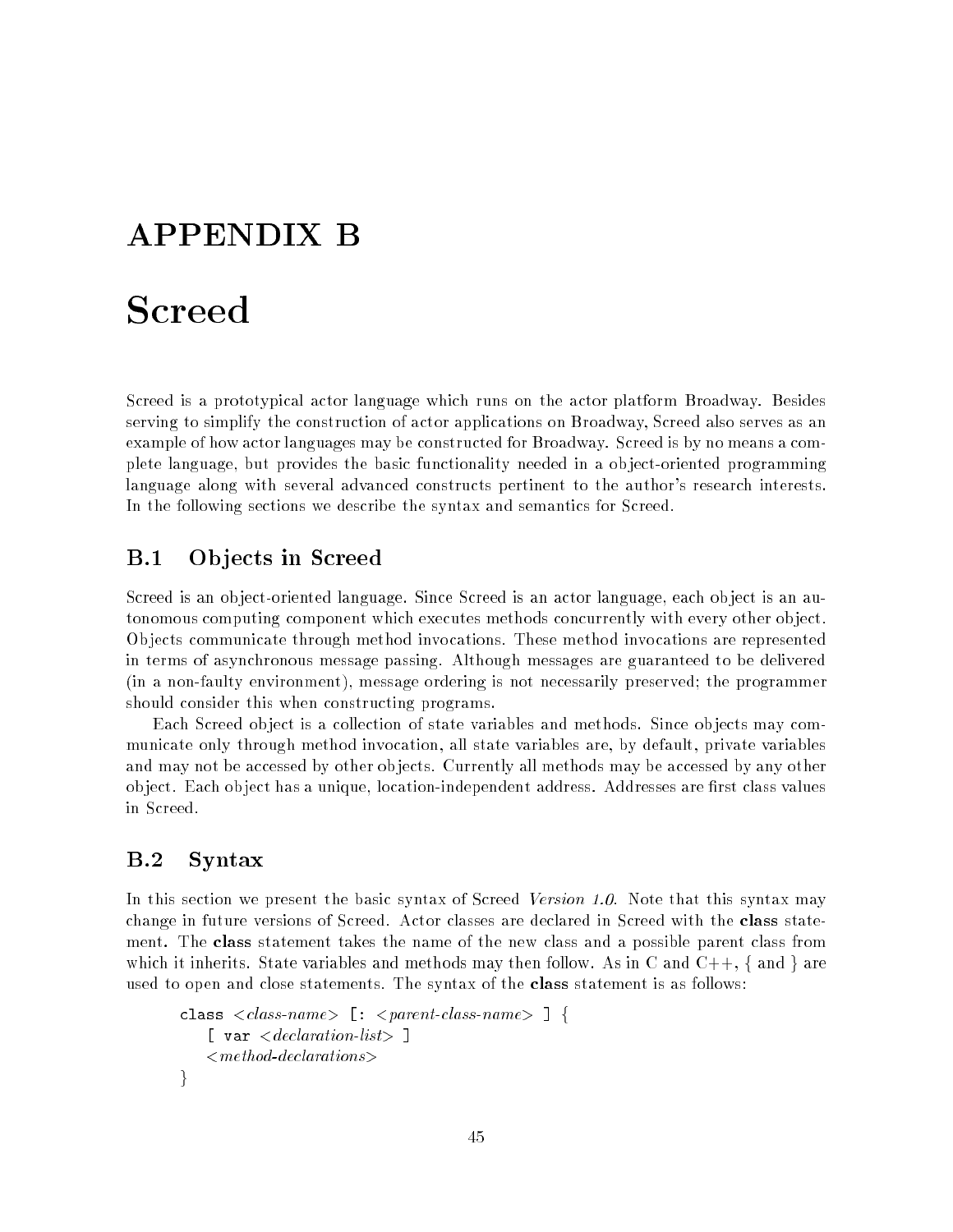Notice that the declaration of a parent class is optional. All classes in Screed inherit certain methods and state variables from a root class. Not specifying a parent class will default the inheritance from the root class.

A declaration list is simply a set of type and variable name pairs. In each pair the type name is followed by the variable name and each pair is followed by a semicolon. The legal type names are discussed in Section B.3.

A method declaration consists of a method name, a list of formal parameters, and a method body. In the method body, an optional declaration of local variables is followed by a list of expressions. Formally, a method declaration may be described as:

```
\langle method-name\rangle(\langleparameter-list\rangle) {
     [ var \langle declaration-list\rangle ]
     \langle expression-list \rangle\mathcal{E}
```
The method name is any legal symbol and must be unique only within the set of methods of that class. The parameter list is, again, a list of type-name, variable-name pairs. In this case the pairs are separated by commas; no comma follows the last pair. The declaration list at the head of the method body is identical to the declaration list of state variables in the class denition and the expression list consists of any number of legal statements.

### B.2.1 Statements

In this section the basic legal statements which comprise Screed methods are described. Most of the syntax will resemble C or Pascal.

Assignment State, local, and parameter values may all be assigned to. Note, however, that assignment to a parameter value has little effect since all method invocations are call-by-value. An assignment has the following syntax:

```
\langle \text{value} \rangle := \langle \text{expression} \rangle;
```
As discussed in Section B.3, the lvalue may be either a variable or an element in an array. The expression may be any type-safe combination of Screed binary and unary operators.

 $If - Else$ The **if** statement in Screed is identical to that of C. The conditional expression must be of type int. The else clause is optional, but is always associated with the most recent if.

```
if (<i>cond-expr</i>) {
      \langle true\text{-}expr\text{-}list \rangle. <u>. . .</u> . .
      \langle false\text{-}expr\text{-}list \rangleg ]
```
As with C, the true and false expression lists do not require enclosing braces if they contain only one expression.

While As with the if statement, the while statement in Screed is identical to that of C. Again, the conditional must be of type int.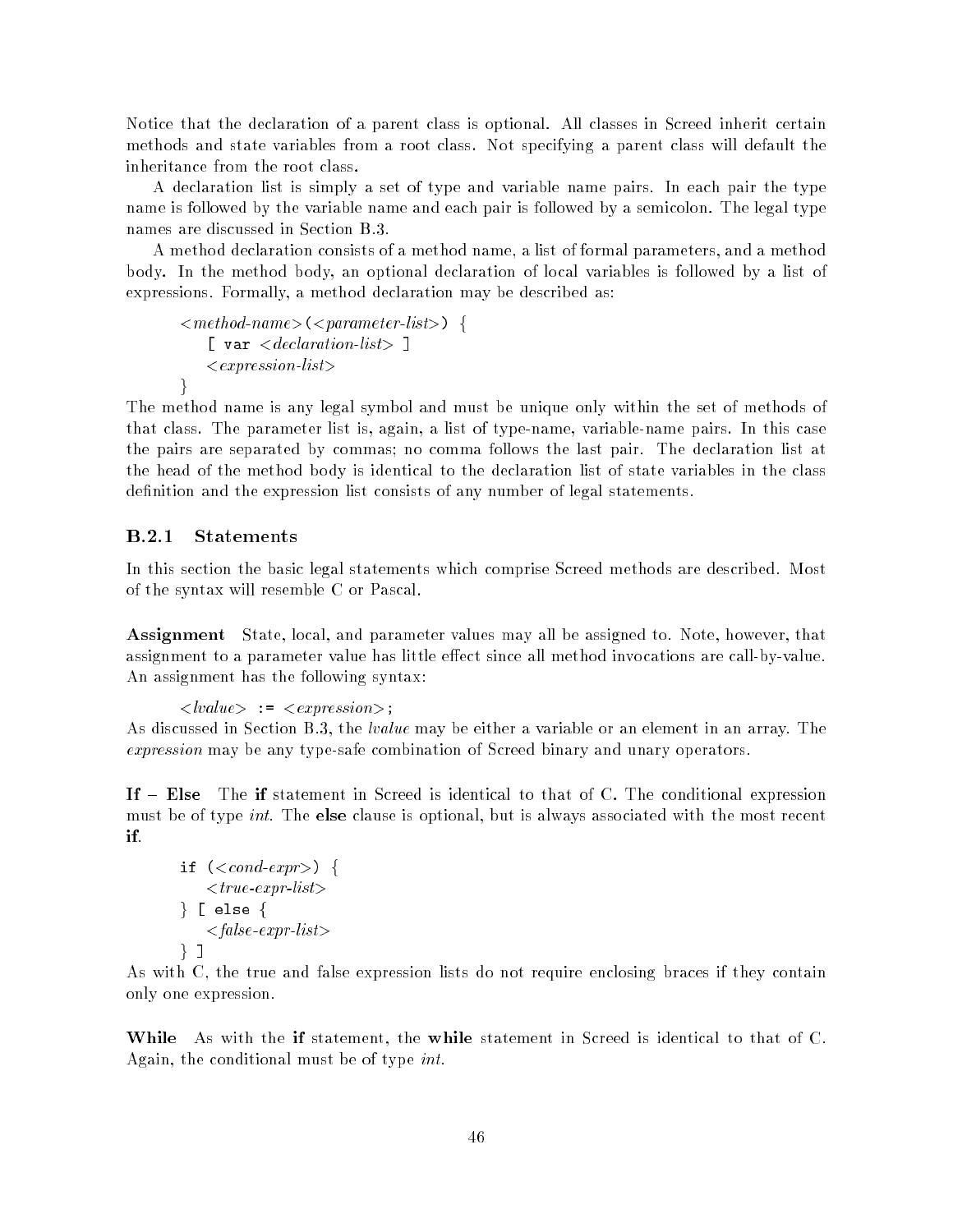```
while (<true-expr>)\ \{\langle expr\text{-}list \ranglega ka
```
ga ka

For The for statement in Screed is not as flexible as in C and more closely mirrors that of Pascal. Because incorrectly written while loops may never terminate and, therefore, may lead to the halting of a node, we wanted to provide a loop statement which is guaranteed to be safe. The for statement simply increments a pre-declared counter variable. A step statement will be added in a later version. The current syntax is:

```
for (<i>counter</i>) := <i>start-value</i> to <i>send-value</i>) {
     \langle expr\text{-}list \rangle\}
```
Method Invocation Communication is simple in Screed and the syntax is common to many object-oriented languages. The main difference is that, since  $method$  is a primitive type, a variable may represent the method to be invoked. In a case where a method name and a method variable share the same name, the method variable will take precedence. The syntax for a method invocation is:

```
\langle \langle \mathit{actor}\text{-}address \rangle. \langle \mathit{method} \rangle(\langle \mathit{argument}\text{-}list \rangle);
```
The argument list is a set of values, separated by commas. These values may be of any type, but they will be dynamically type-checked by the receiving actor.

Explicit Continuations Besides the regular method invocation, it is also possible in Screed to specify a method invocation with an explicit continuation. This explicit continuation may take a return value from the method invocation and the continuation has access to all variables in the scope in which it was declared.

```
\langle \langle \mathit{actor} \rangle. \langle \mathit{method} \rangle(\langle \mathit{arg-list} \rangle) ([\langle \mathit{ret-type} \rangle\langle \mathit{ret-var} \rangle]) {
          \langle expr\text{-}list \rangle
```
The continuation body will execute after the actor receiving the initial message has finished executing the appropriate method. However, the rest of the enclosing method will be executed immediately after the initial message is sent. Therefore, the context in which the continuation will execute will have all variables holding the value they had at the of the enclosing method. In the case of state-variables, these values may have changed even more due to other pending messages which the actor processes before the continuation. With the eventual introduction of synchronization constraints to the language, the programmer will be better able to specify which methods may execute before completion of the continuation.

When the explicit continuation is executed, the variable specified as ret-val of type ret-type is given the return value of the invoked method. The type of this return value is type-checked dynamically, by Broadway, when the continuation is invoked.

**Return** The **return** statement is used by any method which was invoked with an explicit continuation method invocation. The **return** triggers the explicit continuation. Note that the return does not cause the method to exit. A value may be supplied to return of any type; this value will be type-checked dynamically before invocation of the continuation.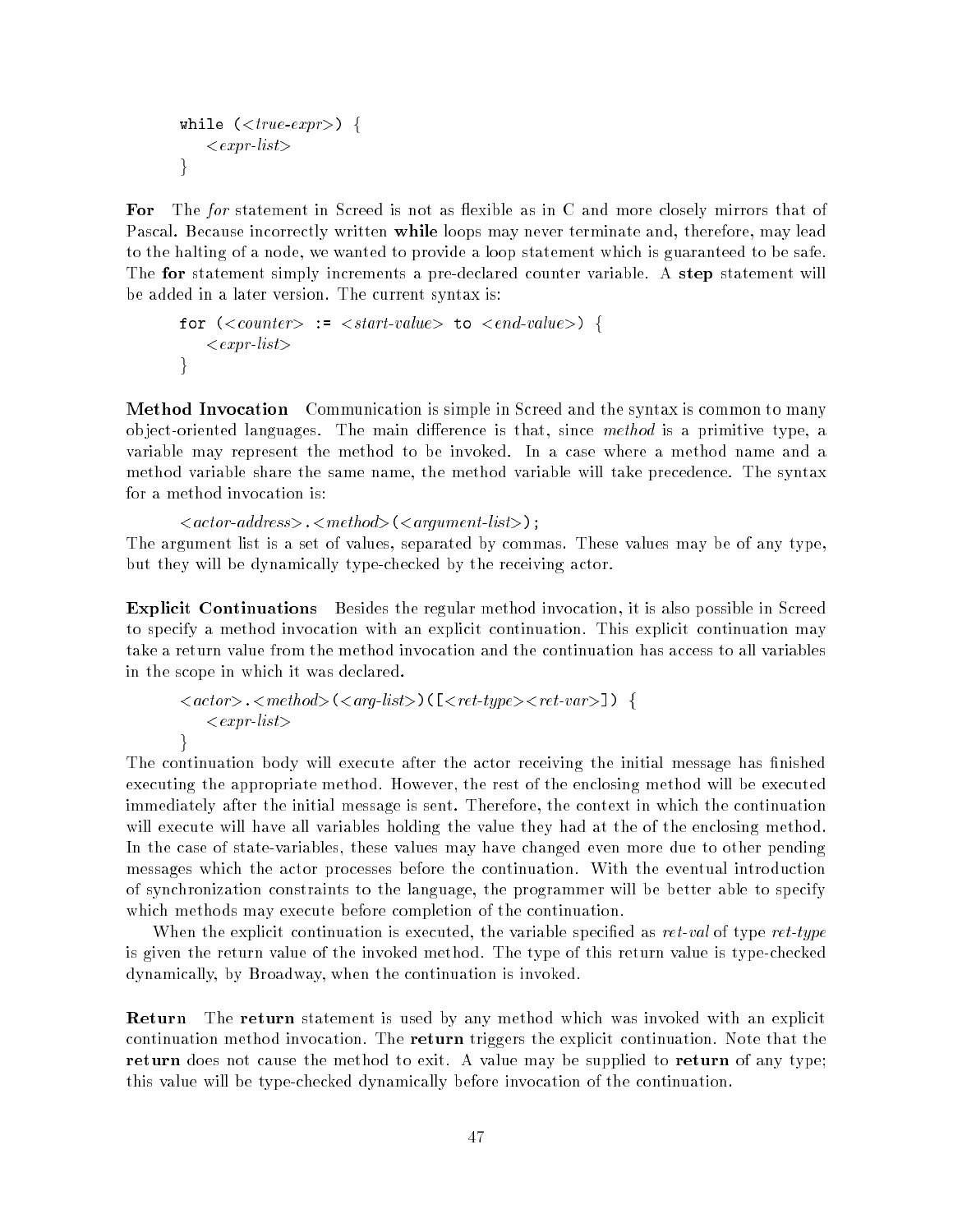return  $[<\epsilon$ *expression* $>$ ];

A return statement which is executed from a method which was not invoked with an explicit continuation will have no harmful effect on the system.

Operators There are many binary and unary operators in Screed. Below is a list of them. Operators currently work only on int and real types.

- + Addition,
- Subtraction or arithmetic negation,
- $\ldots$
- / Division,

j Logical OR,

- & Logical AND,
- ! Logical negation,
- < Less-than,
- $\leq$  Less-than or equal,
- > Greater-than,
- >= Greater-than or equal,
- $=$  Equality (works for all types).

New To create new actors, the new construct must be used. new takes an actor-class name and an optional location and returns the address of the new actor.

 $new  [$  ©  $]$ 

As with the operators above, the new statement returns a value. Therefore, it may be used as the right-hand side of assignment statements or as an actual parameter to an actor invocation. The location is an *int* value which specifies a particular Broadway node. If no such location is specied, Broadway will determine placement in some default manner.

## B.3 Data Types

There are six primitive data types in Screed. There is currently only one operator for the construction of more complex types, though others may be added in later versions. The primitive types are:

> int Integer type, real Floating point numbers (double precision), string Character strings,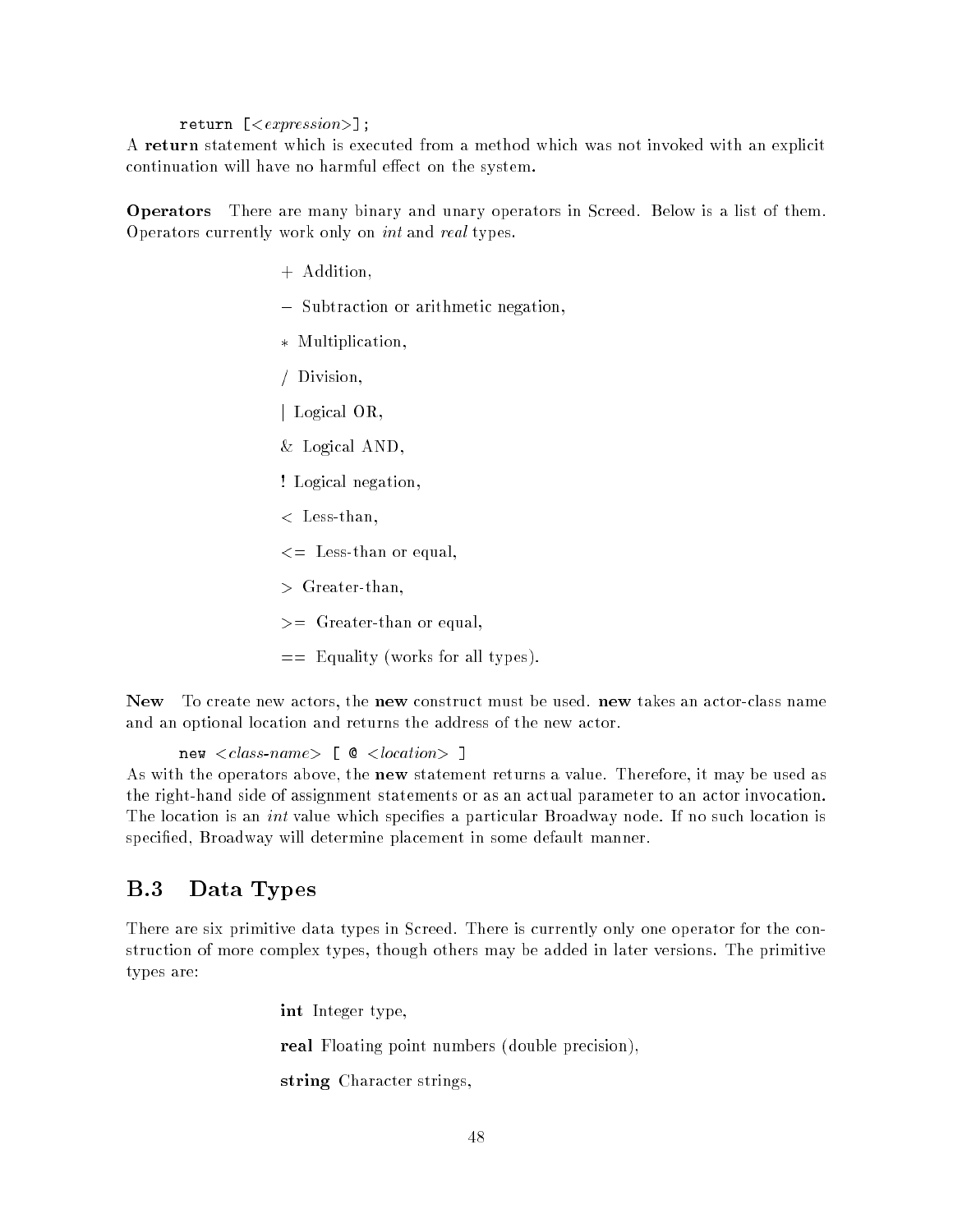actor Actor addresses, method Holders of method names, behavior Holders of class values, msg Messages

As shown above, variable declarations are always proceeded by a **var** statement. The **var** statement may then be followed by an arbitrary number of declarations of the form:

 $\langle$  primitive type $\rangle$   $\langle$  variable-name $\rangle$ 

The one type constructor is the array constructor. In Screed, arrays of any size and dimension may be declared. The declaration of arrays in Screed is as in C:

 $\langle \text{primitive-type} \rangle \langle \text{var-name} \rangle$ [ $\langle \text{dim1} \rangle$ ][ $\langle \text{dim2} \rangle$ ].; In this case the '[' and ']' are actual operators and do not indicate optional text. All dimensions must be integer expressions and the resulting array's always have their first element at location 0.

### B.3.1 Constants

Constants in Screed may be declared at the global level only. Each constant must have a type and must be initialized upon declaration. The syntax for constant declarations is:

const  $\langle$  primitive type $\rangle$   $\langle$  var-name $\rangle$  =  $\langle$  expression $\rangle$ ; Constants may then be used anywhere following their declaration.

#### $B.4$ Predefined Names

Several built-in methods are inherited by every actor in the system. These methods provide various types of system-level support for each actor. Currently, there are no safeguards in Screed to prevent misuse of these methods although individual actors may overwrite them, thereby disabling them. These methods are:

> dispatcher(actor dis) Set the meta-level dispatcher for the actor. mailq(actor mq) Set the meta-level mailq for the actor. migrate(actor wh) Migrate the actor to the same node as wh. exception(actor except) Notify actor of the exception except.

Note that any of the above methods may be overwritten in the actor class definitions if a different behavior is desired. This is especially appropriate for the **exception** method which currently noties the user of the exception and then crashes the node.

There is one class-name in Screed which has a reserved meaning. This is the start class. A  $\tt start$  class should be defined with at least one method:  $init.$  An instance of this class will be automatically created by Broadway and an *init* method will be sent to it. Therefore, the *init* method acts as a  $main()$  in a C program; it is the entry point of the actor application. In all other ways, the class start and its instances behave as standard actor classes.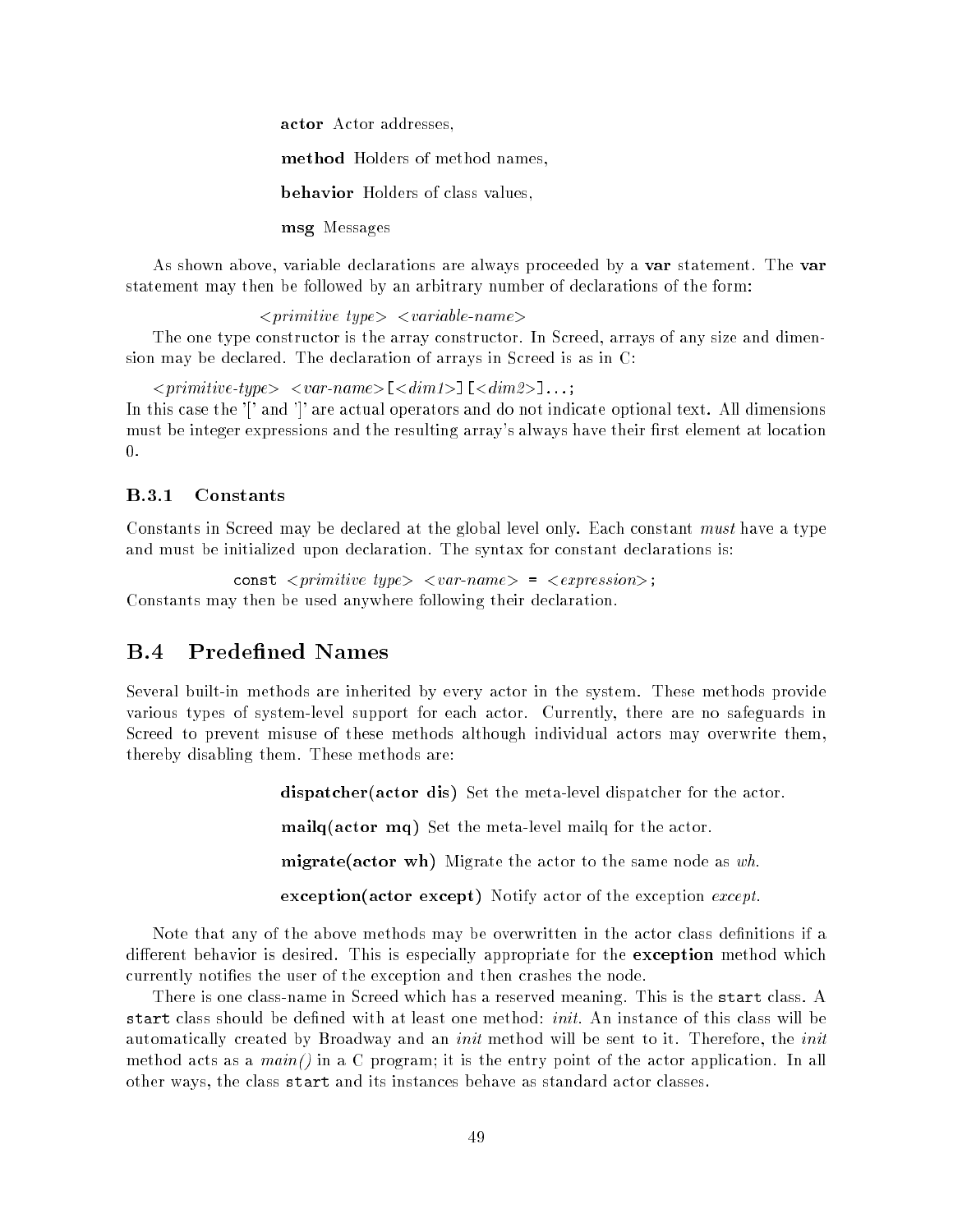## B.5 Library

To assist the Screed programmer, there are several predefined classes and actors. Rather than use special built-in function calls, these components provide system-level functionality using an interface (message passing) which is consistent with the rest of the language.

### B.5.1 Predened Actors

To provide I/O in a consistent and meaningful way, a special actor — whose address may be referenced as  $\mathbf{io}$  - is accessible at all scopes. The actor has a *print* method which takes a variable number of arguments, the first of which is a format string. The rules for using the print method are identical to the C libraries printf() function. Which terminal the I/O appears on depends on the configuration of the system. However, once the system is configured,  $I/O$ will refer to the appropriate actor to perform output.

To support failure detection, there exists on each node a failure detector actor which may be reference by the name detect. Currently, the failure detector will only detect complete node failures. To use the failure detector, an actor sends a **subscribe** message to the actor **detect** with the address of the entity to notify in case of a crash, and the node which the actor is interested in monitoring. A -1 for the node number mean the actor is interested in all crashes. A subscription which would have the detector notify the subscribing actor if any node failed would appear as:

### detect.subscribe(self,-1);

Upon detection of a failure, the detector will send an **exception** message to all appropriately subscribed actors. As explained below **exception** is a method built in to every actor.

### **B.5.2** Predefined Classes

Currently in Screed, there are two special classes besides those mentioned above for io and detect. The Exception class is the root class for all exceptions. It provides the basic functionality described in Chapter 3 for exception ob jects.

For timing analysis the Timer class exists. Instances of the class can be created to act as a stop-watch. In the future its role will be expanded to generate periodic messages to actors. The Timer class has three methods: *reset, stop* and *read. reset* resets the timer and starts it. stop stops the timer, and *read* returns the result in a variable of type real. To receive the value from *read*, and explicit continuation must be used.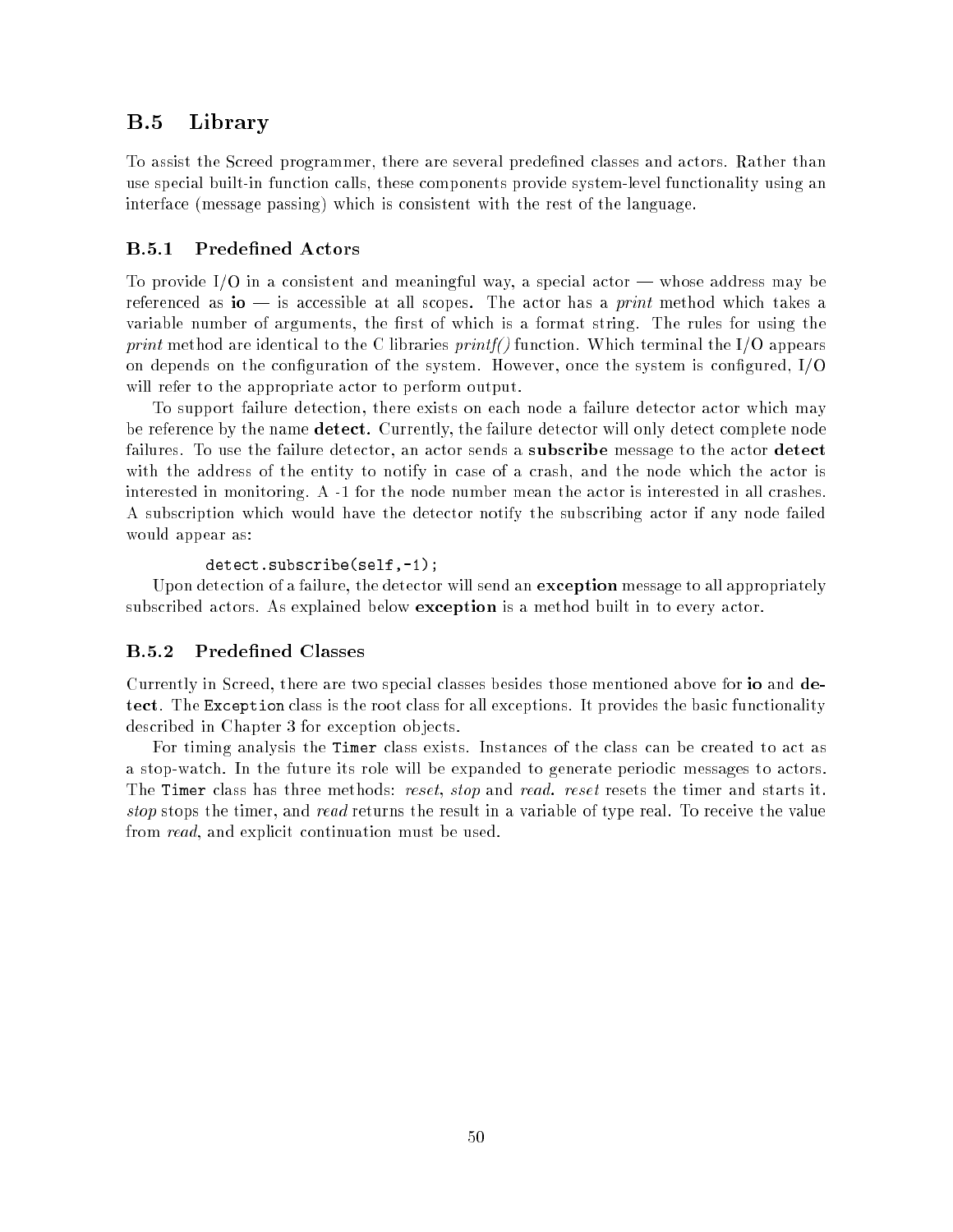# Bibliography

- [1] M. Acceta, R. Baron, W. Bolosky, D. Golub, R. Rashid, A. Tevanian, and M. Young. Mach: A New Kernel Foundation for UNIX Developement. In USENIX 1986 Summer Conference Proceedings, June 1986.
- [2] G. Agha. Actors: A Model of Concurrent Computation in Distributed Systems. MIT Press, 1986.
- [3] G. Agha. Concurrent Ob ject-Oriented Programming. Communications of the ACM, 33(9):125–141, September 1990.
- [4] G. Agha, S. Frølund, R. Panwar, and D. Sturman. A Linguistic Framework for the Dynamic Composition of DependabilityProtocols. In C.E. Landwehr, B. Randell, and L. Simoncini, editors, Dependable Computing for Critical Applications 3, volume 8 of Dependable Computing and Fault-Tolerant Systems, pages 345-363. IFIP Transactions, Springer-Verlag 1993.
- [5] K. P. Birman and T. A. Joseph. Communication Support for Reliable Distributed Computing. In Fault-tolerant Distributed Computing. Springer-Verlag, 1987.
- [6] Roy Campbell, Nayeem Islam, David Raila, and Peter Madany. Designing amd Implementing Choices: An Object-Oriented System in  $C++$ . *Communications of the ACM*, pages 117-126, September 1993.
- [7] E. Cooper. Programming Language Support for Multicast Communication in Distributed Systems. In Tenth International Conference on Distributed Computer Systems, 1990.
- [8] Antonio Corradi, Paola Mello, and Antonio Natali. Error Recovery Mechanisms for Remote Procedure Call-Based Systems. In 8th Annual International Phoenix Conference on Computers and Communicaton Conference Proceedings, pages 502-507, Phoenix, Arizona, March 1989. IEEE Computer Society Press.
- [9] F. Cristain. Understanding Fault-tolerant Distributed Systems. Communications of the  $ACM$ ,  $34(2):56–78$ ,  $1991$ .
- [10] Quian Cui and John Gannon. Data-Oriented Exception Handling in Ada. IEEE Transactions on Software Engineering,  $18:98-106$ , May 1992.
- [11] Christophe Dony. Improving Exception Handling with Ob ject-Oriented Programming. In Proceedings of the 14th Annual International Computer Software and Applications Conference, pages 36–42, Chicago, 1990. IEEE Computer Society, IEEE.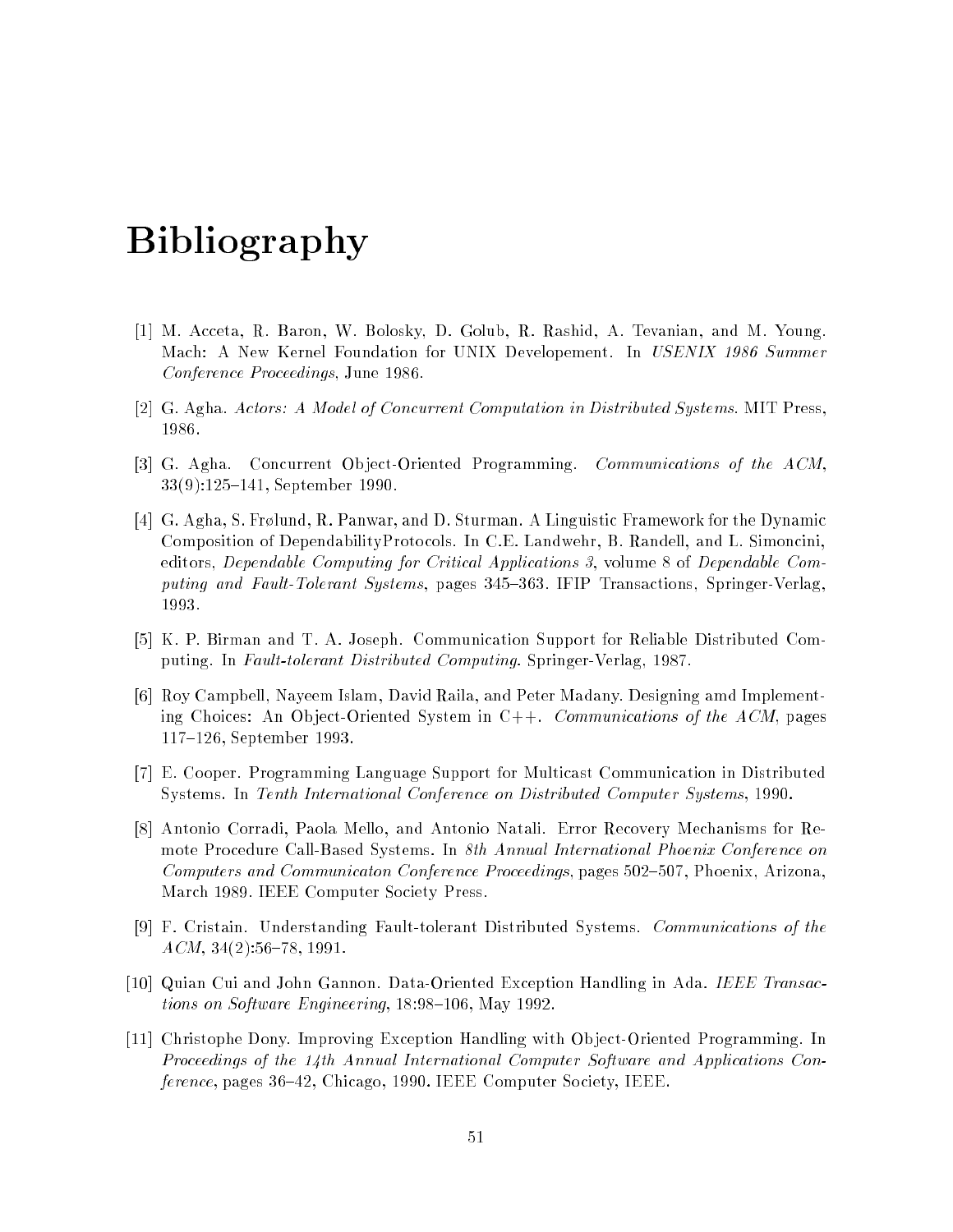- [12] Christophe Dony, Jan Purchase, and Russel Winder. Exception Handling in Ob ject-Oriented Systems. OOPS Messanger, 3(2):17-29, April 1992.
- [13] Jeffrey L. Eppinger, Lily B. Mummert, and Alfred Z. Spector, editors. *CAMELOT AND* AVALON: A Distributed Transaction Facility. Morgan Kaufmann Publishers, Inc., 1991.
- [14] Jacques Ferber and Jean-Pierre Briot. Design of a Concurrent Language for Distributed Articial Intelligence. In Proceedings of the International Conference on Fifth Generation Computer Systems, volume 2, pages 755-762. Institute for New Generation Computer Technology, 1988.
- [15] S. Frølund. Inheritance of Synchronization Constraints in Concurrent Object-Oriented Programming Languages. In O. Lehrmann Madsen, editor, *ECOOP'92 European Confer*ence on Object-Oriented Programming, pages 185–196. Springer-Verlag, June 1992. Lecture Notes in Computer Science 615.
- [16] S. Frølund and G. Agha. A Language Framework for Multi-Object Coordination. In Proceedings of ECOOP 1993. Springer Verlag, July 1993. LNCS 627.
- [17] John B. Goodenough. Exception Handling: Issues and a Proposed Notation. Communications of the  $ACM$ , 18(12):683-696, December 1975.
- [18] Daniel T. Huang and Ronald A. Olsson. An Exception Handling Mechanism for SR. Computer Languages,  $15(3):163-176$ , 1990.
- [19] Yuuji Ichisugi and Akinori Yonezawa. Exception Handling and Real Time Features in an Object-Oriented Concurrent Language. In A. Yonezawa and T. Ito, editors,  $\it Concur$ rency: Theory, Language, and Architecture, pages  $92-109$ . Springer-Verlag, Oxford, UK, September 1989. LNCS 491.
- [20] Barbara Liskov. Distributed Programming in Argus. Communications of the ACM, 31(3):300-312, March 1988.
- [21] Barbara Liskov and Alan Snyder. Exception Handling in Clu. IEEE Transactions on Software Engineering,  $5(6)$ :546-558, November 1979.
- [22] P. Maes. Computational Reflection. Technical Report 87-2, Artificial Intelligence Laboratory, Vrije University, 1987.
- [23] Carl Manning. ACORE: The Design of a Core Actor Language and its Compiler. Master's thesis, MIT, Articial Intelligence Laboratory, August 1987.
- [24] S. Mishra, L. L. Peterson, and R. D. Schlichting. Consul: A communication Substrate for Fault-Tolerant Distributed Programs. Technical report, University of Arizona, Tucson, 1991.
- [25] M. H. Olsen, E. Oskiewicz, and J. P. Warne. A Model for Interface Groups. In Tenth Symposium on Reliable Distributed Systems, Pisa, Italy, 1991.